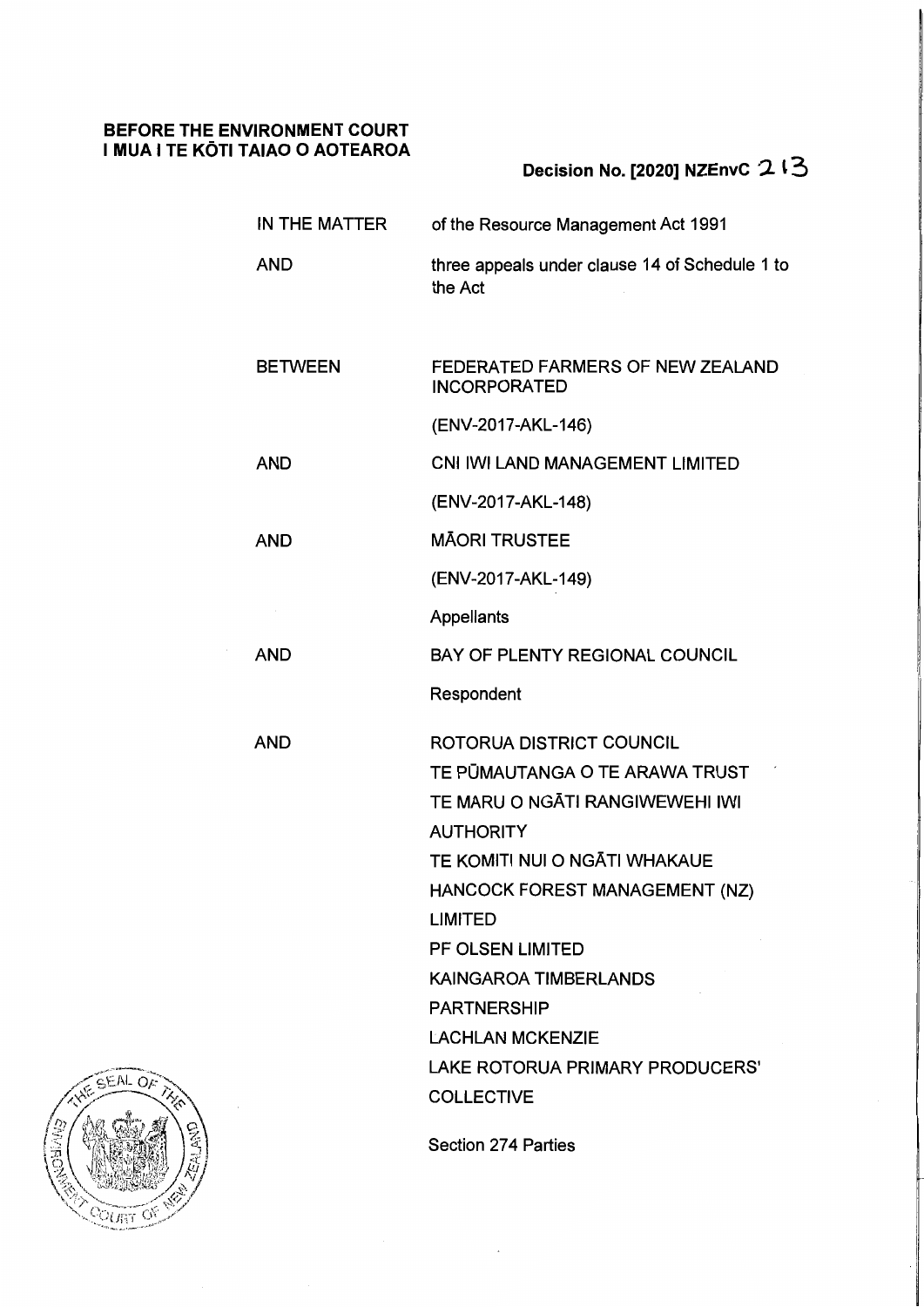| Court:            | Judge D A Kirkpatrick                                                                                                                                                                                                                                                                                                                                                                |  |
|-------------------|--------------------------------------------------------------------------------------------------------------------------------------------------------------------------------------------------------------------------------------------------------------------------------------------------------------------------------------------------------------------------------------|--|
|                   | Commissioner J A Hodges                                                                                                                                                                                                                                                                                                                                                              |  |
|                   | Special Advisor R M Dunlop                                                                                                                                                                                                                                                                                                                                                           |  |
| Hearing:          | at Rotorua from 7 to 10 September 2020                                                                                                                                                                                                                                                                                                                                               |  |
| Appearances:      | P Radich QC and T Hullena for CNI Iwi Land Management<br>Limited, the Māori Trustee, the Rotorua Lakes Council, Te<br>Pümautanga o Te Arawa Trust, Te Maru o Ngāti Rangiwewehi<br>Iwi Authority, Te Kōmiti Nui o Ngāti Whakaue, Hancock Forest<br>Management (NZ) Limited, P.F. Olsen Limited and Kaingaroa<br>Timberlands Partnership (together, the Natural Capital Group<br>(NCG) |  |
|                   | B Matheson and NJ Edwards for Federated Farmers of New<br>Zealand                                                                                                                                                                                                                                                                                                                    |  |
|                   | S Wooler and R Zame for the Bay of Plenty Regional Council                                                                                                                                                                                                                                                                                                                           |  |
| Date of Decision: | 21 December 2020                                                                                                                                                                                                                                                                                                                                                                     |  |
| Date of Issue:    |                                                                                                                                                                                                                                                                                                                                                                                      |  |
|                   |                                                                                                                                                                                                                                                                                                                                                                                      |  |

# **FINAL DECISION**

- **A:** A nitrogen reallocation of 5tN/y from existing dairy and drystock land to Settlement land shall apply from 31 July 2032 in accordance with updated Schedule LR One, Section D.
- **B:** The Regional Council is directed to update Tables LR 6A and LR 6B in Schedule 1 accordingly.
- **C:** The Regional Council is directed to make the other amendments to Plan Change 10 as set out in this decision and to file and serve a final version of Plan Change 10 for approval by the Court no later than 5 p.m. on Friday 29 January 2021.



2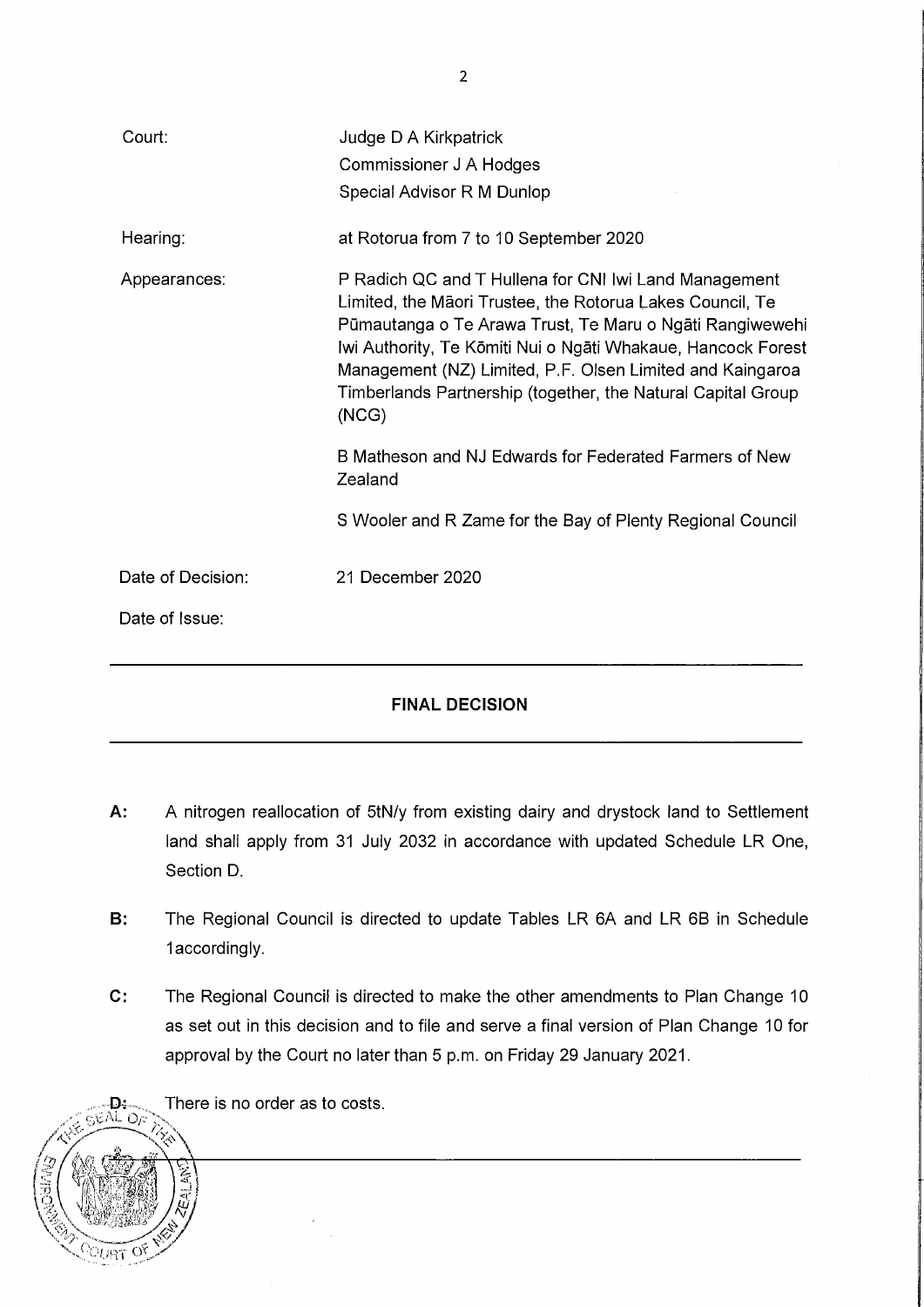# **Table of Contents**

| Extent to which provisions relating to TTWM land are relevant to a nitrogen allocation to      |  |
|------------------------------------------------------------------------------------------------|--|
|                                                                                                |  |
|                                                                                                |  |
|                                                                                                |  |
|                                                                                                |  |
|                                                                                                |  |
|                                                                                                |  |
|                                                                                                |  |
|                                                                                                |  |
|                                                                                                |  |
| Resource Management (National Environmental Standards for Freshwater) Regulations              |  |
|                                                                                                |  |
|                                                                                                |  |
|                                                                                                |  |
|                                                                                                |  |
|                                                                                                |  |
|                                                                                                |  |
|                                                                                                |  |
| Allocation of nitrogen to different Settlement land and nitrogen accounting 28                 |  |
| Adjustment of nitrogen allocation to pastoral land use activities to take account of different |  |
|                                                                                                |  |
|                                                                                                |  |
|                                                                                                |  |
|                                                                                                |  |
|                                                                                                |  |
|                                                                                                |  |
|                                                                                                |  |
|                                                                                                |  |
| Einrecht                                                                                       |  |

**COURT OF**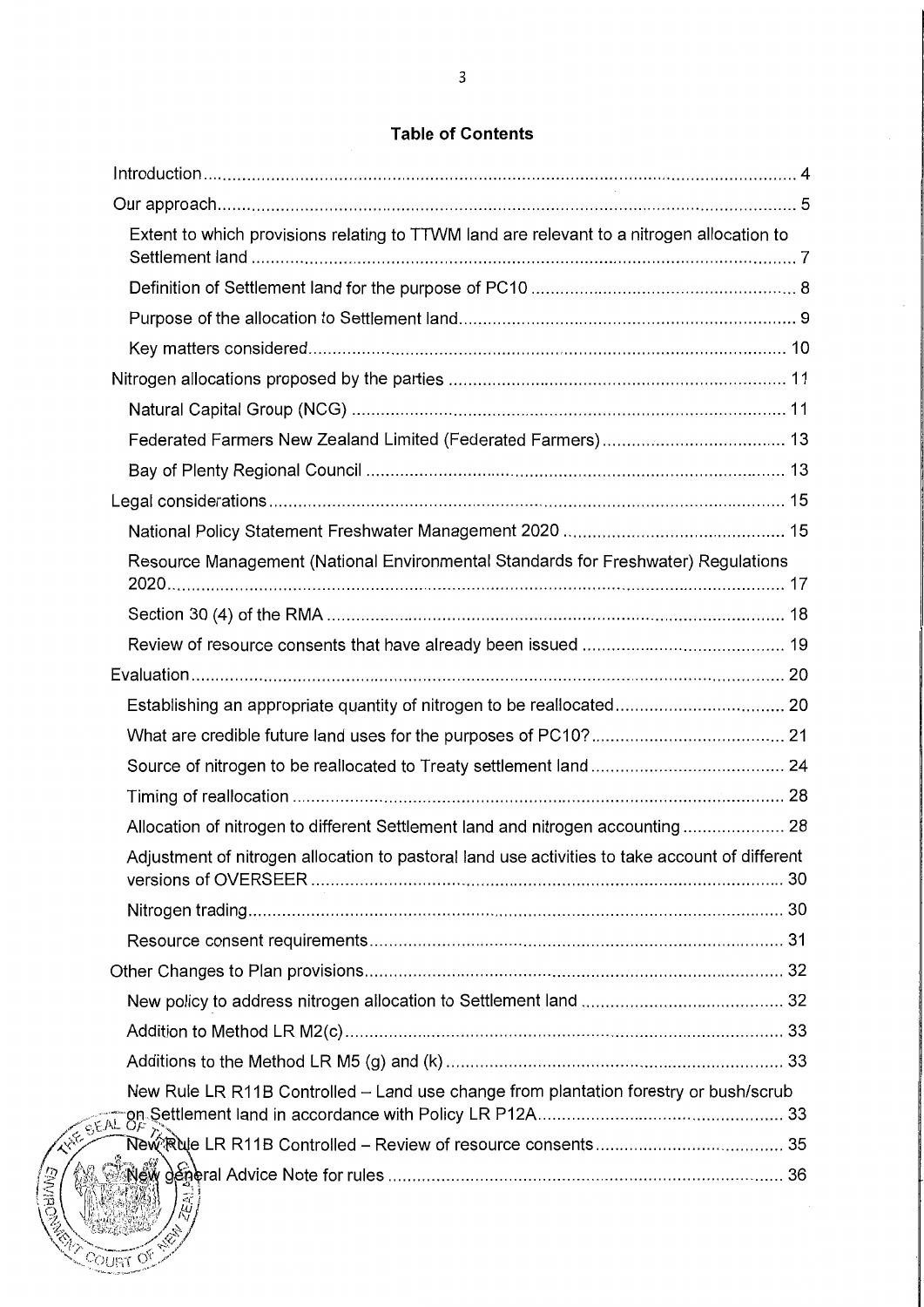| Costs and benefits of reallocating nitrogen and overall planning analysis  40 |  |
|-------------------------------------------------------------------------------|--|
|                                                                               |  |
|                                                                               |  |
|                                                                               |  |

## **Introduction**

[1] Plan Change 10: Lake Rotorua Nutrient Management **(PC10)** to the Bay of Plenty Regional Natural Resources **(RNRP)** introduces policies, rules and other methods to limit the amount of nitrogen from land use entering Lake Rotorua **(the lake).** Its primary purpose is to reduce nitrogen losses from pastoral farming activities on rural land within the Lake Rotorua groundwater catchment in the Bay of Plenty Region. It is intended to contribute towards meeting the Sustainable Lake Load of 435 tonnes of nitrogen per year **(tN/y)** by 2032, in order to give effect to Policy WL 38 of the Bay of Plenty Regional Policy Statement **(RPS).** 

[2] The Decisions Version of PC10 was the subject of a number of appeals to the Environment Court. The main issue in dispute between the parties was the most appropriate of two alternative methods for allocating nitrogen to different land uses. By agreement with the parties, a Stage 1 hearing was held to resolve this aspect of the dispute. This was to be followed by a Stage 2 hearing to consider the most appropriate planning provisions to be included in the RNRP in light of the decision on the appropriate allocation method.

[3] The Interim Decision following the Stage 1 hearing was issued on 9 August 2019. We found that the most appropriate method to allocate nitrogen to rural land uses in the Rotorua Lake catchment is the sector range method proposed in PC10, with modifications.<sup>1</sup> This Stage 2 decision addresses specific matters set out in the Interim Decision and finalises the provisions of PC10.

 $\mathscr{D}(\mathbb{R}^{S^{\text{SAL}}\odot})$ /<br>3 . •.. *-/.1'-,c,,---i/21.'* ?'.,, <sup>I</sup> raph 372.  $\rm \circlearrowright\circlearrowright\circlearrowleft\circlearrowleft$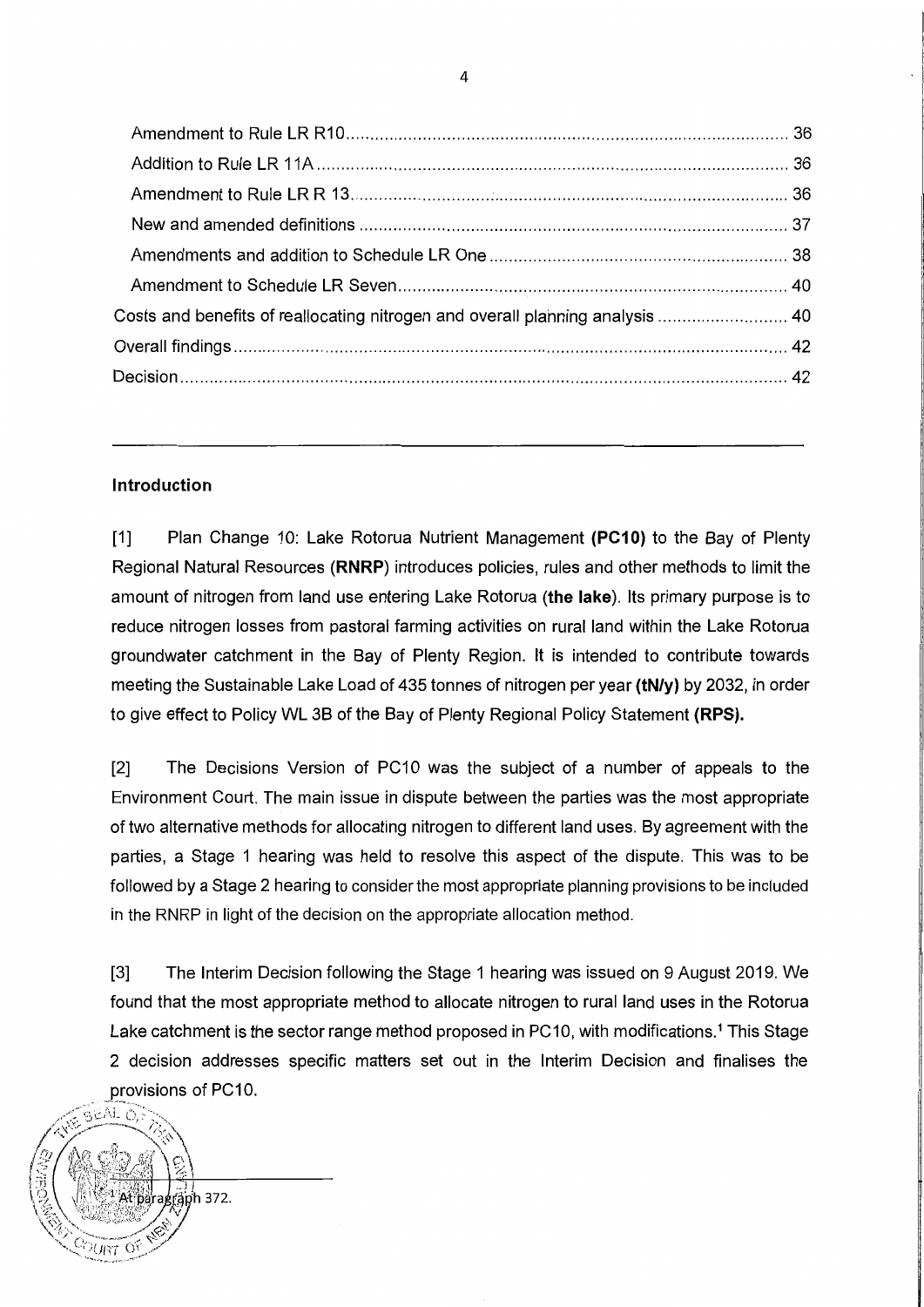[4] Following the Interim Decision, subsequent mediation and discussions between the parties resulted in all but one of the outstanding matters being agreed on and made subject to a consent order dated 29 May 2020. The one exception was the issue identified in paragraph [374] (g) of the Interim Decision where we directed the Regional Council to provide evidence at the Stage 2 hearing on:

What changes to the rules are considered appropriate, following consultation with NCG, to address the matters raised in relation to an additional allocation to Treaty Settlement land similar to "Provide for the development of multiple-owned Maori land in a manner which enables Maori to develop papakainga, marae and associated community facilities or housing or enables Maori to develop multiply owned Maori land and resources to provide social and economic benefits" in accordance with RPS Policy IW 1 B (b) and (c) (see paragraph [228)).

[5] Evidence at the Stage 2 hearing was limited to:

- (a) the issue quoted at [4] above and related provisions to be included in PC10 in relation to Treaty Settlement land **(Settlement land);·** and
- (b) the extent to which PC10 must give effect to the National Policy Statement for Freshwater Management 2020 **(NPSFM)** and the Resource Management (National Environmental Standards for Freshwater) Regulations 2020 **(NESF),**  both of which came into effect on 3 September 2020.

### **Our approach**

 $\sigma$  +  $\sim$   $\sim$ 

11)<br>V *:,i* 

 $\left\langle \left\langle \right\rangle \right\rangle$ 

 $\gamma_{\ell,\mathrm{FFT}}$   $\mathrm{C}^{\mathrm{c}}$ 

[6] We start by reproducing the following paragraphs from the Interim Decision that are particularly relevant to our Stage 2 Decision.

[226] We accept that use of the land for papakainga, tourism ventures and visitor accommodation and the like could be economically viable and attractive to some land owners but would anticipate such uses would occupy relatively modest areas of land. ... Such uses would be generally low nitrogen-discharging activities in the context of the catchment as a whole.

[227] Based on the evidence, we find it is unlikely that any significant conversion from forestry or bush and scrub to pastoral use would be likely to occur on economic grounds alone. We find that other types of land use including papakainga, tourism ventures, visitor accommodation and possibly short rotation carbon crops and various forms of horticulture including orcharding are or could be practicable in certain situations .

O<sup>p</sup> 2, [228] We consider that PC10 should recognise these potential uses of Treaty Settlement land in an aporopriate way, which we understand to be consistent with Mr Lamb's evidence as set out below. The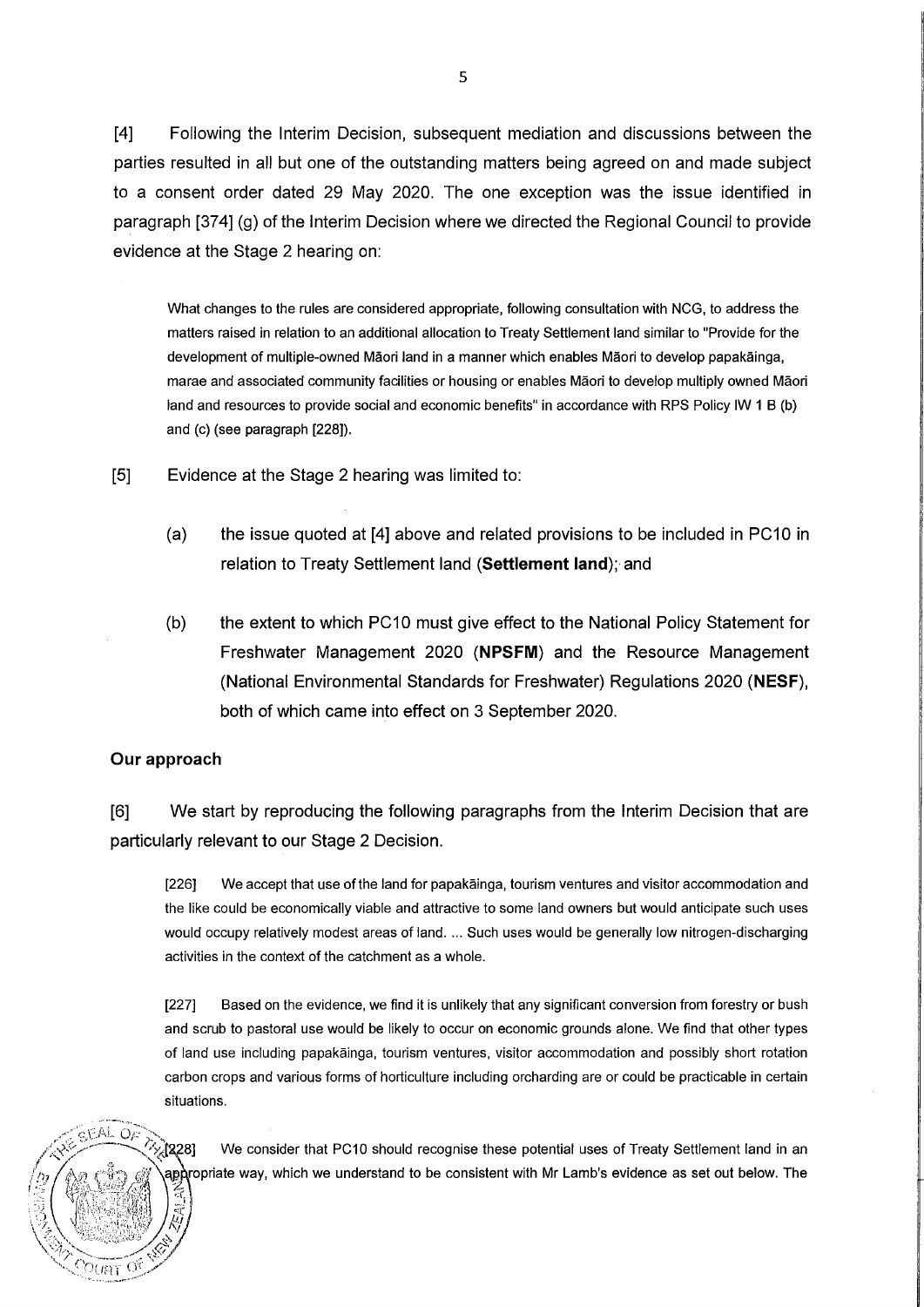Council is **directed** to consider, in consultation with NCG, what might be an appropriate nitrogen allocation for such uses and make provision by way of a proposed rule in evidence at the Stage 2 hearing.

[229] We recognise that any such allocation is likely to require further reductions in allocations for the dairy and dry stock sectors within the current PC 10 framework. However, while we do not consider the allocation will need to be large based on the evidence, we consider it is necessary to have appropriate regard to the equity and cultural values provisions of RPS Policy WL 58.

[327] In forming our view, we considered each of the nine "principles and considerations" listed in the policy on an equal basis, as the policy does not rank or otherwise differentiate between them in terms of the weight they are to be given.

[362] The Lake Rotorua catchment is seriously over-allocated in terms of its capacity to cope with discharges of nutrients from human activities. This is not a situation where there is an existing surplus of nitrogen to allocate, so the first priority must be to reduce existing nitrogen (and phosphorus) discharges substantially if the desired water quality outcomes for the lake are to be achieved in the most practicable timeframe. The options to do this are limited. A requirement that existing farmers substantially reduce their discharges to meet a defined and agreed water quality target is a significant matter. To require them in addition to make substantial further reductions which are then allocated to others for their own use would go a significant step further. There would need to be compelling reasons in the public interest to use rules in a regional plan to compel such transfers.

[7] For clarity, we record that when having appropriate regard to the equity and cultural values provisions of RPS Policy WL 58, this cannot be in isolation from all nine "principles and considerations" in the Policy and the wider statutory provisions.

[8] As we did in the Interim Decision, we emphasise that our decision addresses the unique circumstances that exist in the Lake Rotorua groundwater catchment. The same circumstances likely do not exist anywhere else, so considerable caution should be used before seeking to transfer the findings of this decision to other locations without a thorough evaluation of their applicability and appropriateness.

[9] We note at the outset that all parties agreed that an additional allocation of nitrogen to Settlement land can be made within the PC10 planning framework. They disagreed on the appropriate quantum. The NCG sought 8.67 tN/y while Federated Farmers said 3.5 tN/y would be appropriate. The Regional Council offered several options and submitted that 8.2 tN/y would be appropriate.

<sup>[4</sup>6]. 众, there is no clear and unequivocal way in which an appropriate allocation can be deterthined within the complex circumstances in which PC10 is to operate and with its

OURT O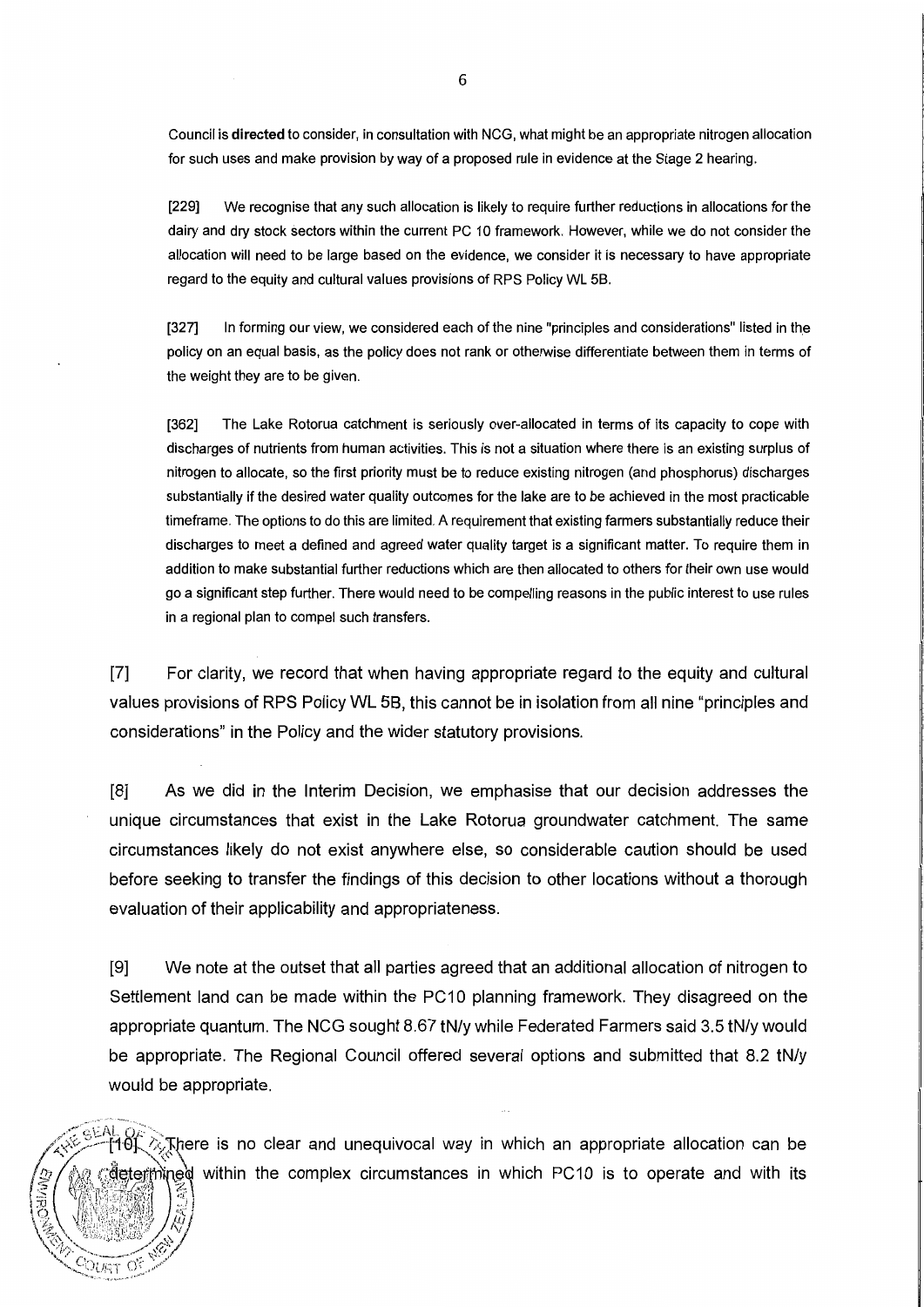provisions substantially finalised. Accordingly, our approach involves first defining the purpose of the allocation and the key matters we considered in making our decision. To provide clarity, we start by considering the extent to which any nitrogen allocation to Settlement land needs to be determined on a consistent basis to that used by the IHP in setting the allocation to TTWM land held under Te Ture Whenua Maori 1993 / the Maori Land Act 1993 **(TTWM land)**  as submitted by the respondent Council.<sup>2</sup>

# **Extent to which provisions relating to TTWM land are relevant to a nitrogen allocation to Settlement land**

[11] The operative RPS includes objectives and policies relating generally to Maori land and specifically to TTWM land. Objective 16 and associated policies apply only to TTWM land, requiring that multiple-owned Maori land is developed and used in a manner that enables Maori to provide for their social, economic and cultural wellbeing and their health and safety, while maintaining and safeguarding its mauri. There is no corresponding objective or policy related to Settlement land and the operative provisions apply.

[12] This indicates to us that the operative RPS does not address TTWM land and Settlement land in the same way. This means that allocating nitrogen on a directly or broadly comparable basis may not be consistent with the RPS. Objectives 13 and 15 and Policies IW 28, 48 and 58 are relevant to the allocation of nitrogen to Maori land generally, including Settlement land. Nevertheless, there remains a lack of clarity as to how an appropriate nitrogen allocation to Settlement land is to be made in accordance with the RPS. For that reason, we may refer to Part 2 of the RMA for guidance.3

[13] The quantity of nitrogen allocated to TTWM land was determined by the Independent Hearings Panel **(IHP).** The IHP Decisions Report records:

[588] We are conscious of the need, as expressed by the Privy Council,<sup>4</sup> that the directions relating to Maori are strong directions to be borne in mind at each stage of the planning process. Conscious of this direction, and having regard to the evidence we received relating to the under-developed and underutilised Maori land in the catchment, we have reached the view that some accommodation should be made if this is at all possible.

ြို့ပြွဲစု၏)ng နပွဲဖုံmissions for Regional Council at [15] and [16]. ED\$ v\N2 king Salmon [2014] NZSC 38, [2014] 1 NZLR 593. رَّة الله frastings District Council [2001] NZPC 10; [2002] 2 NZLR 577; [2001] NZRMA 557 at [577].

**SEAL OF** 

7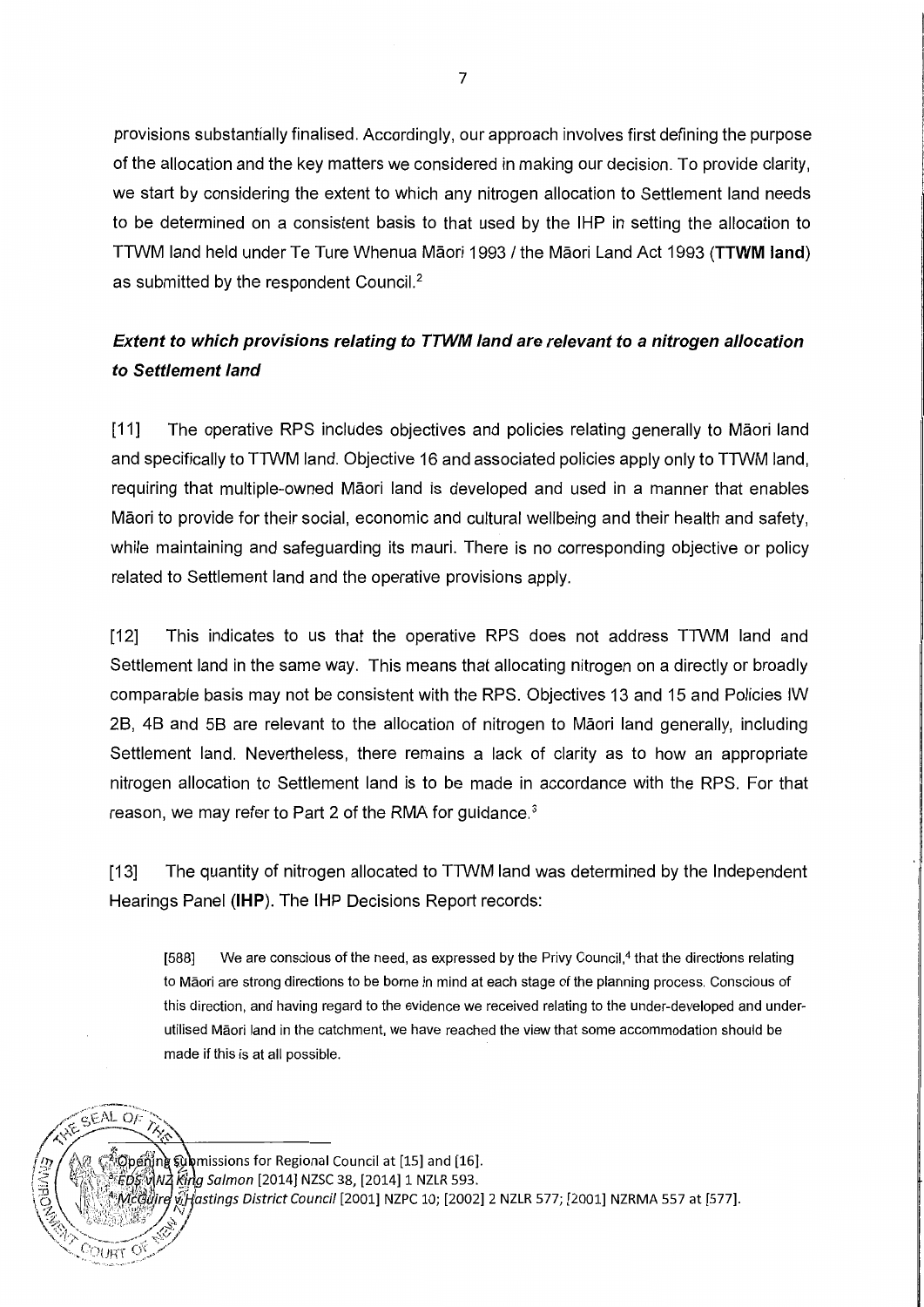[14] For similar reasons, we directed in the Interim Decision that an appropriate allocation of nitrogen is to be made available to Settlement land. We acknowledge that the Regional Council provided the IHP with a range of evidence relating to the question of allocation and provided us with evidence on a similar basis. However, our reading of the IHP Decision Report indicates to us that the IHP allocated the maximum available quantity of nitrogen to underutilised TTWM land that could be allocated without resulting in the sustainable catchment load of 435tN/y being exceeded. The report gives no guidance as to how it arrived at that allocation5.

[15] In our direction to the Regional Council in paragraph [374] (g) of the Interim Decision, we referred to RPS Policy IW 1B (b) and (c). This describes the types of development that are to be provided for, which are broadly speaking the types of development envisaged for Settlement land, subject to other comments in the Interim Decision. The Policy makes no reference to the quantity to be provided to TTWM land. Even if it did, it could not be used as a basis for determining the quantity that can be allocated to Settlement land as the two types of land are treated differently in the RPS and the basis on which the quantity was set are not known.

[16] Accordingly, we do not consider the 11.9 tN/y allocated to TTWM land provides an appropriate starting point for determining an allocation to Settlement land. However, it provides a useful reference point that we return to later. Further, we do not see any basis under the RMA or the higher order plan provisions to require a nitrogen allocation to Settlement land to be made on the same basis as that used to make an allocation to TTWM land. On the contrary, the RPS makes no specific provision for Settlement land, indicating to us that any nitrogen allocations made to it needs to recognise this in an appropriate way.

#### **Definition of Settlement land for the purpose of PC10**

[17] We note the following definition set out in Annexure A of the closing submissions of the Regional Council, and supported by Federated Farmers:

Settlement land: Rural land within the Lake Rotorua Groundwater Catchment returned as commercial redress in accordance with the Ngati Rangiwewehi Claims Settlement Act 2014 or identified as CNI Forests Land in the Central North Island Forests Land Collective Settlement Act 2008 on or before 31 **GEAL OF December 2019** */~;-* "'.:,~-~.:.:,--Si/\ *l0* ,1.., ,(:,1) ("•1},-• *.. ~t ·«'o* \

 $b$ m $\dot{\mathbb{R}}$ sions for Regional Council at paragraph 15.

 $^{79}$   $^{161}$   $^{10}$ 

8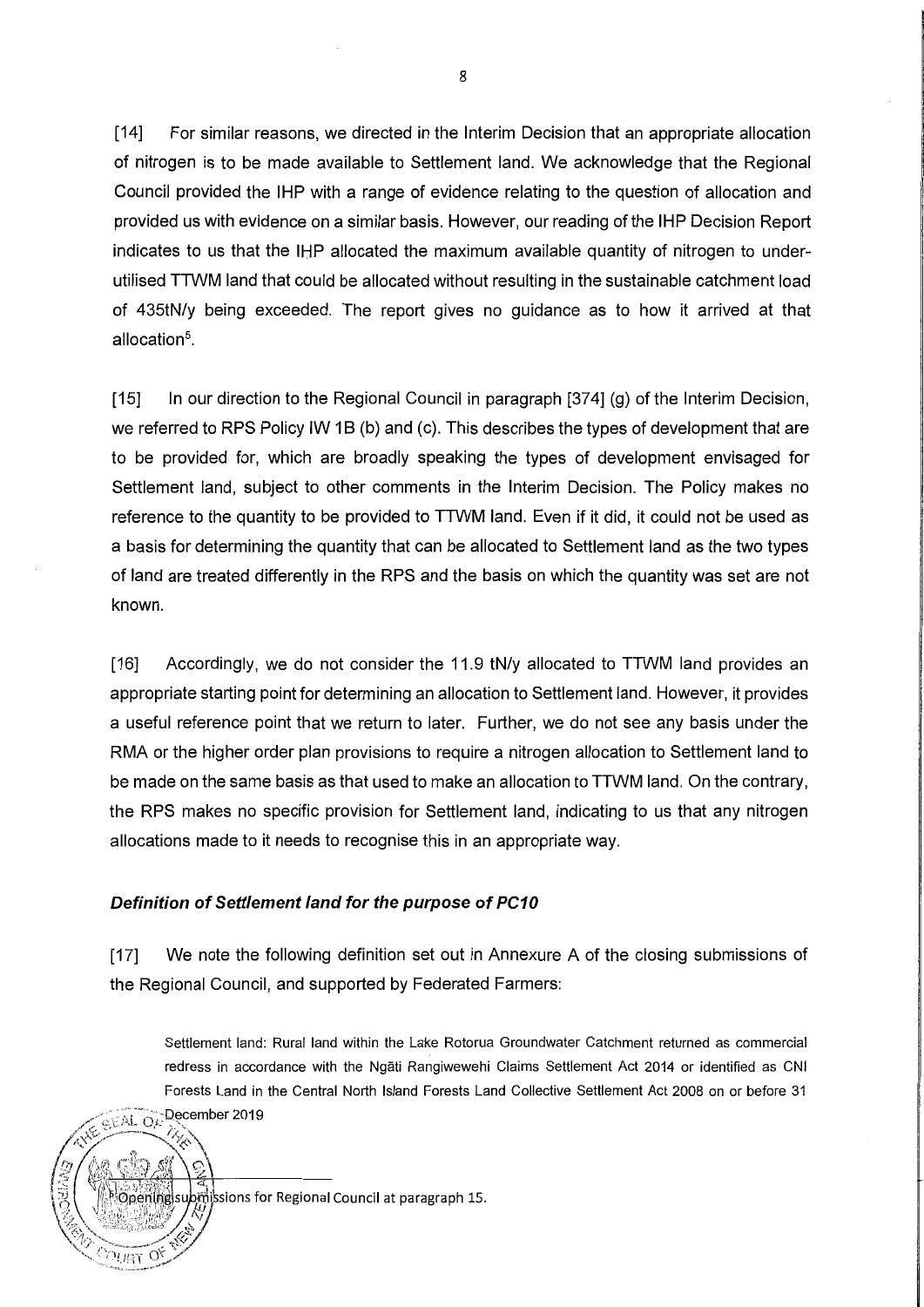[18] Mr Hullena stated when cross examining Ms Moleta, that some cultural redress land was returned without restrictions. For this reason, we see no valid reason to restrict the definition to commercial redress land.<sup>6</sup> This was accepted in closing submissions by the Regional Council.7

### **Purpose of the a/location to Settlement land**

[19] In defining the purpose of the allocation, the RPS explanation relating to Policy IW 1B provides a helpful starting point, as follows:

Multiple-owned Maori land is more difficult to develop than land in general title. Local authorities are well placed to help hapū, trusts, Māori organisations and iwi to plan for the development of their land. Māori housing and associated activities around rural marae have been in existence for many decades. The continuation and expansion of papakainga and other marae based activities, subject to structure planning and relevant statutory process, is appropriate for giving effect to Part 2 requirements of the Act and recognising the statutory provisions in Te Ture Whenua Maori Act 1993.

[20] The emphasis is firmly on the continuation and expansion of papakainga and other marae-based activities. We are also mindful of RPS Policy IW 28 which provides, in part, that "Proposals which may affect the relationship of Maori and their culture and traditions must recognise and provide for traditional Maori uses and practices relating to natural and physical resources [and] the role of tangata whenua as kaitiaki of the mauri of their resources". These provisions are broadly consistent with our findings relating to uses and practices in paragraphs [227] and [228] of the Interim Decision. Consistent with s8 RMA, the Court is also to take into account relevant principles of the Treaty while recognising that these continue to evolve and be defined (RPS Policy IW 3B) and we have done so.

[21] RPS Policy IW 1B expressly makes reference to associated customary activities and providing for social and economic benefits. However, in the appeal before the Court, these must be considered in the scope of PC10, which applies to the land containing rural production (pastoral activities) and forestry. PC10 controls rural land use activities, with a particular emphasis on reducing nitrogen by good farm management practices. Industrial land uses in rural areas of the Lake Rotorua catchment are not within the scope of PC10, instead being addressed in other provisions of the Regional Natural Resources Plan.

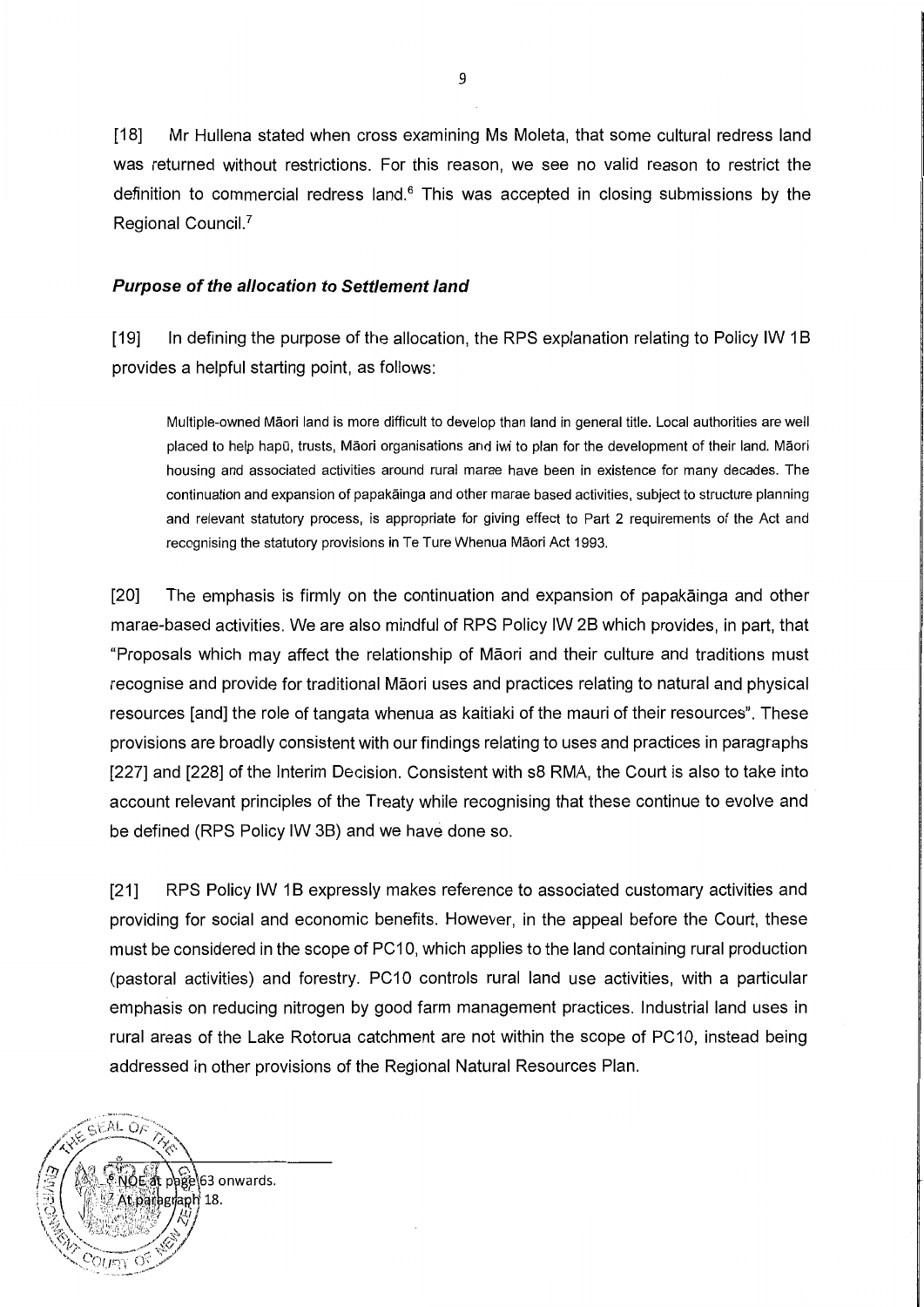[22] Based on the above, and taking into account the wording of RPS Policy IW 1B, we define the purpose of the allocation as:

Provide an appropriate annual allowance of nitrogen to Settlement land that enables the conversion of forestry and bush/scrub for:

- (a) Papakainga, marae and associated community facilities or housing, tourism ventures, visitor accommodation, short rotation carbon crops and various forms of horticulture; and
- (b) Development of the land to provide social and economic benefits.

### **Key matters considered**

[23] In addition to relevant statutory provisions, we considered the following key matters when making our decision:

- (a) The quantity of nitrogen allocated is sufficient to enable land uses that are credible, meaning they must be able to be believed; convincing; and capable of persuading people that something will happen or be successful. <sup>8</sup>
- (b) The quantity of additional nitrogen allocated and any associated PC10 provisions provide an equitable balance between the interests of Settlement land receiving the allocation and existing dairy and dry-stock land, whose nitrogen allocation will be reduced to provide the additional allocation. 9
- (c) Provisions relating to nitrogen reallocated to Settlement land are broadly similar to those applying to other nitrogen allocations in the catchment in terms of managing effects on the environment, consent status, future policy reviews and other relevant PC10 provisions unless there are clear reasons to do otherwise.

<u>ම් විased</u> ბුලැලි Oxford Dictionary definition.

 $GFALOF$ 

 $\widetilde{\rm The}$  galance must take into account the overall requirements of the RMA and the relevant higher order planning *biby*isions, not any individual RNRP objectives and policies in isolation.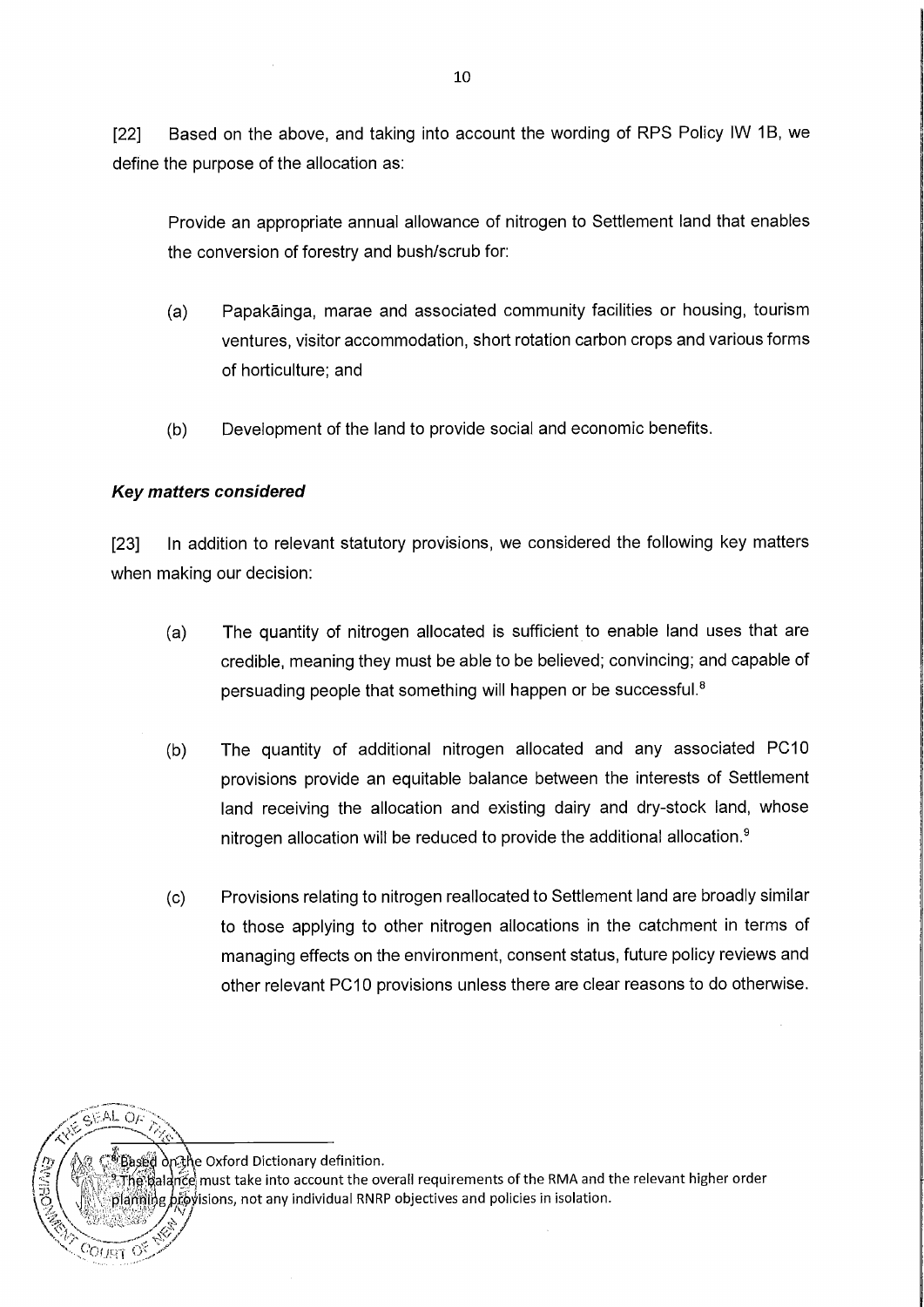(d) Treaty breaches and past injustices are not matters that the Court can address in terms of redress as these are matters for the Crown.<sup>10,11</sup>

### **Nitrogen allocations proposed by the parties**

### **Natural Capital Group (NCG)**

[24] Mr Te Pou, General Manager of CNI lwi Land Management Limited, explained that the nitrogen allocation proposed by NCG is based on a natural capital approach to land use from the perspective of lwi, with emphasis on the capability of that land to sustain the proposed use, which he described as the "Credible Futures Approach". At the core of the approach is the process of matching a credible land use with land that could sustainably accommodate that use at some time within the PC10 planning horizon. It is focussed on land that is considered more versatile and productive, typically land being of Land Use Capability (LUC) classes 1 to  $4^{12}$ 

[25] NCG proposed that an appropriate allocation is 8.67 tN/y.

[26]' At paragraph 5.1 of the Stage 2 Cultural Impact Assessment **(CIA)** attached to the evidence of Ms NM Douglas, the Environmental Manager for the Te Arawa Lakes Trust, it says:

... Ideally, for the lwi Collective, the best possible allocation of nitrogen to Settlement Land is one that allows for unfettered use and development of that land in a way that is consistent with the tikanga, practices and values systems of each of the lwi Collective iwi and hapū groups. Given that that ideal is not possible, the Credible Futures Approach represents one compromise to allowing for some development of the Settlement Land in a way that emphasises the values of mana whenua.

[27] The CIA describes the core mana whenua values of tine rangatiratanga, mauri, wai, whakapapa, kaitiakitanga, utu, muru and tau-utuutu and describes how the Credible Futures Approach will contribute to meeting them. Other matters raised in the CIA include:

(a) Treaty settlement land owners should have the freedom to use our allocation as we see fit within the 435tN limit (recognising that iwi decision-making

pungposes of financial compensation, wealth transfer or to allow land to be developed to its highest potential. f ::\ ~J:c'fa~~~ar ~jphs 22 **and** 24 is (

<sup>&</sup>lt;sup>10</sup> At paragraph 40 of Federated Farmers opening submissions, citing T*uwharetoa Maori Trust Board v Waikato* Regional Council (2018] NZEnv Court 93 at (67].

<sup>&</sup>lt;sup>'狂尔</sup>中@additional quantity of nitrogen must be determined in accordance with the RMA and associated regional planning documents only. It is not the intent of the RMA that any additional allocation is made for the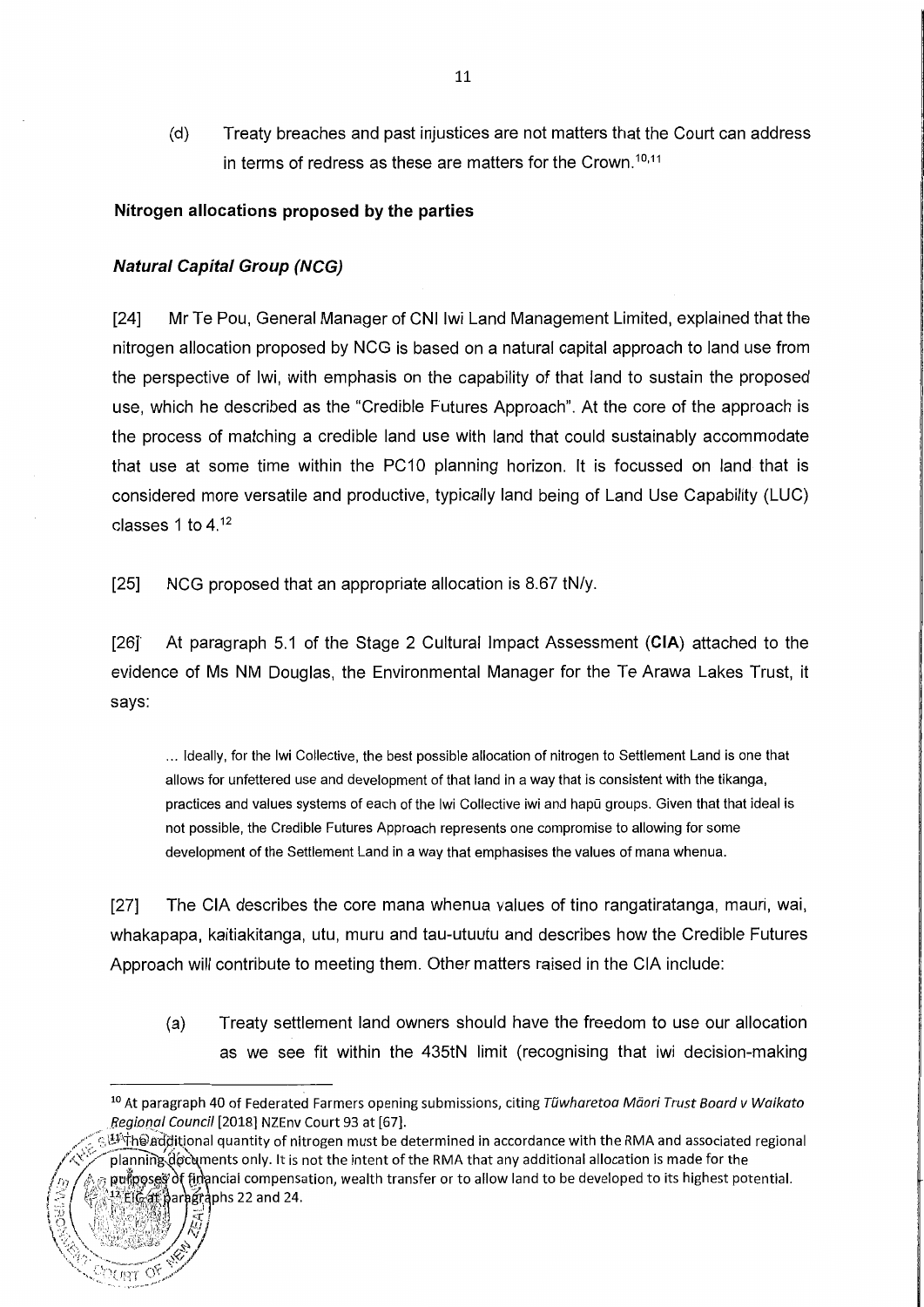processes have a very high-level of internal scrutiny and debate and are required to uphold tikanga including kaitiakitanga).

- (b) Having to apply for consent to use the nitrogen allocation for Treaty settlement land undermines rangatiratanga. Requiring mana whenua to make an application to an external body to make decisions about our taonga undermines our role.
- (c) The allocation should go directly to the landowner, so that we can make those decisions as communities, in accordance with our tikanga and values.

[28] Economic evidence on behalf of NCG was presented by Dr RB Meade, a consulting economist. The "Credible Futures" identified by NCG are summarised in the following Table 3.1 reproduced from Dr Meade's evidence, together with the quantities of nitrogen sought for each land use.

|                   | Table 3.1 - Summary Details of NCG Credible Futures Investments |                                                                                                                                            |     |                |
|-------------------|-----------------------------------------------------------------|--------------------------------------------------------------------------------------------------------------------------------------------|-----|----------------|
| No.               | Title                                                           | Description (further developed by Meade)                                                                                                   | Ha* | tN/y<br>Sought |
| $\mathbf{1}$      | Whakarewarewa - tourism Hub<br>2 and hotel                      | Hotel with 280 beds (plus café/spa not<br>evaluated)                                                                                       | 1   | 0.28           |
| $\overline{2}$    | Industrial processing - wood<br>and food                        | Apple cider producer and marketer                                                                                                          | 1   | 1.11           |
| 3                 | CNI housing                                                     | 1,000 dwellings (Tarawera Road area)                                                                                                       | 50  | 1.74           |
| 4                 | Hamurana - day tourism and<br>hotel                             | Hotel with 200 beds (plus café not<br>evaluated)                                                                                           | 1   | 0.18           |
| 5                 | Hamurana - water bottling**                                     | Processing plant and employee facilities,<br>with consent in place to take up to<br>315ML/year until September 2033                        | 1   | 0.32           |
| 6                 | Tawakeheimoa - papakāinga,<br>marae and associated facilities   | Assume 6 ha x 20 dwellings/ha = $120$<br>dwellings.                                                                                        | 6   | 0.21           |
| $\overline{7}$    | Hamurana - papakāinga,<br>marae and associated<br>facilities*** | Assume 19 ha x 20 dwellings/ha = $380$<br>dwellings. Involves partial conversion of<br>existing marginal golf course to social<br>housing. | 19  | 0.3            |
| 8                 | Tawakeheimoa - day tourism                                      | Café and toilets                                                                                                                           | 1   | 0.02           |
| 9                 | Tawakeheimoa - sawmill                                          | CLT (cross-laminated timber) mill like Red<br>Stag's announced 2018.                                                                       | 3   | 0.05           |
| 10                | CNI market gardening                                            | Pea production, per P&FR (2018)                                                                                                            | 5   | 0.39           |
| 11                | <b>CNI</b> horticulture                                         | Apples, hazelnuts and blueberries, per<br>P&FR (2018)                                                                                      | 150 | 3.8            |
| 12                | Ngāti Rangiwewehi blueberries<br>- Mamaku                       | Medium-scale blueberry farm                                                                                                                | 15  | 0.27           |
| $\overline{M}$ OF | なへ                                                              |                                                                                                                                            | 253 | 8.67           |

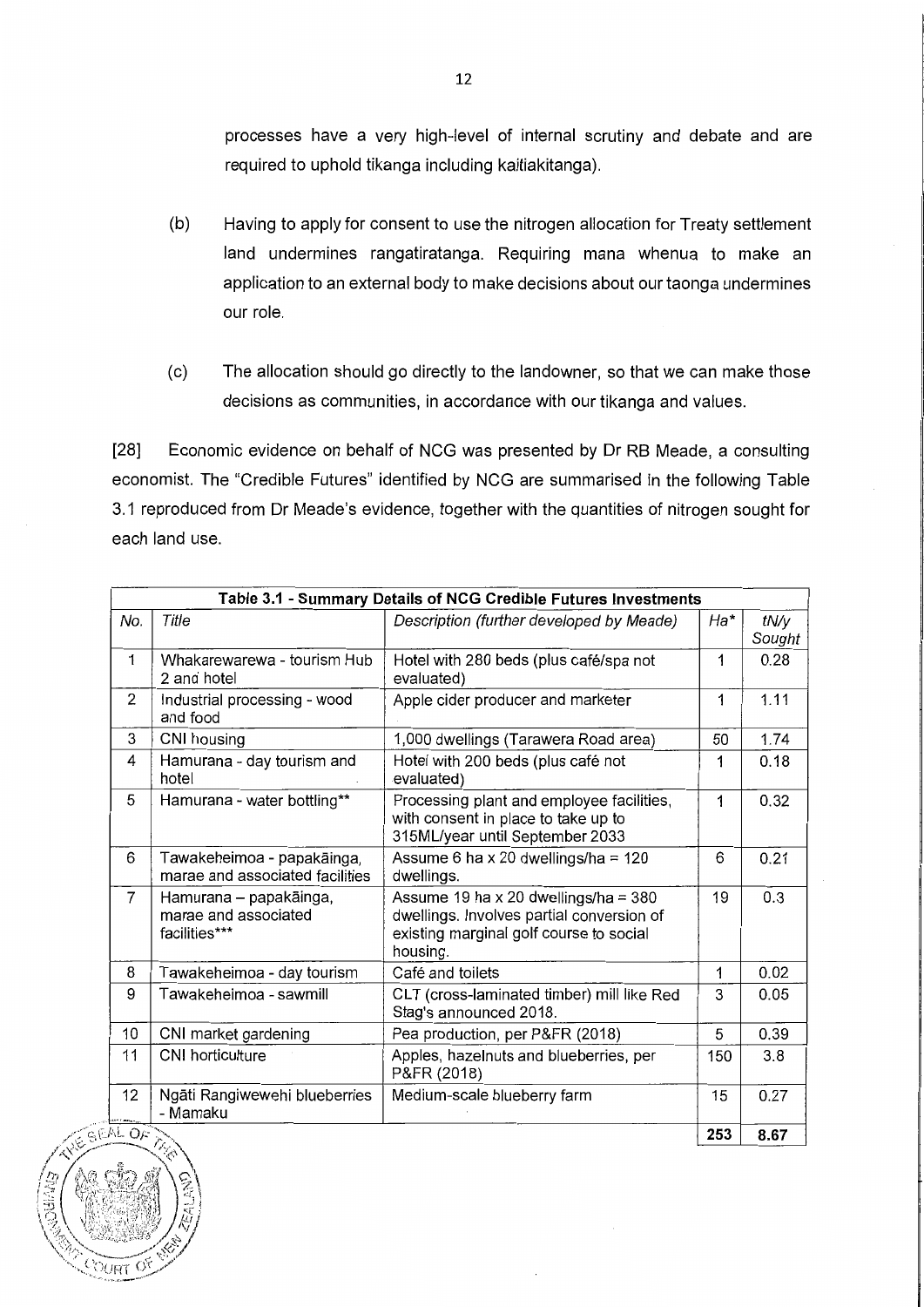### **Federated Farmers New Zealand Limited (Federated Farmers)**

[29] Dr PF Le Miere, North Island Regional Policy Manager of Federated Farmers said, in relation to Plan Change 10 provisions for development of Settlement land, that:

The overarching objective is to ensure fairness and consistency: as between Treaty settlement and Māori freehold land, and also as between Treaty settlement and other land used for farming activities.<sup>13</sup>

[30] Dr Le Miere prepared the following list of land use changes that he considered to be credible as the basis for determining an appropriate nitrogen allocation. He noted that the proposed papakainga have the potential to house 360 people in total. He also noted that it is not Federated Farmers position that the activities listed must be undertaken.

| Conversion of 100 ha to short rotation crops                                 | $0.35$ tN/y |
|------------------------------------------------------------------------------|-------------|
| Conversion of 130 ha to horticultural use (such as nuts and/or blackberries) | 2.02 tN/y   |
| Background land uses associated with papakäinga type activities              | $0.08$ tN/y |
| Sub-total for rural land use nitrogen allocation                             | $2.5$ tN/y  |
| 2x200 room hotels (reticulated)                                              | $0.3$ tN/y  |
| 4x papakāinga (reticulated)                                                  | $0.14$ tN/y |
| 4x papakāinga (aerated wastewater treatment system and nutrient removal)     | $0.24$ tN/y |
| Water bottling at Hamurana Springs                                           | $0.15$ tN/y |
| Allowance for other activities such as the proposed upgrade works at         |             |
| Whakarewarewa Forest                                                         | $0.17$ tN/y |
| Miscellaneous allowance                                                      | $0.05$ tN/y |
| Sub-total for urban land use nitrogen allocation                             | 1.0 $t$ N/y |
| Total nitrogen allocation                                                    | $3.5$ tN/y  |
|                                                                              |             |

### **Bay of Plenty Regional Council**

[31] Mr SG Lamb, the Regional Council's lead planner for PC10 described the process used by the Council to address the matters raised in the Interim Decision relating to an additional allocation to Settlement land. He explained that the Council interpreted the Court's direction as looking at the allocation in a manner similar to the way in which an allocation to TTWM land was arrived at through the IHP process.

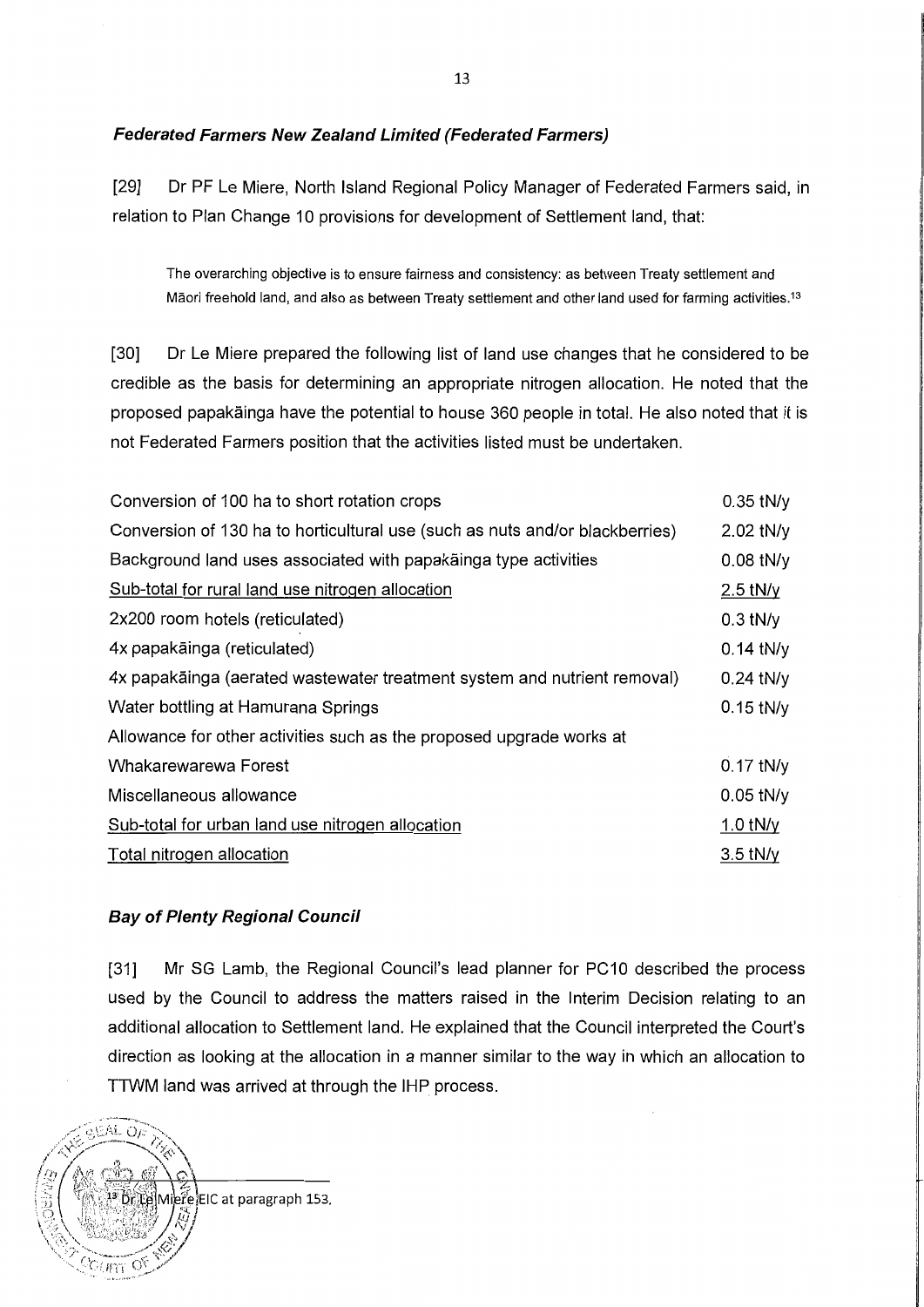[32] Ms GC Moleta, a member of the Council's Water Policy Team, described the inputs and methodology used by the Council to generate a number of options to address the Court's directions. She confirmed that the Council used the 11.9 tN/y quantity of nitrogen the IHP allocated to TTWM land in Rule LR 11A as an appropriate reference point when determining an allocation under direction [374(g)] of the Decision.

[33] Allocation options for Settlement land were developed proportionally, based on the approaches used in relation to under-developed Maori land in the catchment during the IHP process. In the IHP process, a breakdown of land use by LUC class for "Maori land" (both exclusive and inclusive of Settlement land) was first compared to the rest of the catchment. The data for TTWM land was then used to determine how much land would need to be converted to balance pastoral use between land use ownership in the catchment (i.e. TTWM land versus private title), a method Ms Moleta refers to as "pastoral balancing".

[34] The alternative approach to pastoral balancing described in the Council's case is considering the area of underutilised trees in the catchment, which refers to the area of land in plantation forestry or bush and scrub, on specified land classes, which is not otherwise protected. This approach is referenced in paragraph 594 of the IHP report in relation to TTWM land. For each approach options involving LUC classes 1 to 4 only, and then with LUC class 6 included, were evaluated.

[35] Ms Moleta summarised the resulting potential nitrogen allocations in paragraph 35 of her evidence as follows:

Option P1: (Pastoral balancing LUC 2 to 4) 7.6 tN/y Option P2: (Pastoral balancing LUC 2 to 6) 21.1 tN/y Option T1: (Proportional underutilised trees LUC 2 to 4) 8.2 tN/y Option T2: (Proportional underutilised trees LUC 2 to 6) 14.4 tN/y

[36] The Council considered an allocation of 8.2 tN/y would be appropriate, based on its proportional underutilised trees approach. The 8.2 tN/y figure was based on the number of unprotected trees on LUC classes  $2-4^{14}$  to allow flexibility to develop the land, excluding LUC class 6 land utilised for forestry, and recognising that the majority of NCG credible future activities are likely to locate on relatively flat land. Ms Moleta told us that there is 1,480 ha of <u>king the protected trees on LUC classes 2 – 4 and 1,024 ha of unprotected trees on /</u>  $\Delta\, \sim$  ,  $\sim$   $\Delta$   $\sim$ 

 $\dot{M}$ oleta EIC at paragraphs 33 and 38.

;<br>(!)

 $\land$ e tin e' $\setminus$ o $\setminus$ 

 $\sqrt{\frac{6}{2}}$   $\frac{1}{2}$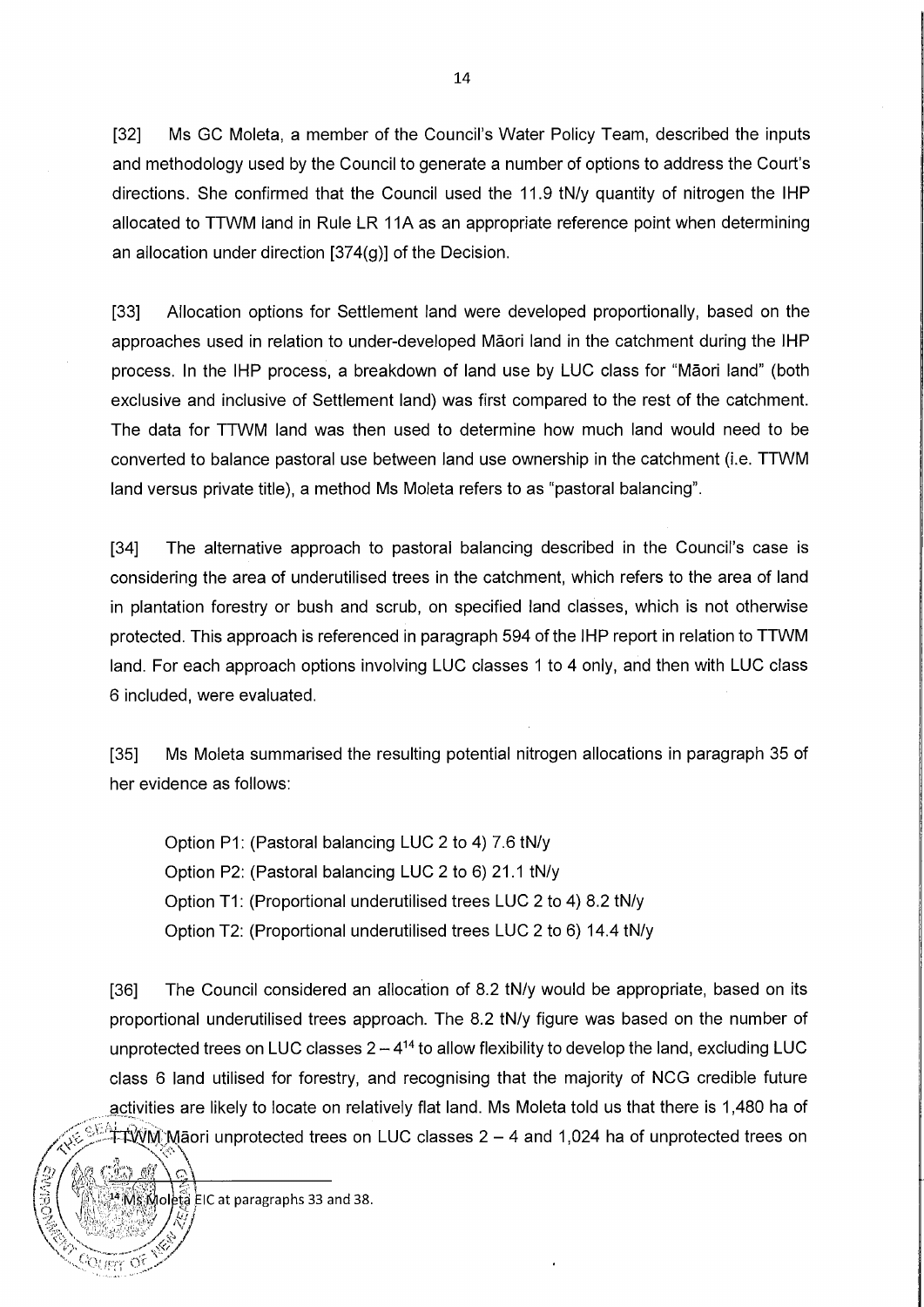Settlement land, which is 69% of the TTWM area. When this percentage is applied to the 11.9tN set aside for TTWM land, the amount allocated to Settlement land could be 8.2tN. Ms Moleta deposed that the proportional trees methodology is simple, would provide sufficient nitrogen to enable development of the activity types proposed by the Settlement entities, and as suggested by the Court. We do not, however, find the factors described to be a compelling basis for determining the reallocation of nitrogen directed in the Court's Stage 1 decision.

### **Legal considerations**

### **National Policy Statement Freshwater Management 2020**

[37] The National Policy Statement Freshwater Management 2020 **(NPSFM)** came into effect on 3 September 2020. The Council's view is that other than in relation to nitrogen, and then only for a minor amount of the over allocation, there is no jurisdiction in this proceeding to amend the provisions of PC10 that are beyond appeal. Mr GM Willis, who gave planning evidence for FFNZ, says that PC10 gives effect to the NPSFM in terms of the nitrogen load on the lake, but considers there are very few other aspects of the NPSFM to which effect could be given now in a reasonably practicable way.<sup>15</sup> We agree with the Council and Mr Willis and our determination does not affect any aspect of the future implementation of the NPSFM other than the nitrogen load on Lake Rotorua. In the Interim Decision, we confirmed that we were satisfied that the Appeals Version of PC10 gives effect to the nitrogen attribute requirements of the NPSFM amended 2017, and these remain unchanged in the NPSFM 2020.

[38] Ms CB Robson, who gave planning evidence for the NCG, says that the provisions of the NPSFM and NESF may be limited as they relate to the Stage 2 hearing, as the scope of the hearing is so narrow.<sup>16</sup> We found nothing in her evidence to indicate she considers there are provisions of the NPSFM that we need to give specific effect to in our Stage 2 decision.

### [39] The objective of the NPSFM is:

GEAL OF

 $COWBY$  Of

... to ensure that natural and physical resources are managed in a way that prioritises:

- (a) first, the health and well-being of water bodies and freshwater ecosystems
- (b) second, the health needs of people (such as drinking water)
- (c) third, the ability of people and communities to provide for their social, economic, and cultural well-being, now and in the future.

MrcWillts: Supplementary evidence dated 26 August 2020 at paragraph 3.19. Ms Robson, Statement of evidence dated 2 September 2020 at paragraph 5.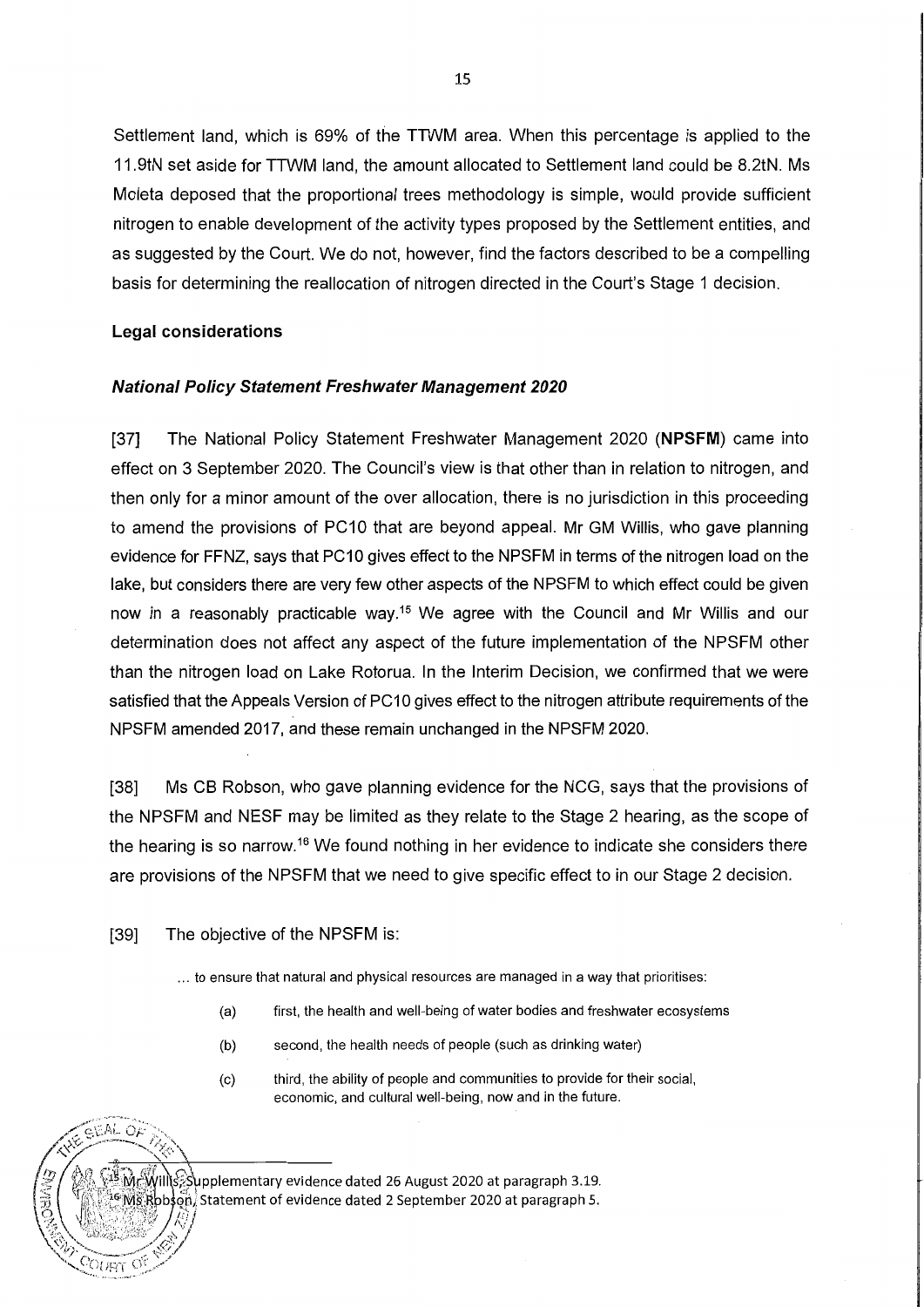### [40] Of the 15 policies, the following appear to be the most relevant to this proceeding:

- 1: Freshwater is managed in a way that gives effect to Te Mana o te Wai.
- 3: Freshwater is managed in an integrated way that considers the effects of the use and development of land on a whole-of-catchment basis, including the effects on receiving environments.
- 5: Freshwater is managed through a National Objectives Framework to ensure that the health and well-being of degraded water bodies and freshwater ecosystems is improved, and the health and well-being of all other water bodies and freshwater ecosystems is maintained and (if communities choose) improved.
- 11: Freshwater is allocated and used efficiently, all existing over-allocation is phased out, and future over-allocation is avoided.
- 13: The condition of water bodies and freshwater ecosystems is systematically monitored over time, and action is taken where freshwater is degraded, and to reverse deteriorating trends.
- 15: Communities are enabled to provide for their social, economic, and cultural wellbeing in a way that is consistent with this National Policy Statement.

[41] Clause 4.1 (1) of the NPSFM requires local authorities to give effect to it "as soon as reasonably practicable". We understand this requirement to be subject to s 55 of the Act and to be integral to ensuring that regional plans give effect to the NPSFM as required by s 67(3)(a) of the Act.

[42] We are satisfied that PC10 is consistent with the objective of the NPSFM and generally consistent with these policies. In particular, the purpose of PC 10 is to restore the health and well-being of the water in Lake Rotorua, which will give effect to Te Mana o te Wai.

[43] The one matter that appears to raise an issue as to whether the contents of PC10 will give effect to the NPSFM is in the application of Policy 11 and the timing of any reallocation of an NDA so as to avoid the over-allocation of it. Over-allocation is defined in the NPSFM to mean:

... in relation to both the quantity and quality of freshwater, ... the situation where:

(a) resource use exceeds a limit; or

/4:

 $\rm \circ cm$   $\rm \circ s$ 

(b) if limits have not been set, [a Freshwater management unit] or part of an FMU is degraded or degrading

[44] As the ability to discharge nitrogen is currently over-allocated in terms of the limit set by@Dlicy WL 3B of the RPS, any reallocation must therefore not occur before other allocations have bèen\reduced by at least an equivalent amount. That would be in 2032, unless there is<br>some, earlier surrender of NDAs, We have considered whether this timing issue is within the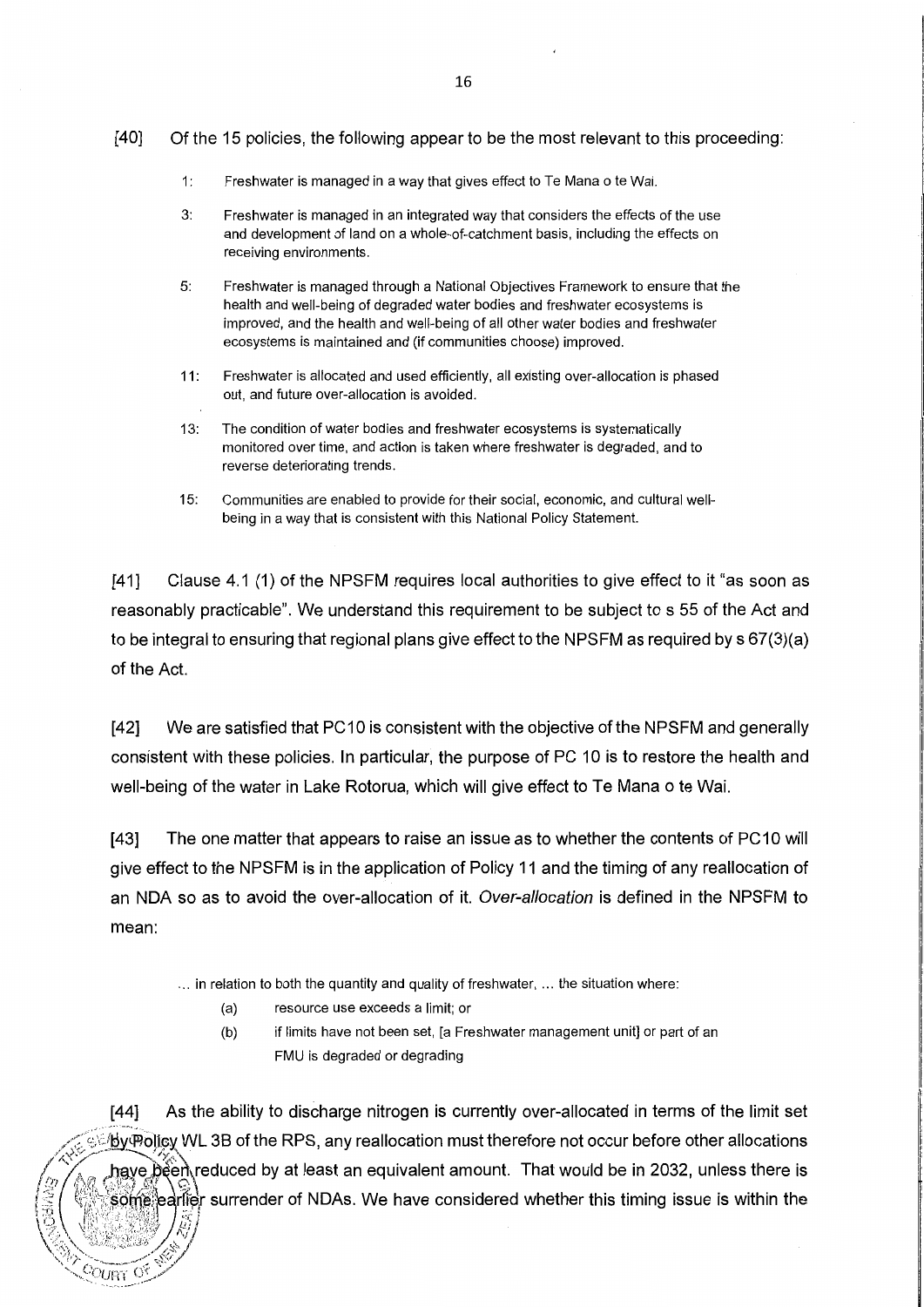scope of a phasing out of an existing over-allocation, as provided for in Policy 11, but we have concluded that as presently structured, any reallocation to Settlement land used prior to 2032 would be a new allocation, which could threaten the 435 tN/y nitrogen cap.

[45] It is also possible that that some of the total nitrogen allocation will not have been granted by way of consents before PC10 becomes operative. This would mean that some reallocation to Settlement land could occur prior to 2032 by reducing the amount allocated in new consents granted to existing land uses after PC10 becomes operative. Within those limits, such reallocation would be consistent with a phasing out of an existing over-allocation, as contemplated by Policy 11, and could ease the rigour of requiring all potential uses of Settlement land to be deferred until 2032.

**[46]** We consider that all parties affected by this determination are parties to the current appeal, which means no other potentially affected person is disadvantaged by there being no separate Schedule 1 process.

### **Resource Management (National Environmental Standards for Freshwater) Regulations 2020**

[47] The Resource Management (National Environmental Standards for Freshwater) Regulations 2020 **(NESF)** came into force on 3 September 2020. The Council submitted that, other than the changes to PC 10 proposed by Mr Willis and outlined below, any changes made should be made through the processes set out in the Regulations and the NPSFM in due course.<sup>17</sup> As in the case of the NPSFM, we only have scope to address matters relating to nitrogen because of the confined extent of the remaining appeal.

[48] We have determined that, except in the circumstances outlined in paragraph [45] above, no reallocation of nitrogen can occur until 2032. As the Council will have amended its various plans to align with the NESF before that time, there is no compelling reason to amend PC10 as part of this appeal process. For that reason, we do not address the issue raised by Ms Robson in relation to the way horticulture is defined in PC10 compared to the NESF or the other issues she raised in relation to the NESF.<sup>18</sup>

ပြီးမှုကြိုးခြွဲခြဲများ submissions on behalf of the Regional Council at paragraph 77. Robson, Statement of evidence dated 2 September 2020.

 $\overline{C}$ OURT OF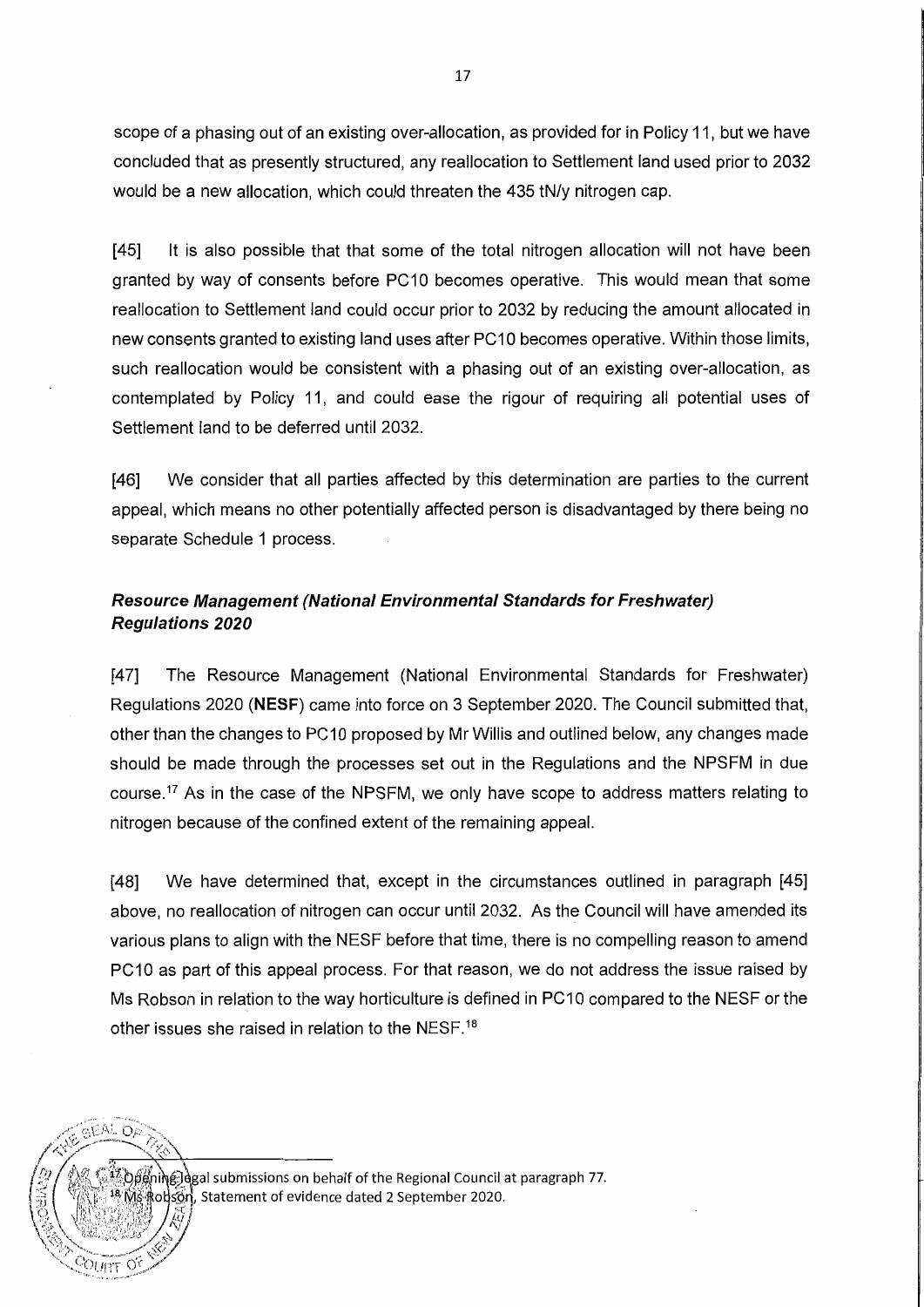[49] Mr Willis identified a number of areas where he considered PC10 is arguably less stringent than the NESF<sup>19</sup> and which he considered can be addressed in part now when finalising PC 10 without a Schedule 1 process in accordance with s 44A of the RMA. Specifically, he suggested:

- (a) adding an advice note that some changes in land use that would be permitted or require controlled or RDA activity consent under PC 10 might require a discretionary consent under the NESF;
- (b) an amendment to Rule LR R13, which permits discharges from land uses where the land use is authorised under PC 10 land use rules, and the discharge is not a discretionary activity under the NESF; and
- (c) adding an advisory note to Rule LR 11A, which relates to RDA consents, to the effect that until 1 January 2025, a discretionary consent will be required under the NESF for any conversion of forestry to pastoral use if the area exceeds 10 ha;

[50] Mr Lamb considered that these amendments should be made to PC10.<sup>20</sup> Ms Robson agreed that the amendment to Rule LR R13 would be helpful.<sup>21</sup> From our review of the NESF and the evidence, we agree with Mr Willis and direct that PC10 be amended in accordance with his recommendations. Given the advanced stage of PC10 through the plan preparation process, we do not consider it can contribute further to the implementation of the NESF.

### **Section 30 (4) of the RMA**

[51] Section 30(4) provides that:

 $\sim$ 

A rule to allocate a natural resource established by a regional council in a plan under subsection (1 )(fa) or (fb) may allocate the resource in any way, subject to the following:

- (a) the rule may not, during the term of an existing resource consent, allocate the amount of a resource that has already been allocated to the consent; and
- 

EAL OF

ිටිටු ලැ

(c) the rule may allocate the resource in anticipation of the expiry of existing consents

<sup>19</sup> Supplementary evidence dated 26 August 2020 at Section 4. Wr(Lamb) Supplementary evidence dated 2 September 2020 at paragraph 12. Ms Robson, Statement of evidence dated 2 September 2020 at paragraph 24.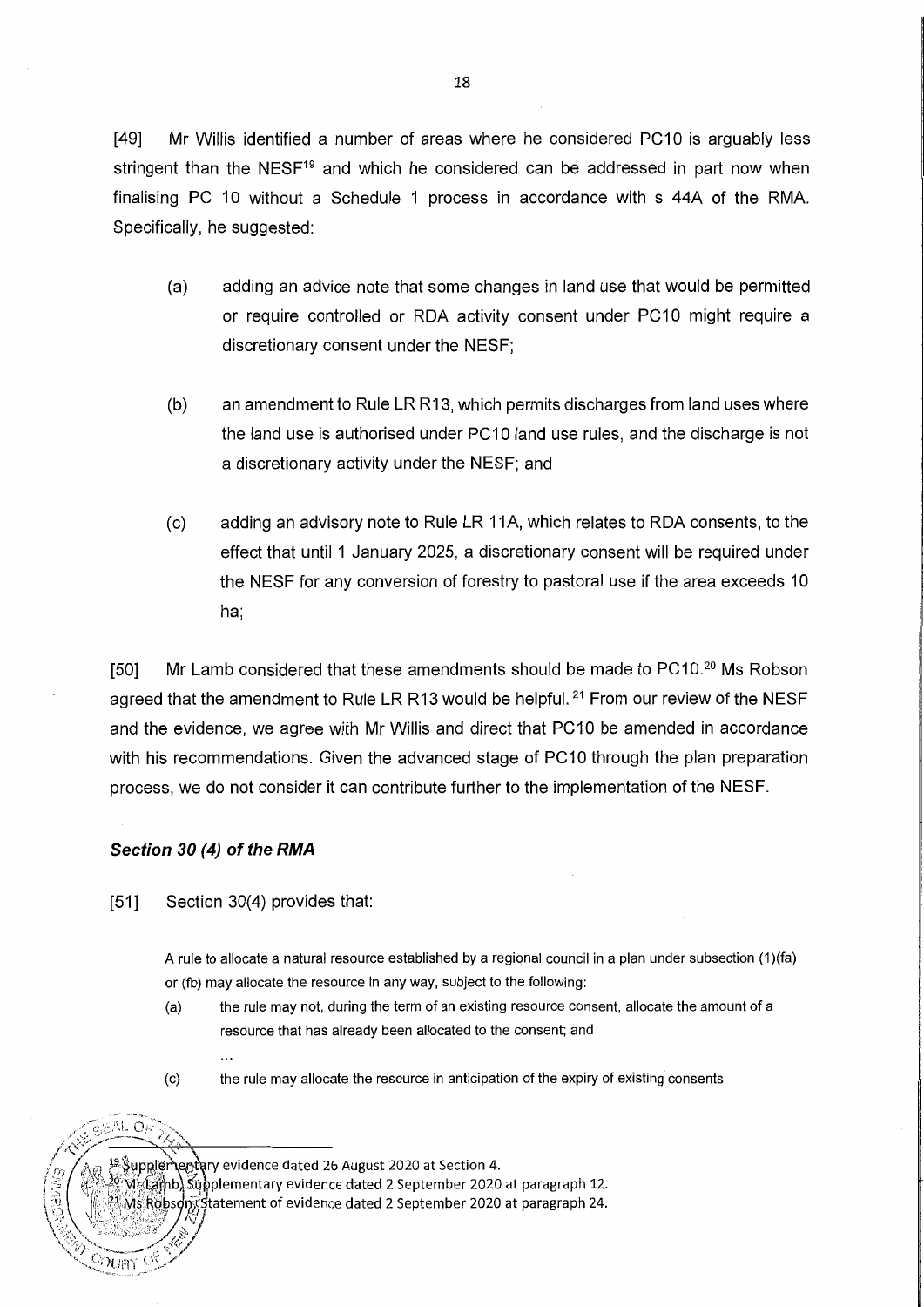[52] Section 30(4) is potentially relevant in that the nitrogen absorption capacity of the Lake already allocated to existing resource consents may not be allocated to other discharges during their term but may be allocated in anticipation of their expiry. From 1 July 2022, farming activities on properties both less than and over 40 ha (excluding lifestyle farming on properties between  $5 - 10$  ha) that are not permitted under PC10 will require resource consents. These will be controlled activities if they have an approved 2032 Nitrogen Discharge Allocation, relevant Managed Reduction Targets and an approved Nutrient Management Plan.<sup>22</sup> Mr Lamb stated<sup>23</sup> that 69% of the total amount of nitrogen to be allocated under PC10 has been allocated in consents already granted. These consents have a 20-year life and are anticipated to expire between 2040 and 2043.

[53] The Council and NCG propose that nitrogen is allocated to Settlement land from 2022. This would mean that for the period 2022 to 2032 there would be additional discharges from land in an already over-allocated catchment. Mr Lamb sees this as a minor issue. However, Policy 11 of the NPSFM means that PC 10 cannot authorise the discharge of additional nitrogen that would exacerbate the current extent of over-allocation. Hence the proposed allocation would be contrary to the NPSFM unless it came within the limited possible reallocation discussed above at [44] and [45].

#### **Review of resource consents that have already been issued**

[54] Under Rules LR R8, 8A, 9, 10 and 11 the Regional Council reserves control over circumstances that may require a review of a Nitrogen Discharge Allocation under s 128 of the RMA. Mr Lamb considered that for the avoidance of any doubt a rule should be added to PC10 to clarify that a review will be undertaken in 2032 to alter the NDAs of properties/farming enterprises to provide for the reallocation to Settlement land. He explained that as the Managed Reduction Targets will not change as a result of the reallocation to Settlement land, while the 2032 NOA for a farming enterprise would be a reduced figure, nothing else in the resource consent and current NMP would be required to change. On this basis he considered that there is no cost incurred in substantially changing already issued resource consents or in updating NMPs as consent holders would have their resource consents reviewed and changed only in relation to the 2032 NOA figure. Subsequent reviews of NMPs would provide the pathway for how the reduced 2032 NOA would be met but the planning for meeting the 2027 MRT would not need to alter. <sup>24</sup>

 $\frac{1}{2}$ e EAL OF<br> $\frac{2}{2}$  PC10 Rules LR R8 and LR R9  $\dot{\mathbb{M}}$ r Lamb, Supplementary evidence dated 26 August 2020, Annexure 1. Lamb, EIC at paragraphs 65 and 66. **\** 

 $\alpha_{\rm FPT} \propto$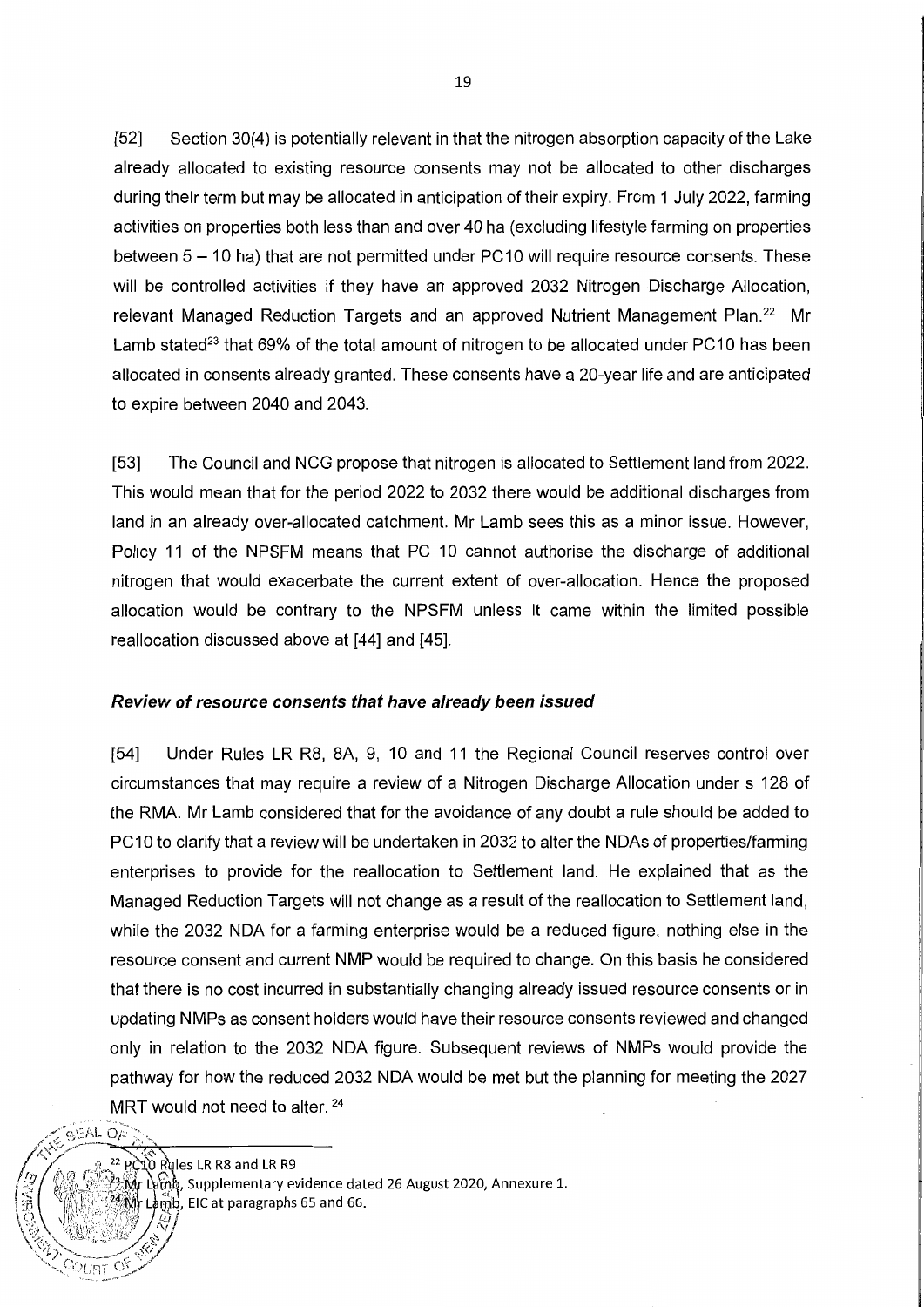[55] Ms Robson considered that Mr Lamb's approach is an appropriate way to reduce the allocations of existing farming land use activities.<sup>25</sup> Mr Willis also recommended that the headroom required to enable reallocation be created by additional reductions from farmers in  $2032^{26}$  and considered that a new rule should be included in PC10.

[56] While noting the view of counsel for the Regional Council that consents were granted on the understanding that appeals against PC 10 were still live and, accordingly, nitrogen limits may need to be revisited, there is nothing in the conditions of consents granted to state that. Accordingly, we agree with the expert witnesses that a new rule should be included in PC10, which will provide the basis for a review of consents in accordance with s 128 (bb) of the RMA.

### **Evaluation**

### **Establishing an appropriate quantity of nitrogen to be reallocated**

[57] A consequence of allocating nitrogen to Settlement land is that allocations to existing dairy and drystock farming operations will have to be reduced. In accordance with RNRP Policy WL 5B(a), we must ensure an equitable balance between the two competing interests . . To enable us to achieve an equitable outcome, we need to consider the potential costs to existing farming operations and the potential benefits to Settlement land of reallocating nitrogen. In obtaining that understanding, we need to first consider what quantity of nitrogen is appropriate.

[58] The Council's evidence is that if allocation is to be made on a broadly equivalent basis to the 11.9 tN/y allocated to TTWM land, the appropriate allocation to Settlement land is 8.2 tN/y. We have indicated earlier that we have difficulty accepting this approach but it is useful as an indication that the allocation to Settlement land should be less because of the express policy support the RPS provides in IW 1 B for TTWM land compared to Settlement Land.

[59] The initial focus of our evaluation then becomes an examination of the "credible future" land uses identified by both NCG and Federated Farmers. We acknowledge that both sets of land uses are intended to be indicative only and are neither "resource consent ready" nor "shovel ready". We also acknowledge that any allocation of additional nitrogen must be set in  $\sim$ ्रद्भिविंधि environment of uncertainty as to what land use changes owners may wish to make in the

', */)7 !,,fl•* l\_, .\_,, f *>1·* ';,  $\gamma$ s Robsón, EIC Attachment CBR1 at paragraph 12.

/

 $\left\langle \sqrt[k]{\phantom{a}}\right\rangle$  ,  $\left\langle \sqrt[k]{\phantom{a}}\right\rangle$ 

-Oust

 $\sqrt{2\pi r^2 + 1}$ 

 $\dddot{\mathbb{G}}$ . Will s statement of supplementary evidence dated 26 August 2020 at paragraph 5.3.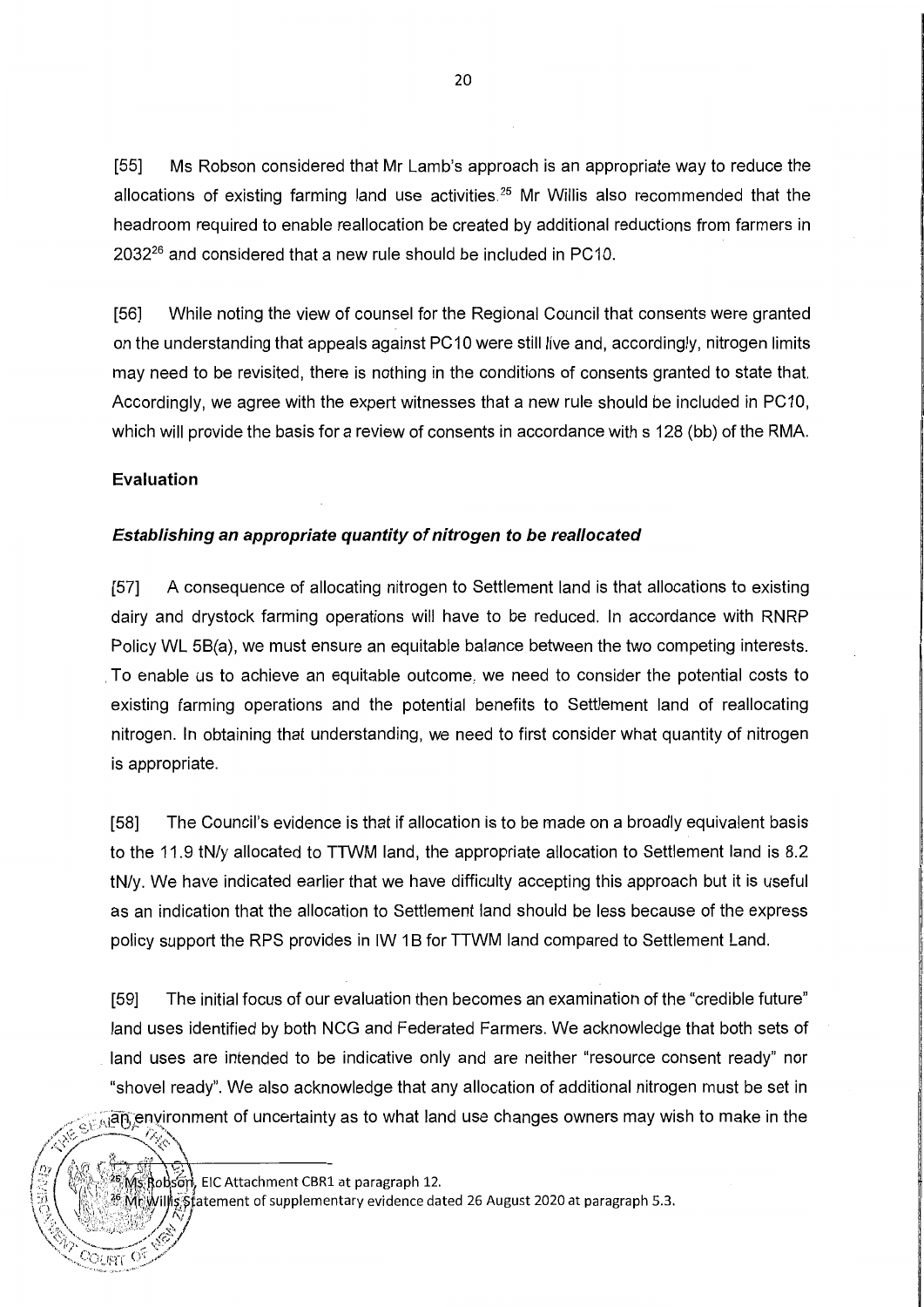future. However, they represent the proposals put forward by the parties after due consideration over a six-month period, and we rely on them as our starting point.

[60] As noted earlier, all parties agree that an additional allocation of nitrogen to Settlement land is appropriate. The parties identified different levels between 3.5 and 8.67 tN/yr. There was no suggestion to us of any reason to go outside that range and accordingly we treat those as the bounds for our determination. We now consider what the appropriate allocation should be within those bounds.

### **What are credible future land uses for the purposes of PC10?**

[61] Firstly, credible future land uses must reflect the types of land uses fdentified in the Interim Decision and anticipated by RPS Policy IW 18 in relation to TTWM land. They must be consistent with the purpose of the allocation set out in paragraph [22] above and must be able to be believed; convincing; and capable of persuading people that something will happen or be successful.

[62] NCG is seeking an allocation of 8.67 tN/y, based on credible future land uses described in different ways in different evidence. Ms Robson proposed in her evidence that a definition of "tenable aspirations"<sup>27</sup> be included in PC10. Other evidence described credible futures as "have commercial potential and can be developed in an environmentally and culturally sustainable way"<sup>28</sup>, "indicative and non-exhaustive credible investment possibilities"<sup>29</sup>, an "emphasis on the capability of that land to sustain the proposed use<sup>"30</sup> or "investment possibilities which the group's members have identified that they might wish to undertake."<sup>31</sup>

[63] Credible future land uses described in this way can only be considered as possible or aspirational and such uses require supporting analysis to demonstrate they are credible within the scope of PC10. To provide this support, NCG engaged Dr Meade.

[64] By way of a summary, Dr Meade concluded that the value to NCG of a free allocation of 8.67 tN/y instead of the 3.5 tN/y proposed by Federated Farmers, is approximately \$1 million to just under \$1.5 million in 2020 dollars. He estimated the overall economic benefits to be in

<u>dum of </u>

Dr.Meade EIC at paragraph 13.

**ME Robson, definition of "Credible Futures" in proposed amendments to PC10.**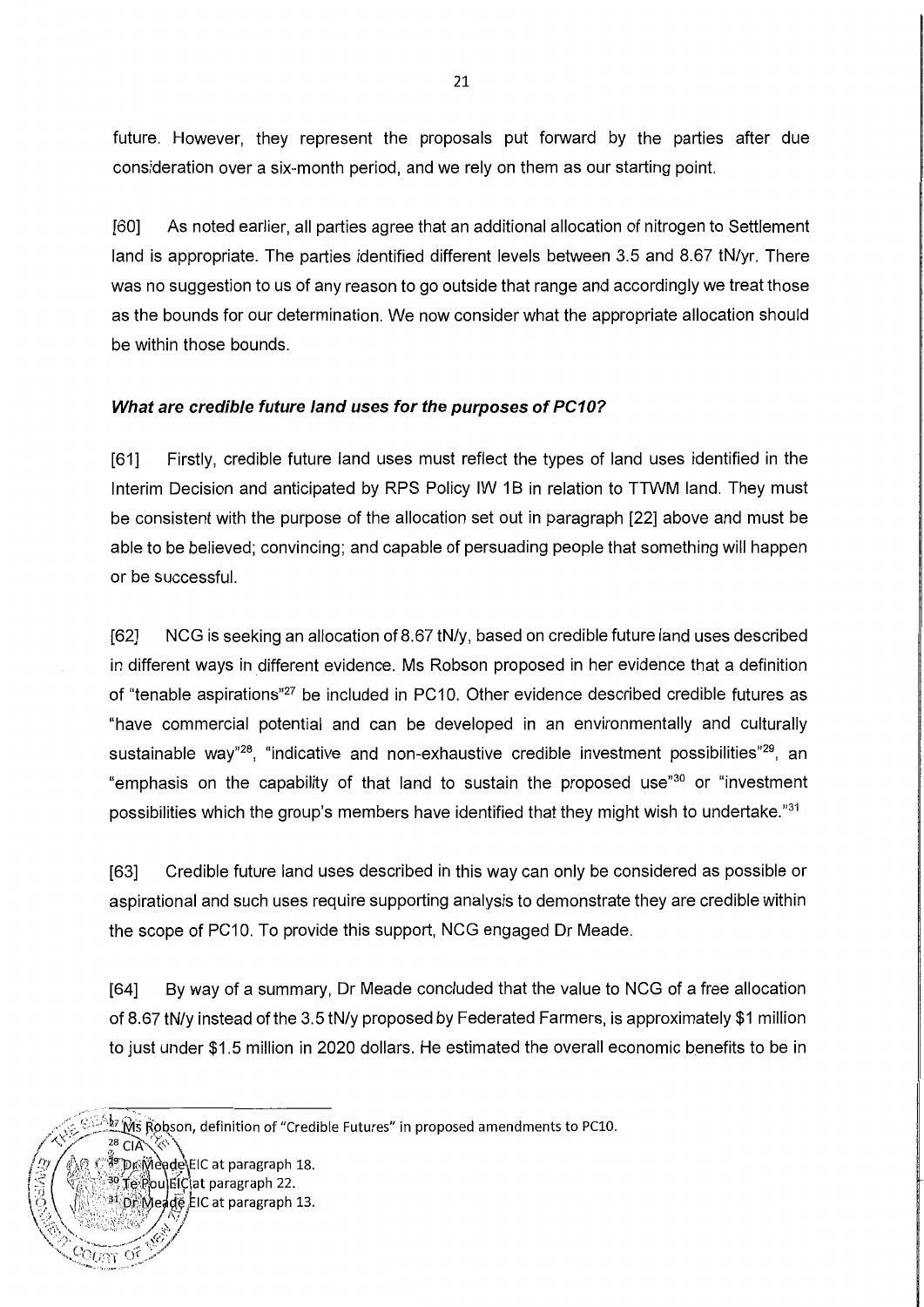the order of \$4.6 million and the economic costs to farmers to be only as high as \$1 .4m, and possibly as low as \$0.1 m, based on uniform reallocations from one or more sectors. He considered there are likely to be social and cultural benefits to recipients of the nitrogen allocation but no material social or cultural costs to those from whom nitrogen is taken.<sup>32</sup>

[65] Dr Meade based his initial analysis on there being an economic benefit to Settlement land owners from the reallocation of nitrogen, but there would be no equivalent loss to dairy and dry stock farmers. He hypothesised that changes in farm operations could be made to reduce nitrogen discharges with little cost and potentially an economic benefit to those losing nitrogen. For the reasons we give below, we do not accept his hypothesis.

[66] He acknowledged that some or all of the nitrogen-enabled investments he relied on to support his conclusions might currently not be viable or feasible. For example, viability may be affected due to the cost of acquiring New Zealand Units (NZUs) under the Emissions Trading Scheme (ETS) when changing pre-1990 forest land into alternative uses currently being prohibitive, while feasibility may be affected due to the need for other planning/regulatory approvals. We note that such considerations make the credibility of such investments questionable and give rise to significant uncertainty about Dr Meade's economic assessments.

[67] Further, as raised by counsel for the Council and Federated Farmers in crossexamination and in closing submissions, Dr Meade:

- (a) did not attempt to verify the nitrogen discharge or regulatory requirements of each of the investments;<sup>33</sup>
- (b) assumed that CNI Housing dwellings will be available for sale on the open market, whereas CNI has a clearly stated intention not to sell its land;
- (c) proposed apple orchards as a credible land use, without reference to or analysis of the reasons why the only two previously existing orchards in the catchment no longer operate;
- (d) based his modelling assumptions relating to cider production on reported financials and other details for Zeffer Cider, which is the largest cider producer

Meage, Evidence in reply dated 31 August 2020 at paragraphs 16 and 21.

Meade EIC at paragraph 18.1.

 $CFAL$ 

ourt o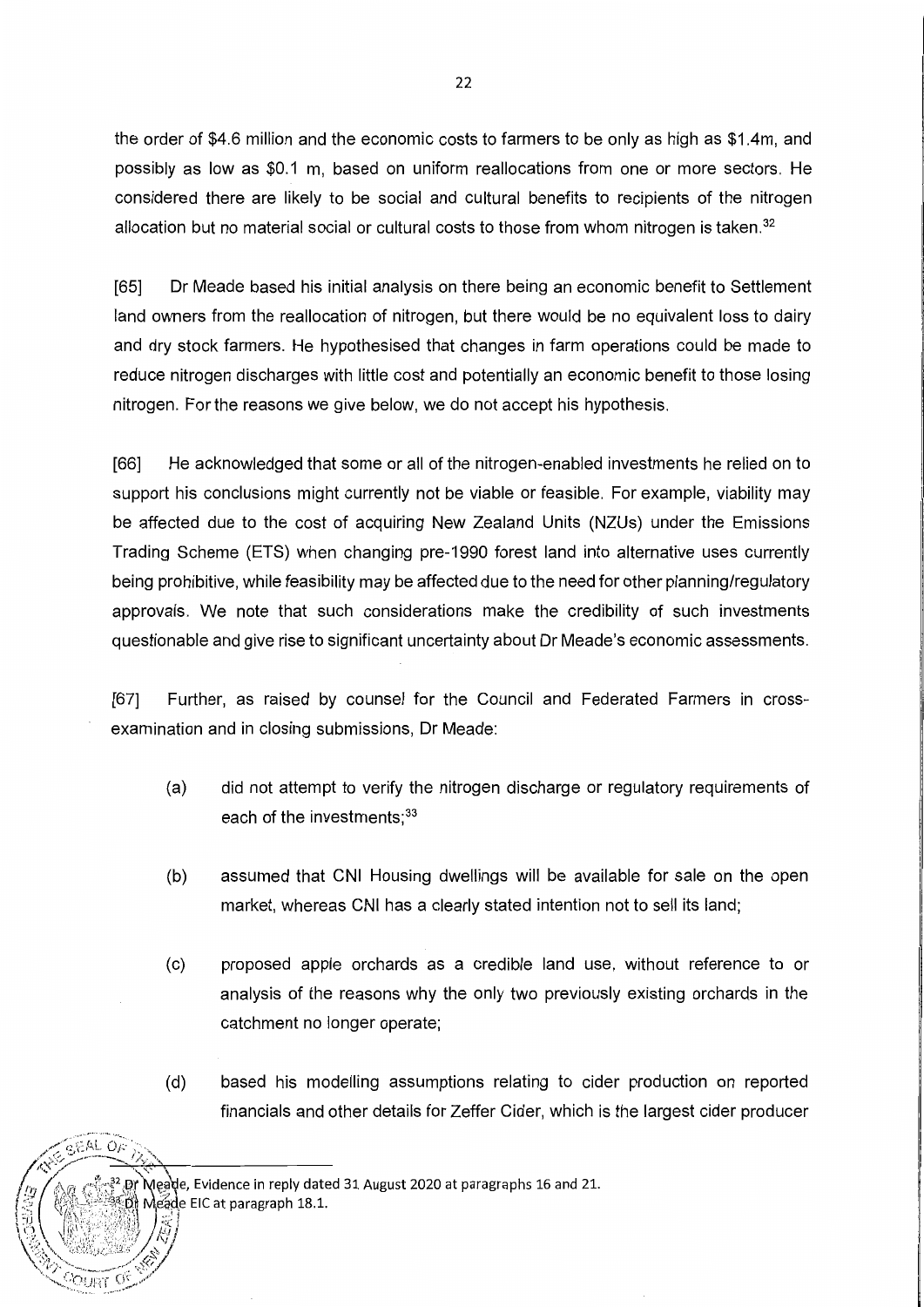in New Zealand based in Hawkes Bay. Hawkes Bay is one of the largest applegrowing areas in New Zealand, which is a very different set of circumstances to those existing in the Lake Rotorua catchment;

- (e) based his modelling assumptions relating to a sawmill on an investment announced by Red Stag in 2018 for a cross-laminated timber mill. Red Stag has an annual turnover of over **NZ** \$220 million and employs approximately 300 staff - this brings its relevance into question because of its very large scale compared to the 40 staff anticipated to be employed at the NCG proposal;
- (f) used a nitrogen leaching rate for CNI market gardening of 78 kg/ha, which is greater than the 72.8 kg/ha/y at the top of the range for dairy farms, bringing its appropriateness in a severely nitrogen constrained catchment into serious question;
- (g) did not address the availability of the required areas of suitable land for proposed developments or the potential for conflicts with existing or competing future land uses. As examples, there appear to be several intended uses on two particular pieces of land at Hamurana and Tarawera Road, potentially with insufficient land area and/or significant constraints in terms of reserve status and well-established existing uses;
- (h) shows in his Table 3.6 that the impact of a free allocation of nitrogen is minor for more than half the credible future land uses identified;
- (i) based his conclusions on returns at the top end of ranges he cited; and
- U) selectively used option values when net present values were strongly negative to assess the allocation value impact of free nitrogen allocations in his Table 3.6.

[68] Mr MC Copeland, a consulting economist, was engaged by Federated Farmers to present evidence in response to the evidence of Dr Meade. His evidence included the following criticisms:



Notwithstanding the sophistication of Dr Meade's modelling technique, he had to make a number of simplifying assumptions to obtain quantitative results such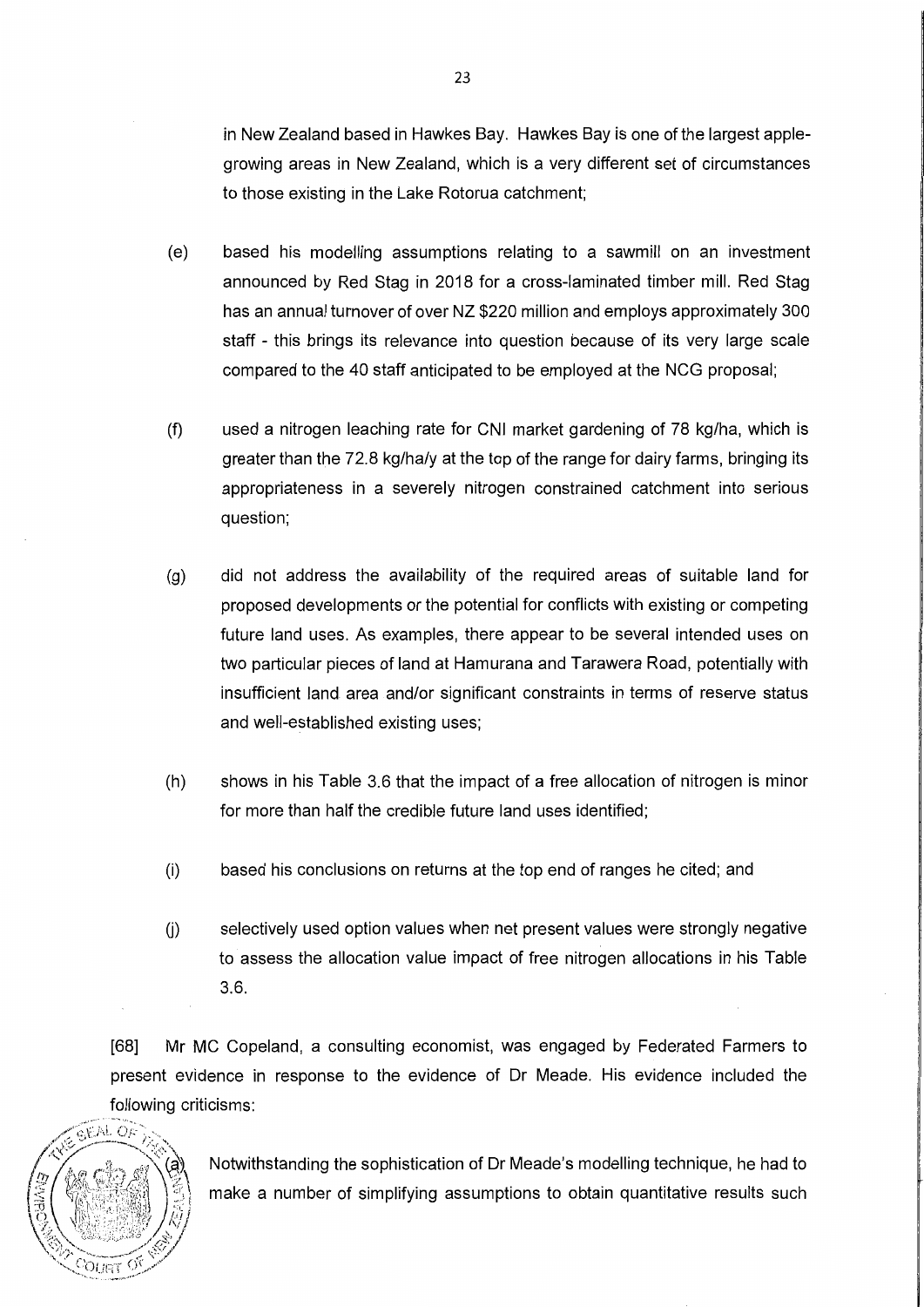that the analysis could not be relied upon as being indicative of the additional net benefits for NCG iwi from reallocating 8.67 tN of NDAs to Settlement land.<sup>34</sup>

(b) The net benefits to NCG iwi from the reallocation of 8.67 tN of NDAs to Settlement land estimated by Dr Meade were subject to considerable uncertainty and not significant in the context of the considerable sums of money assumed by Dr Meade to be invested, the revenue flows estimated from these investments and the estimated ongoing annual expenditures.

[69] Overall, Dr Meade's evidence does not satisfy us that a number of the identified land uses can be considered credible. As stated in our Interim Decision, we consider papakainga, tourism ventures and visitor accommodation to be credible future land uses. We also consider that short rotation carbon crops and various forms of horticulture including orcharding are or could be practicable in certain situations. However, we do not consider that the evidence demonstrates that land use for these purposes at the scale proposed is likely to be credible within the Lake Rotorua catchment, with the different factors that need to be taken into account.

[70] We consider the reallocation of 3.5 tN/y proposed by Federated Farmers is likely to be sufficient to enable many of the land uses anticipated by our directions in the Interim Decision. However, we also consider that some additional allowance is appropriate to enable progress to be made towards other uses that could be developed on Settlement land to provide wider social and economic benefits in the longer-term. To recognise the different RPS approach compared to TTWM land, we consider an allocation of 5tN/y to Settlement land is appropriate. We consider this represents an appropriate differential with the allocation for TTWM land that reflects the approach in the operative RPS. Referring back to paragraph [358] of the Interim decision, the evidence does not demonstrate to us that there is a compelling reason to allocate more than 5 tN/y.

### **Source of nitrogen to be reallocated to Treaty settlement land**

[71] The Council evaluated 15 options for sourcing nitrogen to reallocate to Settlement land. The Council recommended that it occurs on the basis of an equal percentage reduction from what was previously proposed in the decisions version of PC10, which for an 8 tN/y reduction would produce a 1.62% reduction on all dairy and drystock properties, holding the bottom of *,I -..,"'-,(.-* ... ,.~\_,.,...-----.......\_~,·--/ ,. ' /<t" -~ ? ,~·

(a) ((1) a)<br>2) <br>3) Colorand Rebuttal evidence at paragraphs 2.8.3 and 2.10.

t *\_!f* ,if>P::S~:\l'I+~-~-"""·:~.,..g---+0

*;~/{l~l)* 

*\~t::i*<sup>1</sup>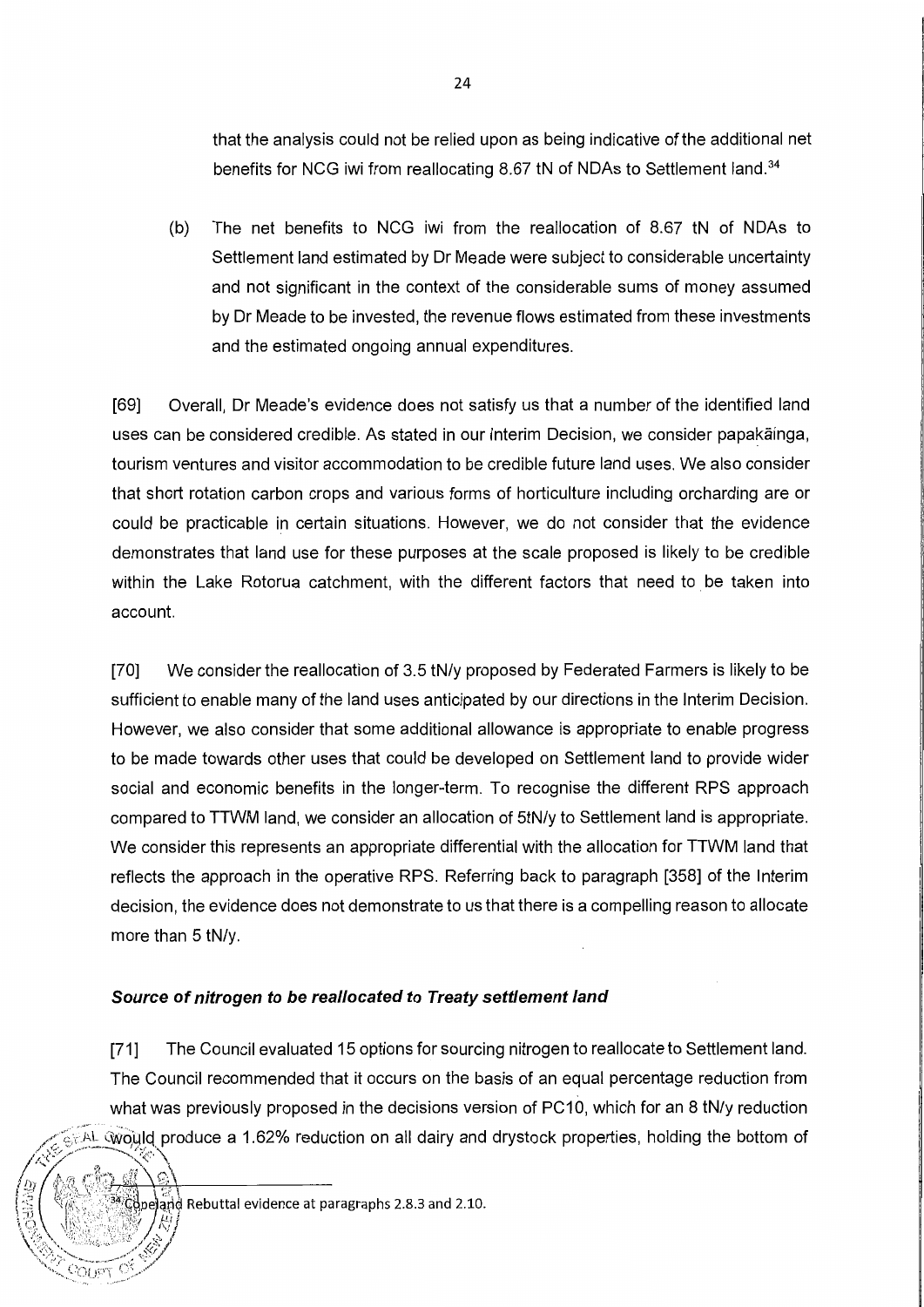the range constant.<sup>35</sup> Mr LA Matheson, a pastoral agricultural sector consultant was engaged by the Regional Council to undertake an assessment of the likely impact on operating profit and cash surplus for farms providing a combined reallocation of approximately 4 and 8 tN/y to Settlement land. He gave evidence that<sup>36</sup>:

I consider that the expert evidence previously presented to the Environment Court by the panel of economic experts has adequately demonstrated to the Court that as allocations of NDA are reduced, the negative economic impact on farm businesses ultimately gets worse the further you change farm system (sic) to reduce N losses below the root zone.

Reducing current nitrogen discharge allowances (NDA) by as much as 1.6% might be expected to result in a small loss of profitability for most farming systems that end up with a reduction in NDA from that currently provided for under PPG 10. However, this will vary between properties.

Across the farm types analysed such additional reductions in allocation seem unlikely to cause farm systems to change sufficiently to result in massive loss of profitability - the so called "tipping point" at which the cost of abatement goes up exponentially. However, without modelling individual farm systems, it is impossible to conclude this would be true for all farms.

It must also be noted that for some farms, achieving the original NDAs is already expected to result in negative available cash after interest. As such, any additional reductions in NDAs would make these · positions even more untenable.

[72] Based on the evidence of the other witnesses for FFNZ, Mr Willis considered that the most equitable and least economically impactful means of reallocating nitrogen is to lower the Upper NOA Boundary for both dairy and drystock as set out in Table LR 5, and increase the standard sector range reduction set in Table LR  $5.^{37}$  He said:

This means that the reduction is generally shared across the pastoral sector, except that those who are at, or below, the bottom of the sector ranges will not be affected. Those farms that are the highest N losses will potentially bear more of the burden.

Again, for reasons of equity, I propose that the burden be shared equally between the drystock and dairy sectors.

[73] Mr IF Millner, a consultant land management advisor to Federated Farmers, addressed the likely impact on individual farmers of a requirement to achieve additional nitrogen reductions so that Settlement land can be developed. He found that:

<sup>35</sup>,Μr, Lamb ElCat paragraph 59 and Annexure 2.

GEAL OF

 $_{\rm{OUT}}$  C

<sup>38</sup>Mr.Mathesøn\EIC at paragraphs 43, 8 (i) and (iii) and 40 respectively.

 $\mathbb{R}^n$  Mr Wills ElC at paragraphs 8.3 and 8.4.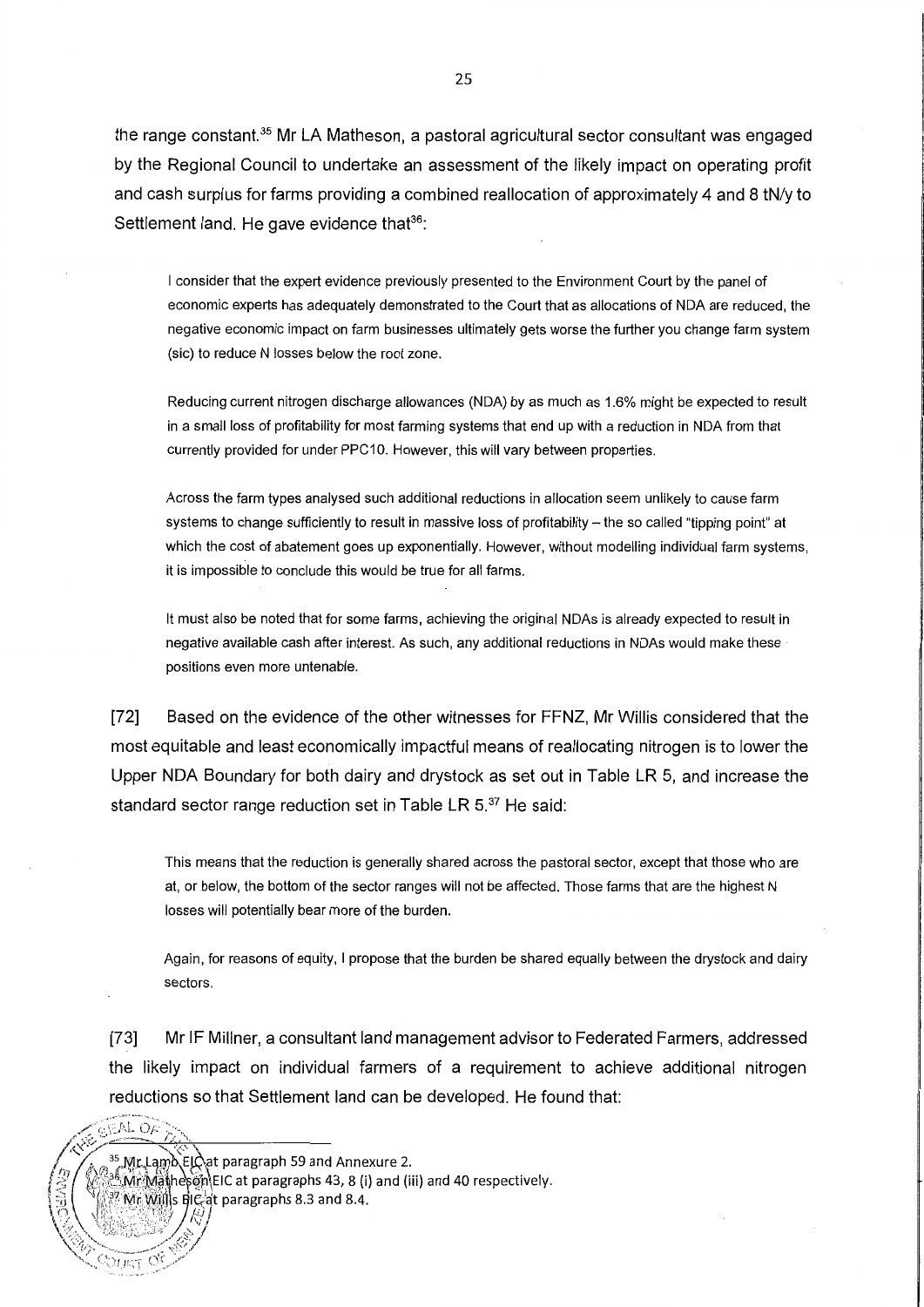3.2 The cost to individual farmers will depend upon where they are at on the nitrogen cost abatement curve. That curve is not linear and will vary depending on farm system, farm type, farm management and location.

3.7 The impact on farmers will also depend on debt levels. Farmers with higher debt will have less ability to absorb higher mitigation costs or reduced profits associated with this or farm system or land use change. The cost of additional nitrogen reductions will also impact on the resilience of many farm businesses, and their ability to respond to drought or economic shocks (such as commodity price fluctuations or the impact of biosecurity risks).

[74] Ms Robson considered that in the event that the Court were to determine that a standard reduction in nitrogen discharge allowances was to apply to all dairy and drystock farmers, the answer provided by Mr Lamb is an appropriate way to give effect to this change of allocation.

[75] Dr Meade noted he was aware that the Council suggested a proportionate 1.6% reallocation of NDAs, if an 8 tN/y reallocation is made to NCG from dairy and drystock farmers, subject to certain exceptions. He observed that, in general, this would not be the least-cost way to achieve the desired total level of NDAs.

[76] Dr Meade considered that Table 5 of Mr Matheson's evidence points to certain representative farm models for which a further reduction in their NOA allocation, below that currently contemplated without a reallocation to NCG, would increase their modelled EBIT/ha/year. He considered that 7.9 tN/y could be found from five farms and would result in "win-win" outcomes, leaving only a small quantity of additional nitrogen needing to be taken from other farms. In his evidence in reply, he concluded that uniform reallocation of 8.67 tN/y from all farms would result in a cost of \$1 .4 million to farmers, but this could be reduced to \$100,000 if specific reallocations were taken from specific sectors.

[77] In response, Mr Millner considered Dr Meade's approach to be based on an oversimplified and unrealistic assumption in the context of farming within the catchment under PC 10. Mr Millner said when considering nitrogen loss reductions of the magnitude required by many farmers in the Lake Rotorua catchment, the opportunity for increased efficiency is limited and that in general these farmers will experience either the loss of cashflow or capital, or both. He said that Mr Matheson's analysis, on which Dr Meade relied, is based upon hypothetical,

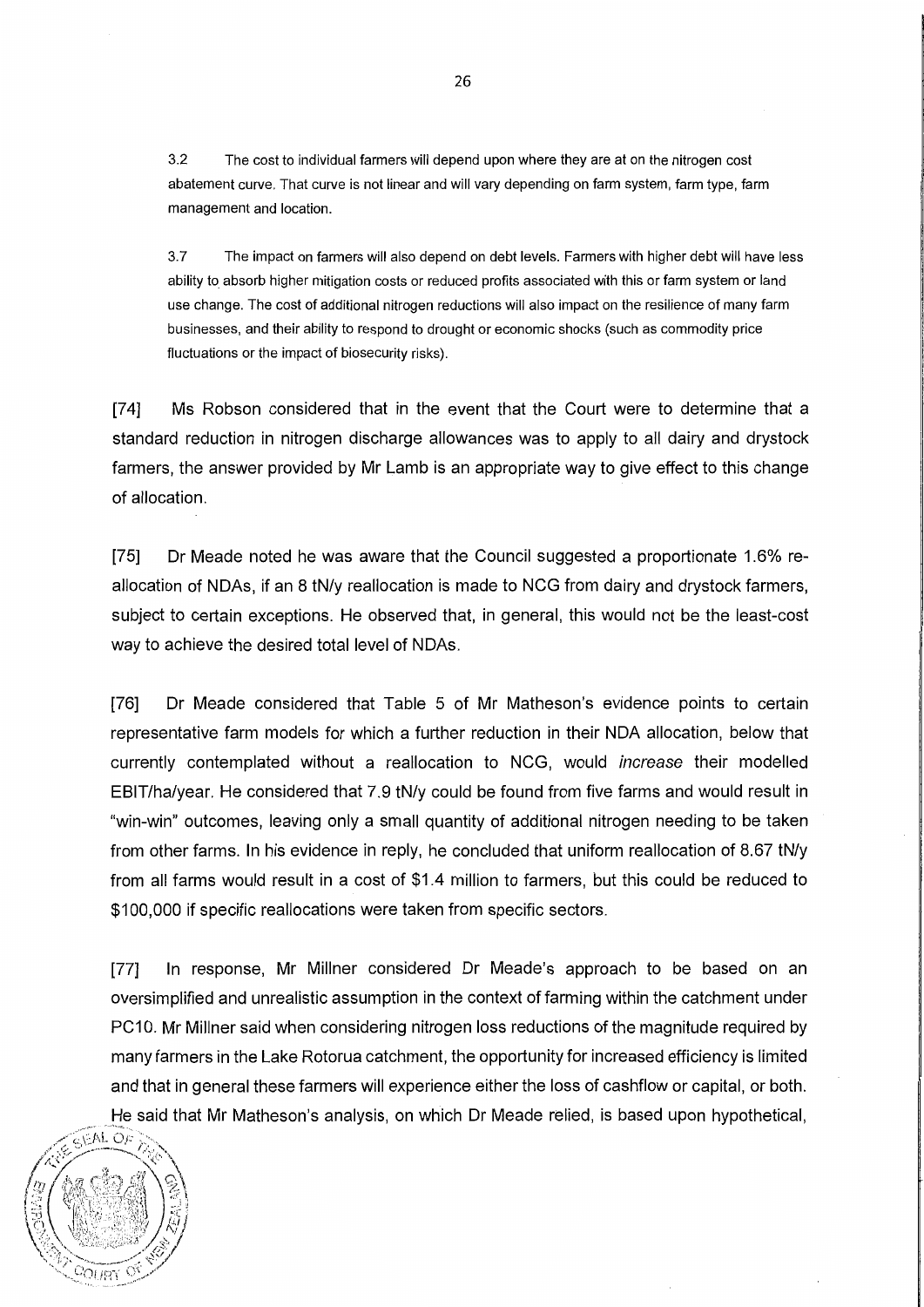averaged scenarios constructed at the sub farm (i.e. block) level and are not intended as an indication of overall farm outcomes. <sup>38</sup>

[78] Mr Matheson addressed Dr Meade's approach and conclusions in some detail and, importantly in our view, set out his opinion as follows:

... Dr Meade has used the modelling output beyond its acceptable purpose or intent, and is interpreting it to a degree of granularity and specificity that it simply cannot support. As such, it is my opinion that his conclusion that "that a win-win 7.9 tN of NOA reallocation can occur from drystock farmers in the Lake Rotorua Catchment to NCG without cost to those farmers" cannot be supported by the analysis he presents.

[79] Dr GJ Doole, an economist advising the Council, presented evidence on the availability of win-win outcomes from the economic modelling. He did not consider the Court can have any degree of confidence in the method applied by Dr Meade in order to reach his conclusions, primarily because he has restricted his analysis to a small set of farms, placing what he considers is an unjustified level of importance on atypical results. <sup>39</sup>

[80] Dr Meade provided further analysis based on reallocation of nitrogen on a sector basis, relying on the same farm modelling. Both Mr Matheson and Mr Millner again considered Dr Meade's approach inappropriate.

[81] Dr Le Miere said that the cost to farmers (collectively) of purchasing the nitrogen reductions required to enable development of Settlement land would be around \$1,000,000 at 3.StN and \$2,500,000 at 8.2tN, assuming a conservative cost of \$300/kgN and assuming there was nitrogen available to purchase. (There is some suggestion that the going rate in the Lake Taupo catchment is \$400/tN). He then referred to evidence in the Stage 1 hearing from Dr Doole, Mr Lee Matheson and Mr Journeaux, which was that the price of leasing nitrogen in a frictionless market could be \$20-\$30/kg per annum. He also referred to a leasing price of \$186/kg per annum if frictions were present, but Dr Doole advised that was not an appropriate assumption. At \$30/kgN the cost to farmers would be \$105,000 (at 3.StN) or \$246,000 (at 8.2tN) per annum. 40



 $G/M$  Of

 $C_{\text{URT}}$  of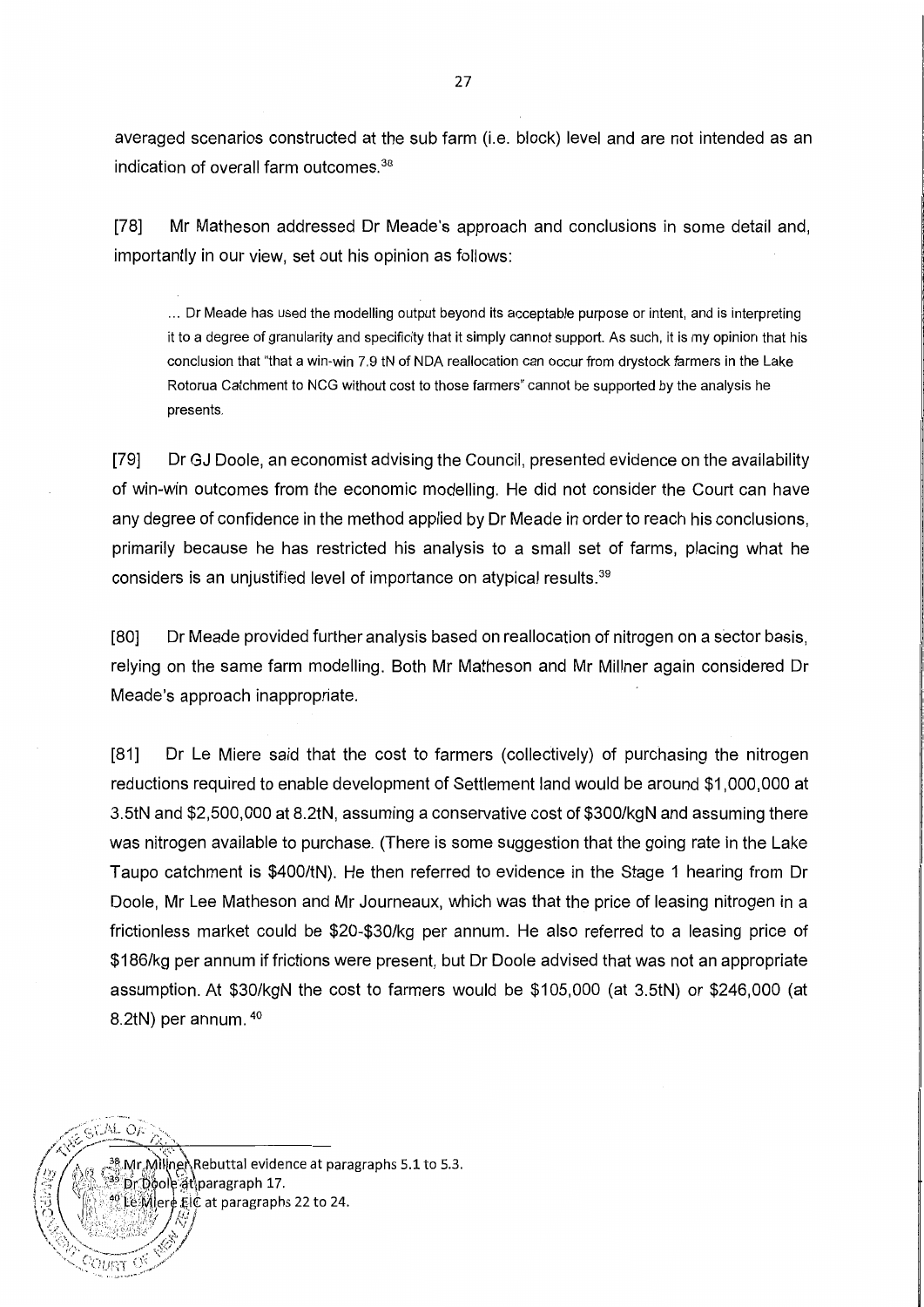Findings in relation to the source and method of reallocation

[82] We consider Dr Meade's proposed method would be inequitable, high risk at best and more likely than not impracticable. We find that the most appropriate basis of reallocation to be a common percentage reduction on all dairy and drystock properties as proposed by the Council and Federated Farmers. This was not resisted in the closing submissions of counsel for NCG. <sup>41</sup>

# **Timing of reallocation**

GEAL OA

7mUC-

Closing submissions at paragraph 37. Closing's ubmissions at paragraph 1 (c). Robson EIC at paragraph 13 (d).

[83] The intent of PC10 is that NDAs must be achieved by 1 July 2032. To remain consistent with this intent, the reallocation from existing land uses must occur at that date unless there is an earlier surrender of an equivalent quantity of NDAs.

# **Allocation of nitrogen to different Settlement land and nitrogen accounting**

[84] Mr Willis considered, largely for reasons of plan consistency and equity, that an allocation for farming activities should be expressed as a maximum area that can be developed - being the same approach that applies to TTWM land. He proposed a complex mechanism whereby the area of land may be increased or decreased provided the total nitrogen quantity remains within the overall allocation to Settlement rural land. He considers that a further 1 tN/yr should be removed from the rural sector allocation and be made available within the Council's nitrogen accounting system for urban uses on Settlement Land, i.e. for papakainga, tourist accommodation and the like.

[85] NCG considered that the allocation should be provided to the Settlement land blocks directly.<sup>42</sup> Ms Robson proposed that allocation is made directly to blocks of land nominated by the two Settlement land owners, rather than any form of pool approach. 43 The allocation is to be 85.5% to CNI and 14.5% to Ngati Rangiwewehi, as set out in Table LR 6B in NCG's proposed plan changes included as Annexure B to the closing submissions of counsel for NCG.

[86] Mr Lamb considered that an approach involving allocation of nitrogen to two parcels of land (one for Ngati Rangiwewehi and one for CNI) would be considered to afford greater

**28**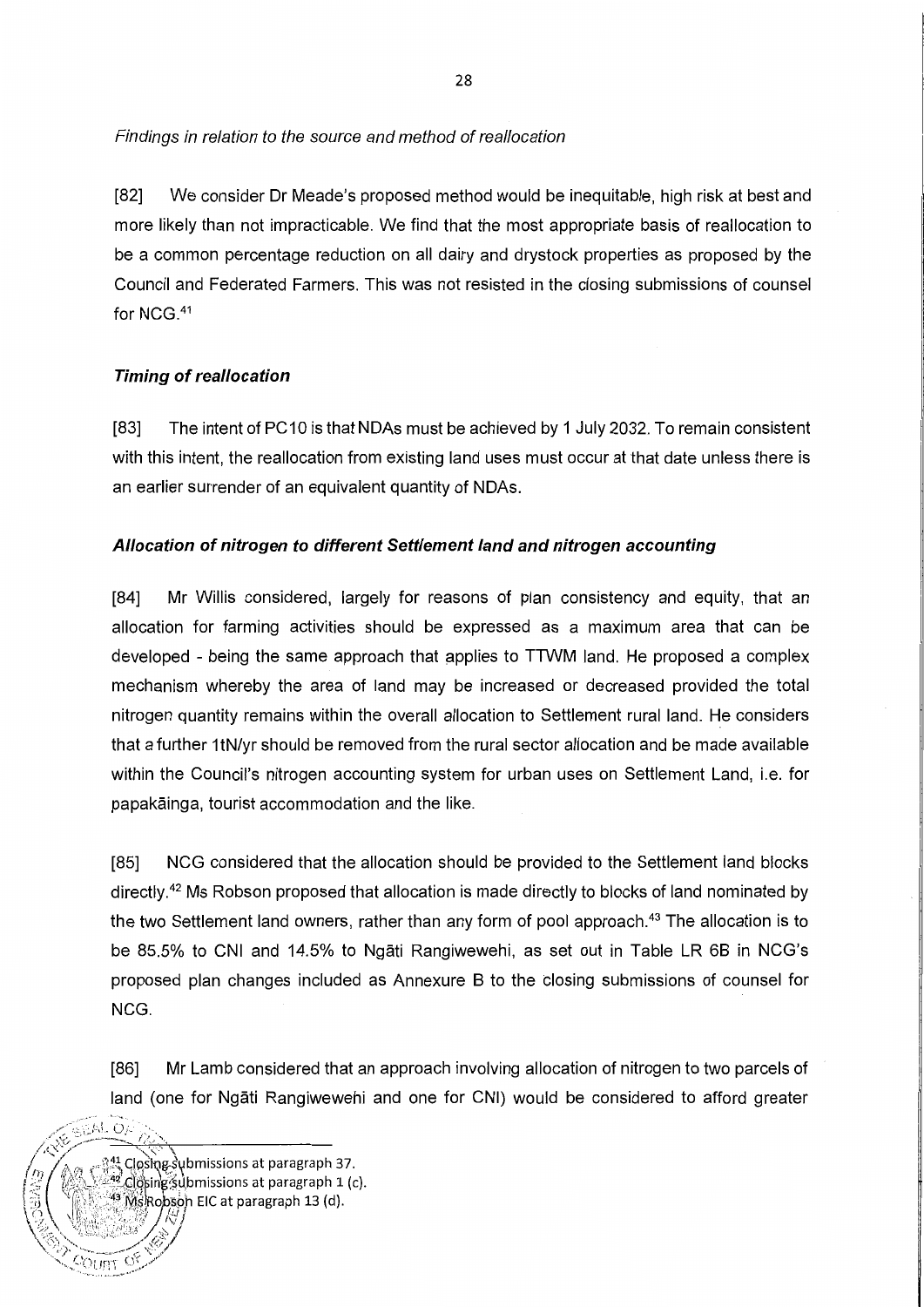recognition to the cultural values of mana and rangatiratanga, and would be in keeping with how the majority of NDA is treated within the catchment. He said<sup>44</sup>:

Overall the Regional Council considers that an approach of Direct Provision should be used, which would give a 'lump sum' allocation to nominated blocks that could be moved about as required in due course and accounted for as it was required for development. On balance the cultural values provide the direction for the provision of the reallocation.

[87] From our understanding of what is proposed by the parties, both allocation methods provide for a set maximum allocation of nitrogen with flexibility to enable it to be used on Settlement land, using various combinations of land area and associated nitrogen loss rates to be determined in the future, subject to existing or modified rules in PC10. Based on that understanding, we consider the less complex method favoured by the land owners and regulator should be adopted, that is direct allocation to two blocks of land to be nominated by CNI and Ngati Rangiwewehi.

[88] We consider it desirable that maximum flexibility is retained to enable the nitrogen to be used for purposes determined by the land owners at an appropriate time in the future. We do not consider it should be predetermined by setting separate allocations for rural and urban activities in PC10 that may constrain arbitrarily and unnecessarily how the nitrogen ultimately might be used.

[89] Mr Lamb explained the process that will be followed for non-farming activities in Annexure 1 of his EiC which was not contested and which we accept as appropriate. From the evidence generally, we understand that nitrogen allocations for non-reticulated developments, for example papakainga, will be adjusted over time using the House reference file process.

[90] Ms AT Lowe, an Environmental Manager for Infrastructure with the Rotorua District Council, gave evidence on behalf of NCG and addressed how accounting for a transfer of nitrogen from rural to an urban environment could occur. She explained that the nitrogen load to the Lake following wastewater treatment at the Rotorua wastewater treatment plant **(WWTP)** is estimated to be 1.4 kg of nitrogen per household unit equivalent **(HUE)** volume of wastewater discharged to sewer during the benchmarking period. She said that:

lamb, EIC at paragraphs 76 and 80.

 $65M$  OF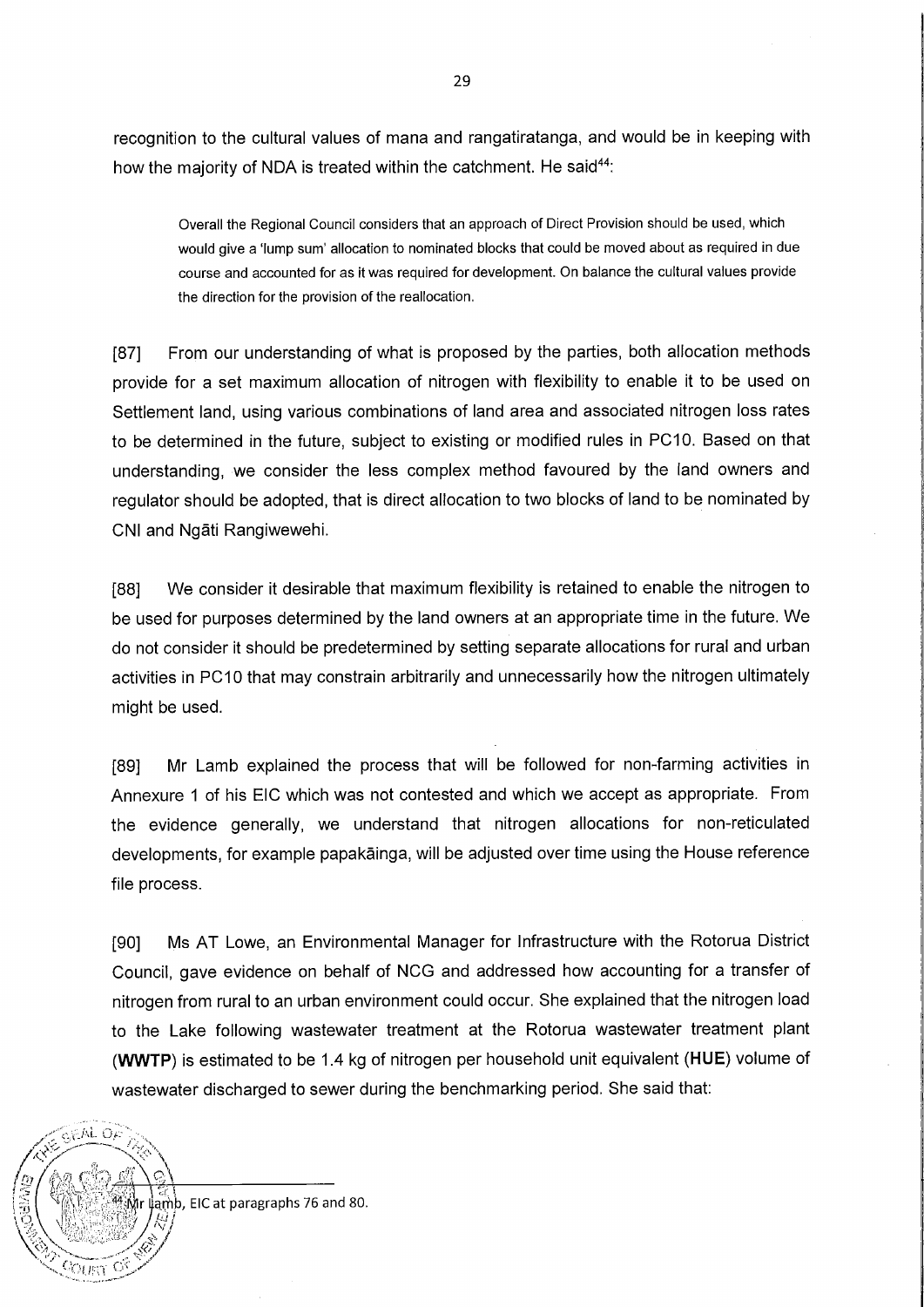to ensure there is no overall increase in the sustainable load of N to the Lake as land uses change, 1.4 kg of N to the Lake per HUE of wastewater needs to be provided for and accounted for and that work is currently being done on the implementation and accounting mechanisms to achieve this through a memorandum of understanding in relation to the WWTP.

[91] We consider this is an appropriate mechanism for accounting for nitrogen currently allocated to rural activities and transferring to an *urban* environment for discharge to the lake in the future. It provides certainty and flexibility to accommodate a range of possible land use changes in the future.

[92] The Regional Council will need to keep a register of any nitrogen allocated from the total allowances, with the relevant quantity authorised for any new land use activity being subtracted from the total remaining unallocated on the date a consent is granted.

[93] . Any nitrogen that is not authorised by land use consents from the total allocations available will remain as unallocated in the accounting system.

# **Adjustment of nitrogen allocation to pastoral land use activities to take account of different versions of OVERSEER**

[94] We have reviewed the statement of agreed position dated 4 September 2020 between the Regional Council and Federated Farmers relating to reference files. Based on that, we accept that the Council's proposed approach for rural activities should apply to the use of reference files which is explained as ... assigning allocation to particular parcels of land with an NOA that is expressed as a percentage of the relevant reference file. We consider the relevant reference file for rural activities will be the drystock reference file and that an appropriate adjustment will be made at the time land use consent is granted for a new rural activity.

### **Nitrogen trading**

[95] To ensure equity and fairness and to implement the concept of rangatiratanga embodied in Policy IW 38, it is appropriate that from the time nitrogen is reallocated to Settlement land, trading occurs in accordance with Rule LR R10.

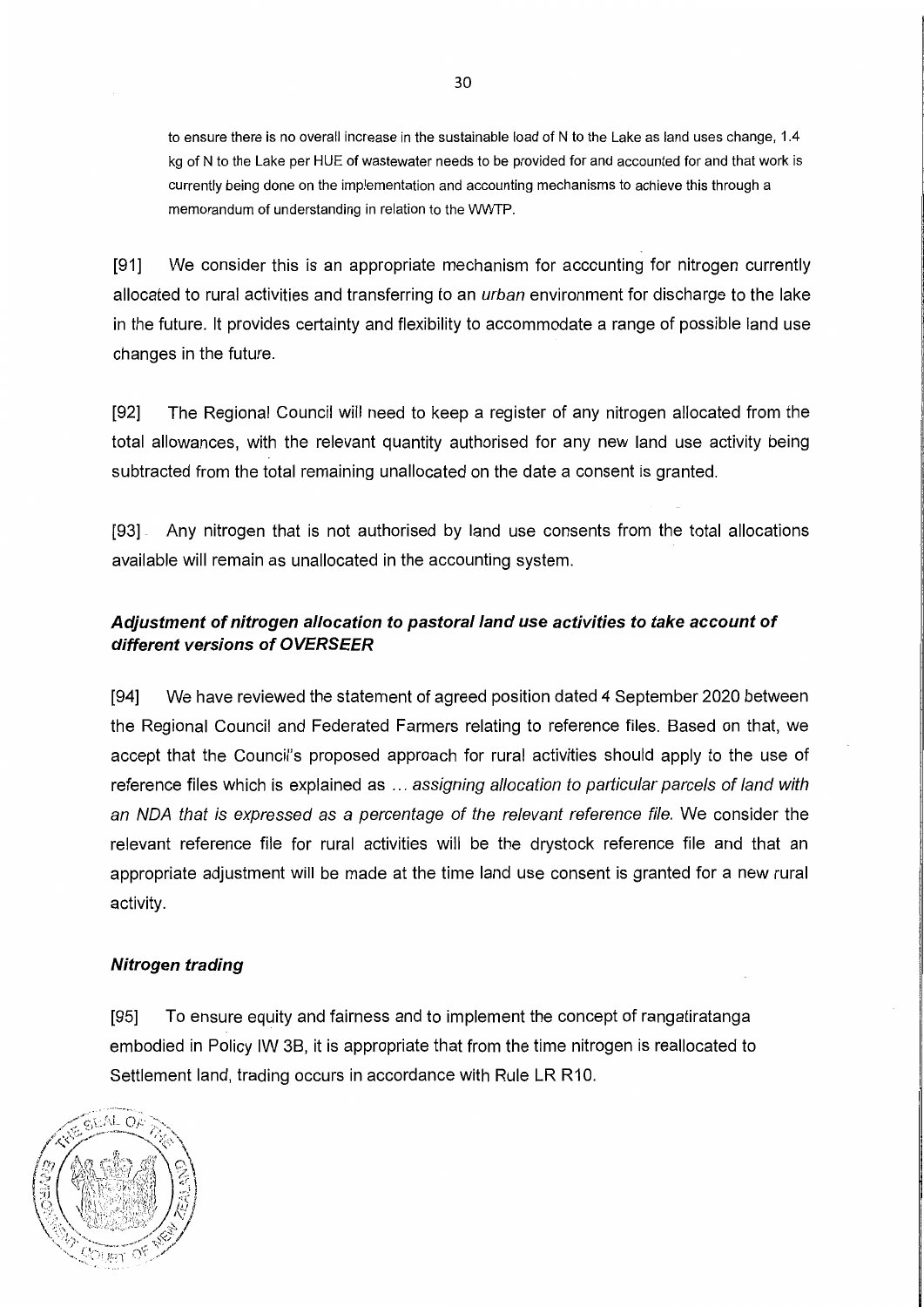### **Resource consent requirements**

[96] Controls on nitrogen discharges from rural land in the Lake Rotorua catchment will be implemented in three ways:

- (a) Any developments where wastewater is discharged to an urban sewerage system will be managed in accordance with the memorandum of understanding for the Rotorua WWTP;
- (b) Any developments where wastewater from residential-type or similar developments is discharged on-site will be managed in accordance with the On-site Effluent Treatment Regional Plan (OSET); and
- (c) Nitrogen discharges from pastoral and other productive activities will be managed in accordance with PC10, which we consider further below.

[97] · The Council and NCG considered that the appropriate resource consent activity status for Settlement land nitrogen discharges Is controlled, while Federated Farmers proposed controlled activity status for low intensity farming and restricted discretionary activity status for farming. For the Council, Mr Lamb considered that for consistency with the existing rules framework, the identified credible future land uses should be treated as controlled activities. <sup>45</sup> However, should the Court find otherwise, the Council proposed a new rule specifically for farming activities on Settlement land in its Reply submissions. In her supplementary evidence dated 4 September 2020, Ms Robson said that controlled activity status can also be seen as appropriate, proposing a specific new rule for a land use change from plantation forestry or bush/scrub on Settlement land to "other land use activities" as a controlled activity.<sup>46</sup>

[98] Mr Willis considered that the changed use of Settlement land for farming (as distinct from low intensity farming) should be subject to consent as a restricted discretionary activity, similar to TTWM land. He considered that conversion of land from forestry to a more intensive use will have a range of adverse effects aside from the leaching of nitrogen that need to be managed to protect lake water quality and the restricted discretionary consent approach can ensure the broad management of effects.

ြုပြ<br>မြို့ပြ Rebuttal evidence at paragraph 48.

 $O(\sqrt{RT})$ 

Rbbson Statement of summary of evidence dated 4 September 2020 at paragraph 15.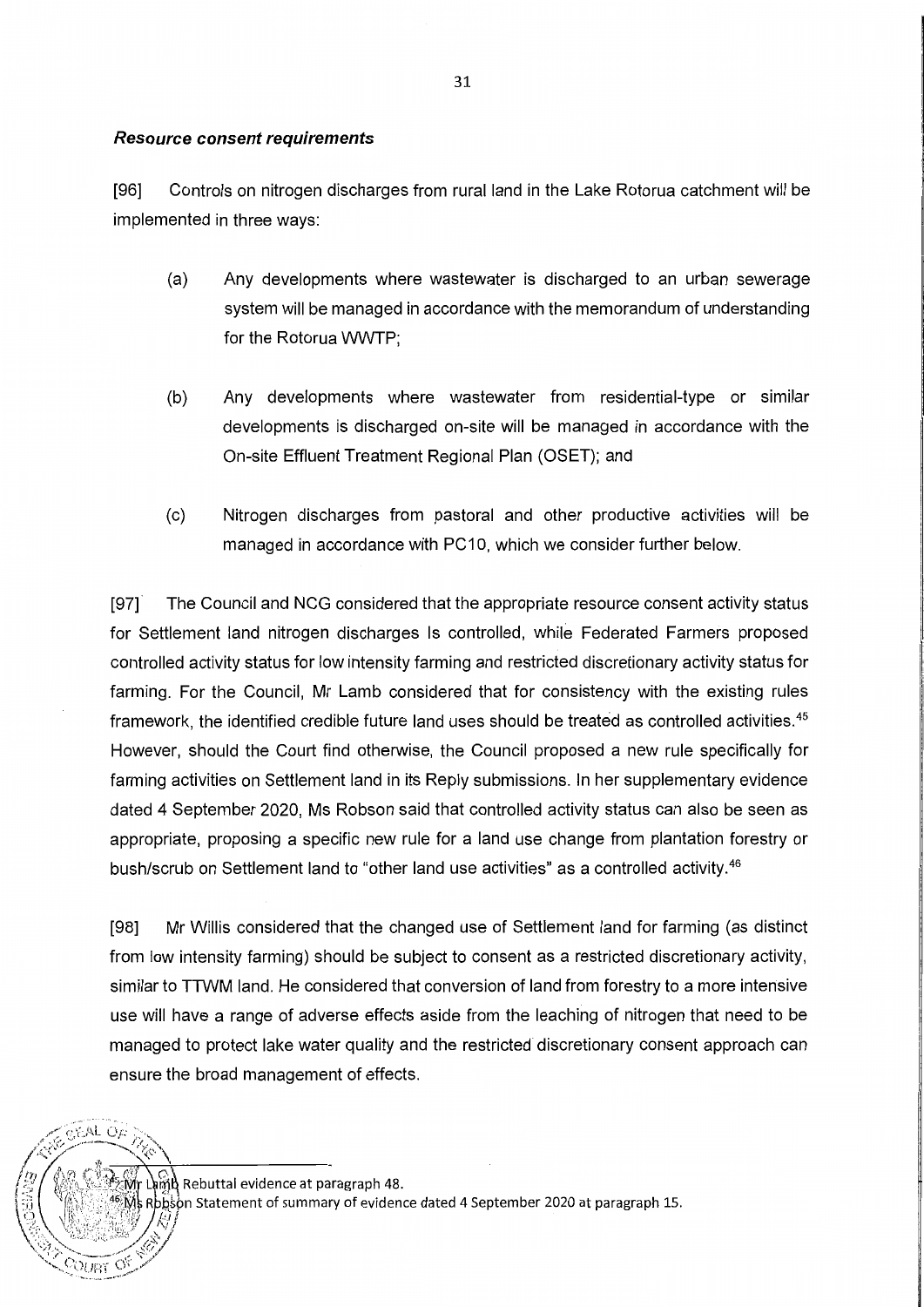[99] In the case of both TTWM land and Settlement land, land use nitrogen allocations increase under PC 10 while they decrease on dairy and drystock land uses, which have controlled activity status. On that basis, it could be argued that as increased nitrogen discharge allowances for land uses on TTWM land are accorded restricted discretionary activity status, increased discharge allowances on Settlement land should be accorded the same status. However, it is necessary to consider also that the transfer of nitrogen between properties is a controlled activity, and this would result in an increased NOA on some farms compared to their allocated NOA.

[100] Under controlled activity rules for farming on properties larger than 40ha and the transfer of nitrogen between properties, the Regional Council requires a NMP and reserves control over circumstances that may require a review of a Nitrogen Discharge Allocation. This control provides a mechanism for the Council to assess the potential for increased effects on the lake at the time of resource consent application and set an appropriate NOA.

[101] We consider that greater consistency with the overall architecture of PC10 will be achieved by making the activity status for changing land use on Settlement land from forestry and bush and scrub the same as those in the majority of PC10, that is as a controlled activity.

[102] In other respects, existing rules will apply, except that nitrogen allocations to Settlement land will not be subject to Managed Reduction Targets.

### **Other Changes to Plan provisions**

### **New policy to address nitrogen allocation to Settlement land**

[103] Mr Lamb did not consider that a new policy is required if the direct provision approach is adopted. This is because the reallocation simply becomes the allocation to land and there is no need for a policy to guide subsequent decisions, because there are no further decisionmaking steps proposed. In comparison, he considered that using a pool approach such as that proposed by FFNZ would need a policy to guide the application of the proposed rule because that ongoing decision-making process contemplated would be guided by policy.

[104] We consider a new policy is required to provide clarity as to the purpose of the allocation, as follows:

 $_{\odot}$ r:AL  $_{\odot}$ j: ~~:1!;!~{jfl)

ेंLेR P12A Allocate 5tN/y to Settlement land to enable its conversion from plantation forestry and<br>∖ ွ bush/scrub to other activities for use in accordance with an approved Nutrient Manage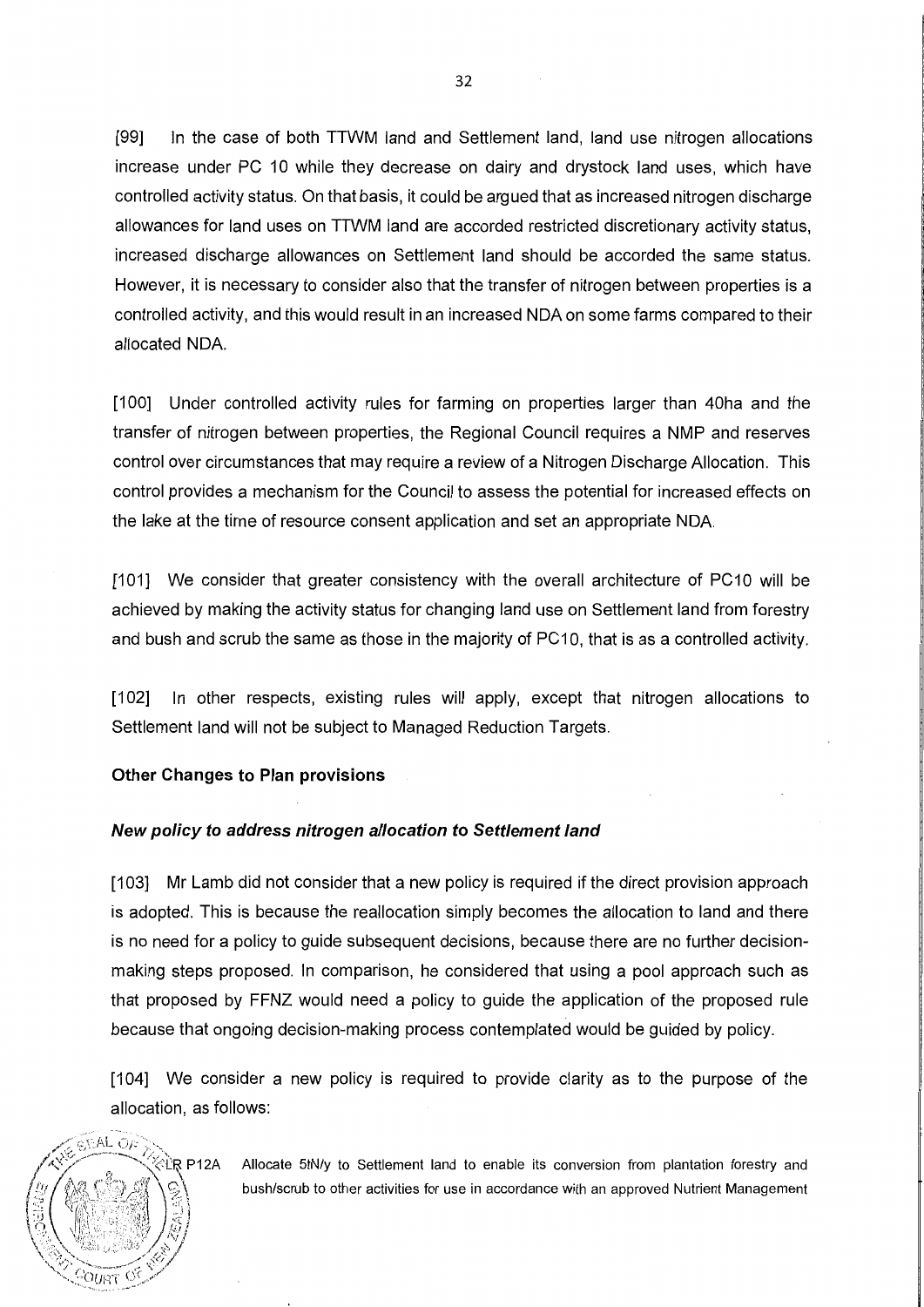Plan to provide for the owners' social, economic and cultural wellbeing while maintaining and safeguarding the land's mauri.

### **Addition to Method LR M2(c)**

[105] The term "attenuation" is to be specifically included in the method, as agreed by the Regional Council in response to the Court's minute dated 23 April 2020. The amended wording is:

(iii) review of the assumptions behind and inputs into the lake model, ROTAN, catchment nitrogen and phosphorus loads (including attenuation). and any other model, limit or target relied upon.

### **Additions to the Method LR M5 (g) and (k)**

 $[106]$  The addition to  $(g)$  is made based on a proposal by Federated Farmers, which is largely supported by the Regional Council to provide more detail for the accounting methodology. We agree with the Regional Council that "rural" as proposed by Federated Farmers is superfluous and we have deleted it. We have added provision for development that requires a nitrogen allowance to meet OSET requirements. The proposed additions are shown underlined:

(g) Land use change (including subdivision) must not increase the total nitrogen load to Lake Rotorua and requires sufficient nitrogen allocation (i.e. NDA, offset. to meet OSET requirements. or where Settlement Land is converted to urban use. available nitrogen as demonstrated by the nitrogen accounting system);

[107] Method LR M5(k) is to read "Establish a register of emerging issues, potential additions to, and changes to recommended application practice for, the OVERSEER model, and provide regular updates to the managers of the model".

## **New Rule LR R11 B Controlled - Land use change from plantation forestry or bush/scrub on Settlement land in accordance with Policy LR P12A**

[108] The conversion of plantation forestry and/or bush/scrub on Settlement land to other land uses within the Lake Rotorua groundwater catchment in accordance with Policy LR P12A GEAL is a Controlled Activity subject to the following conditions:

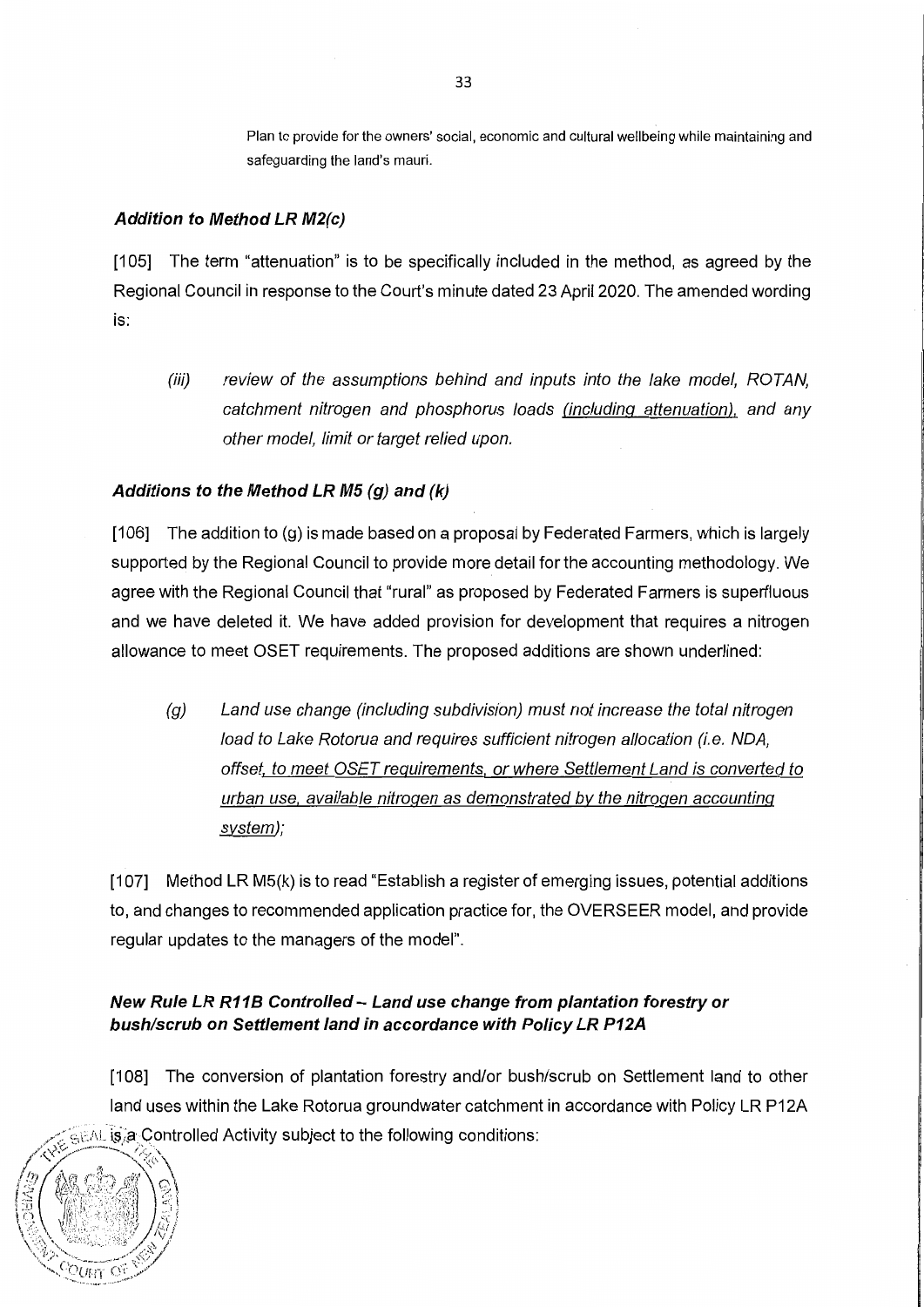- (a) No more than a combined total of 5 tonnes of nitrogen per year (based on OVERSEER Version 6.2.0) may be authorised under the provisions of this rule in addition to the relevant Nitrogen Discharge Allocations applying to forestry or bush/scrub respectively;
- (b) A 2032 Nitrogen Discharge Allowance has been determined for the land area subject to a change of use in accordance with Schedule LR One and Policy LR P6 and the 2032 NOA has been made available;
- (c) A Nutrient Management Plan has been prepared for the new land use, and certified by a suitably qualified and experienced person to have been prepared in accordance with Schedule LR Six; and
- (d) Suitable good management practices have been identified for implementation that will avoid or reduce the potential adverse effects of the land use activity.

Bay of Plenty Regional Council reserves control over the following:

- (i) The approval of the 2032 Nitrogen Discharge Allocation for the land subject to the application, set in accordance with Schedule LR One and Policy LR 6,
- (ii) The suitability of the land for the purposes set out in Policy LR P12A and any methods proposed to avoid, remedy or mitigate any adverse effects on the water quality in Lake Rotorua.
- (iii) The portion of the Settlement land nitrogen allocation remaining to be allocated.
- (iv) Setting an appropriate frequency for the submission of either:
	- (a) an OVERSEER file; or
	- (b) an alternative nutrient budgeting model, in accordance with Policy LR P15, when OVERSEER is not suitable for modelling the land use activity;

prepared by a suitably qualified and experienced person, demonstrating implementation of the Nutrient Management Plan.

- (v) The form of information and documentation to support either:
	- (a) an OVERSEER file including data inputs and protocols; or
	- (b) an alternative nutrient budgeting model, including data inputs and protocols in accordance with Policy LR P15, when OVERSEER is not suitable for modelling the land use activity;

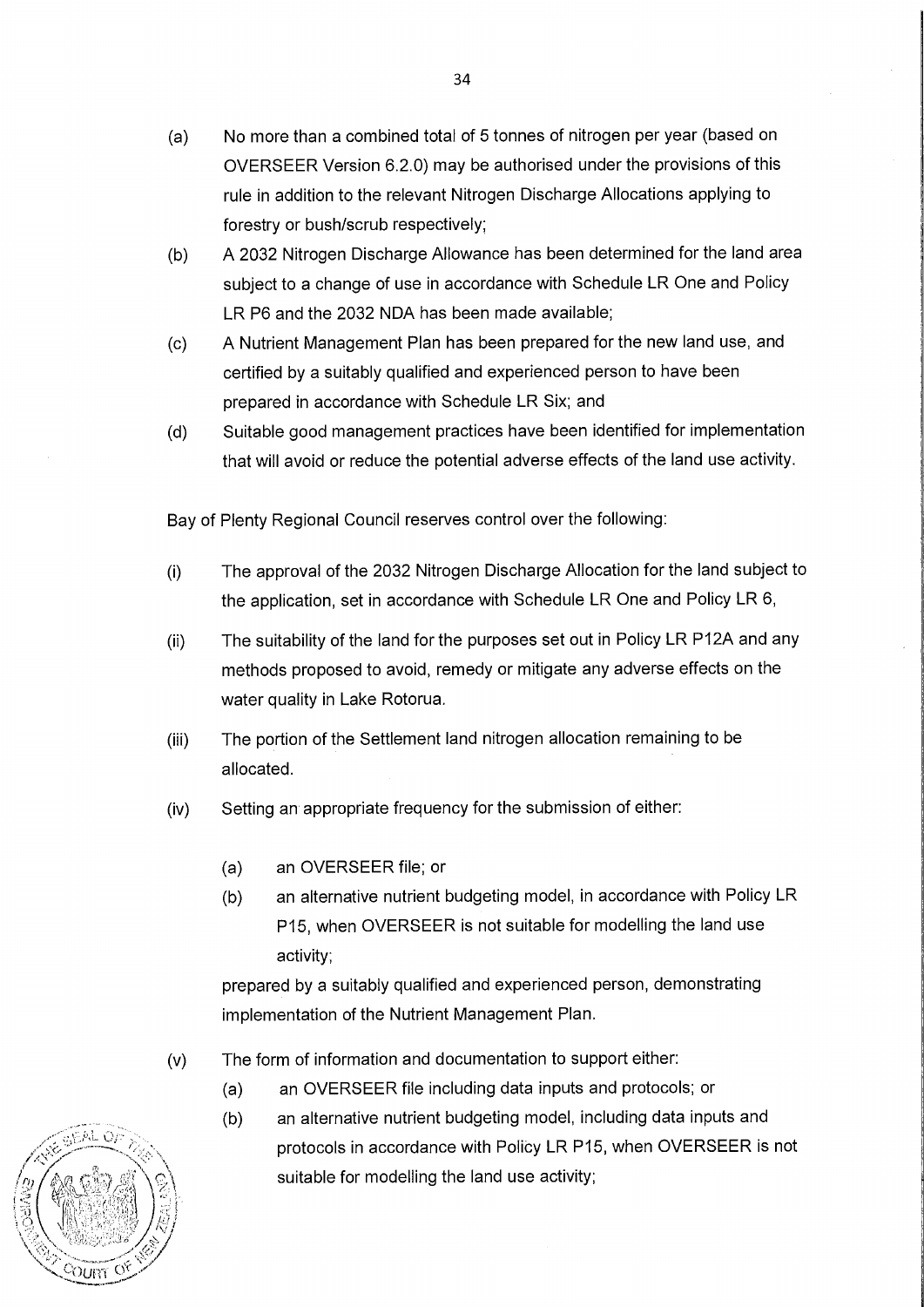- (vi) The adequacy of self-monitoring, record keeping, information provision and site access requirements to demonstrate on-going compliance with a Nutrient Management Plan.
- (vii) The duration of the consent to reflect the nature, scale and robustness of any land use mitigation options proposed and Policy LR P16.
- (viii) Circumstances that may require a review under s 128 of a Nitrogen Discharge Allocation, Nutrient Management Plan or consent conditions including a change to activity size, the sale or disposal of land, changes in lease arrangements, significant farm system changes and subdivision, or changes to the Regional Policy Statement or Regional Natural Resources Plan resulting from Methods LR M2 and LR M3.
- (ix) Implementation of the Nutrient Management Plan, including the mitigations and methodology to be used to meet the Nitrogen Discharge Allocation.
- (x) The requirement for a contractual written agreement with the landowner of any leased land agreeing to proposed nitrogen loss mitigation to be undertaken on the land.

Applications for controlled activities under this rule do not require the written approval of affected persons and shall not be publicly notified except where the Regional Council considers special circumstances exist in accordance with Section 95A(9) of the RMA.

### **New Rule LR R11B Controlled - Review of resource consents**

COURT

[109] The following rule is to be included to avoid any doubt that existing resource consent will or may be reviewed in 2032:

Lake Rotorua nutrient management resource consents issued before [date PC10 becomes operative] may be reviewed under sections 128 and 129 of the RMA to ensure Nitrogen Discharge A/locations that apply at 1 July 2032 give effect to Table LR 6A.

We turn now to a number of consequential and lesser matters which the Court directs AL[010] . are tò∖be`made.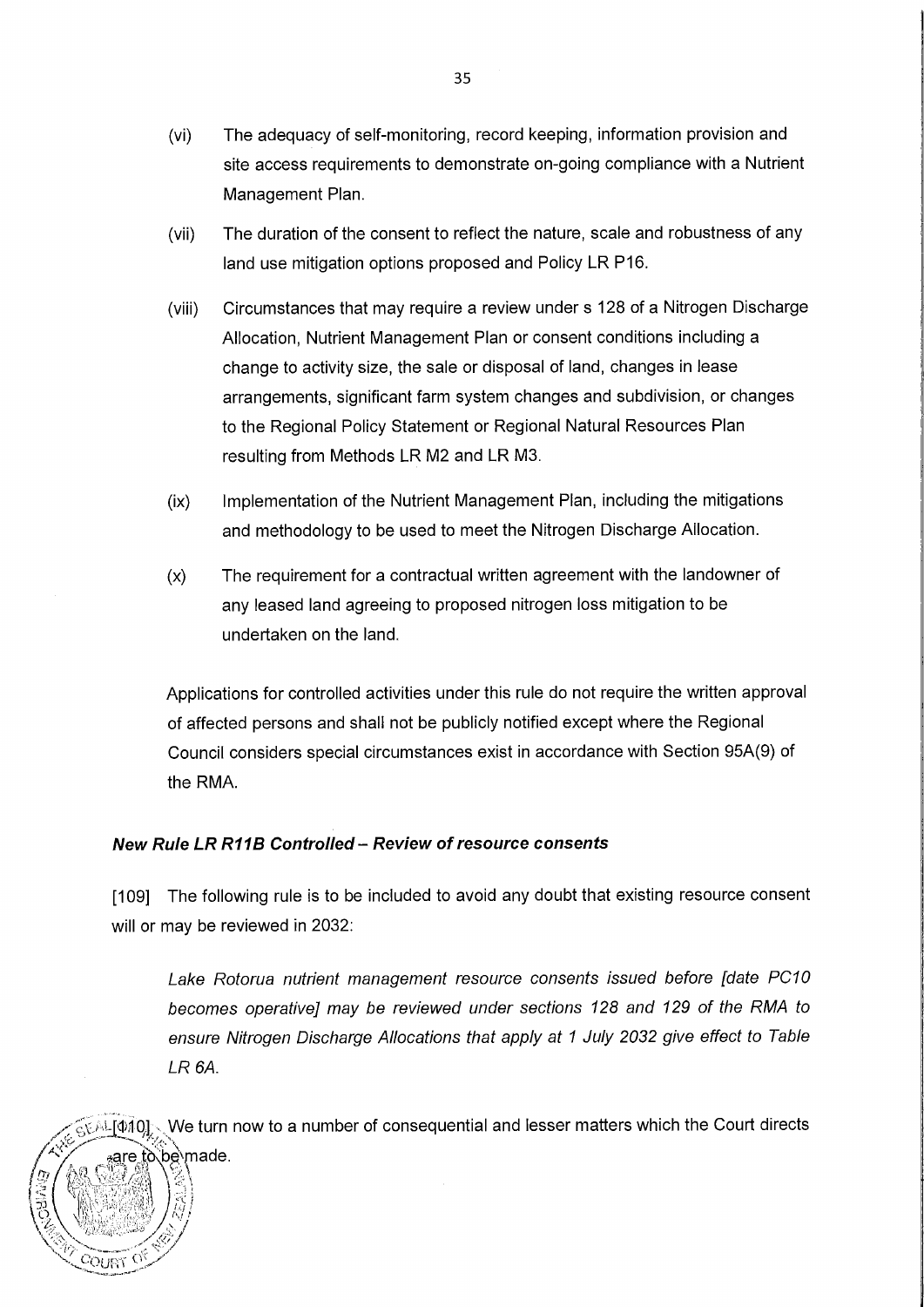### **New general Advice Note for rules**

- [111] Add the following:
	- 6. Until 1 January 2025, additional consent requirements under the Resource Management (National Environmental Standards for Freshwater) Regulations 2020 may apply to changes of land use in the Lake Rotorua Groundwater Catchment over and above those required under PC10.

### **Amendment to Rule LR R10**

[112] This is a consequential amendment identified by the Regional Council: $47$ 

(c) A Nutrient Management Plan has been prepared for both the source and destination land, and certified by a suitably qualified and experienced person that each Nutrient Management Plan has been prepared in accordance with Schedule LR Six, except where the source land is in plantation forestry in which case no source land NMP is required.

### **Addition to Rule LR 11A**

[113] Add the following:

### Advice Note:

1 Until 1 January 2025 the conversion of plantation forestry to pastoral land use is also subiect to the Resource Management (National Environmental Standards for Freshwater) Regulations 2020 and mav need a discretionary activity consent under Regulation 17.

### **Amendment to Rule LR R 13**

[114] This is to be amended as underlined to give effect to the NESF:

GEAL O าb EIC Annexure 3.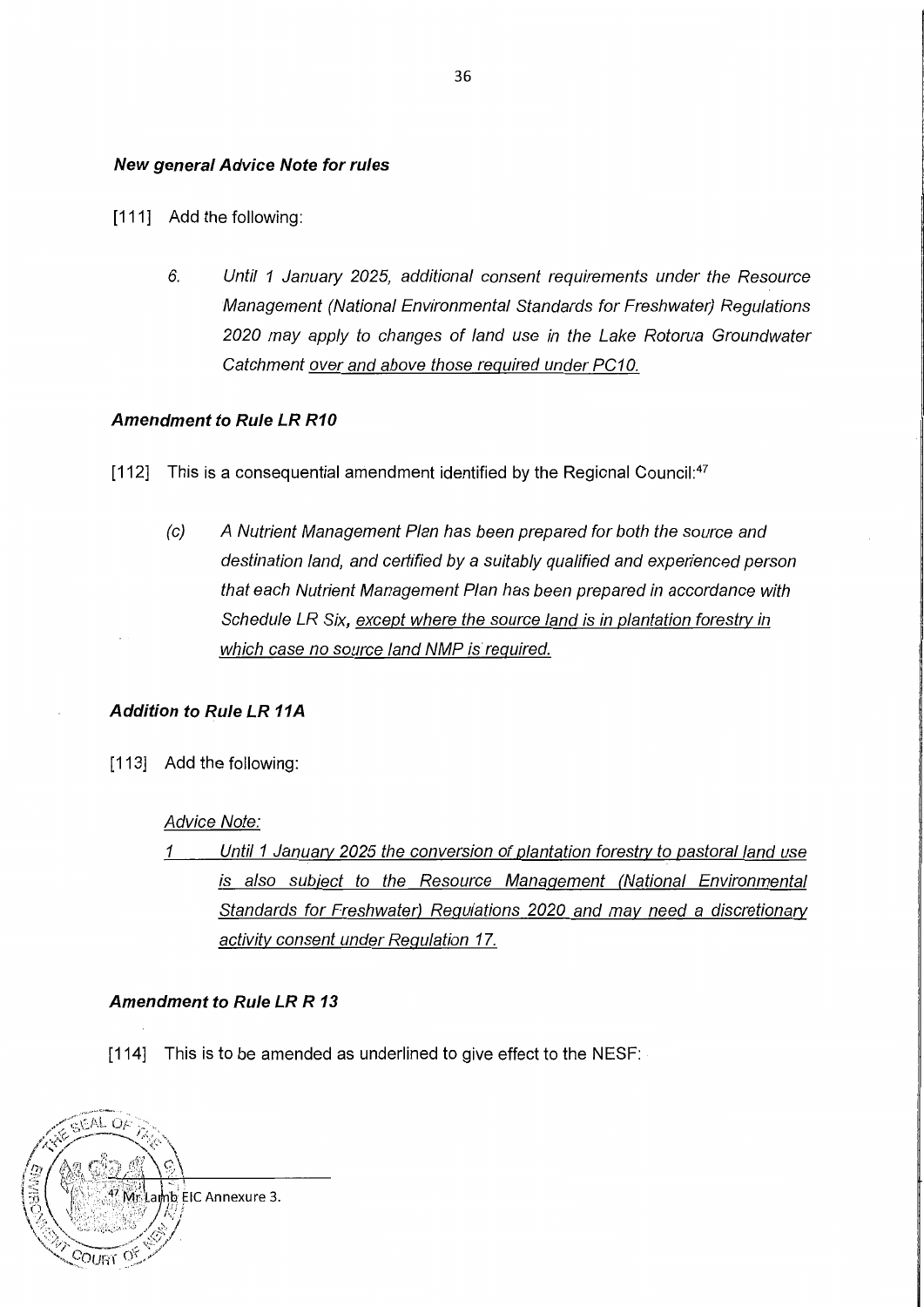The discharge of nutrients onto or into land in circumstances that may result in a contaminant entering water that would otherwise contravene section 15(1)(b) of the Resource Management RMA is a permitted activity, provided:

- $(i)$  the land use associated with the discharge is authorised under Rules LR R1 to LR R11A; and
- (ii) The discharge is not a discretionary activity under the Resource Management (National Environmental Standards for Freshwater) Regulations 2020.

### **New and amended definitions**

 $ALOC$ 

- [115] The following definitions are to be added or amended as underlined:
	- Settlement land: Rural land within the Lake Rotorua Groundwater Catchment returned in accordance with the Ngati Rangiwewehi Claims Settlement Act 2014 or identified as CNI Forests Land in the Central North Island Forests Land Collective Settlement Act 2008 on or before 31 December 2019.
	- Effective area: The part of the property/farming enterprise that is used for grazing, cultivation, cropping, short rotation carbon cropping, horticulture, effluent disposal and includes areas of grazed trees.
	- Farming Activity: Dairy, dairy support and drystock activities, cropping, short rotation carbon cropping and horticulture, but not including plantation forestry or bush/scrub.

Drystock The effective area used for non-dairy activity, including grazing of sheep, beef cattle, goats, horses, deer, cropping, short rotation carbon cropping and dairy support but excluding plantation forestry and bush/scrub.

The planting, maintenance and/or harvesting of Short rotation carbon cropping: tree species for purposes other than the production of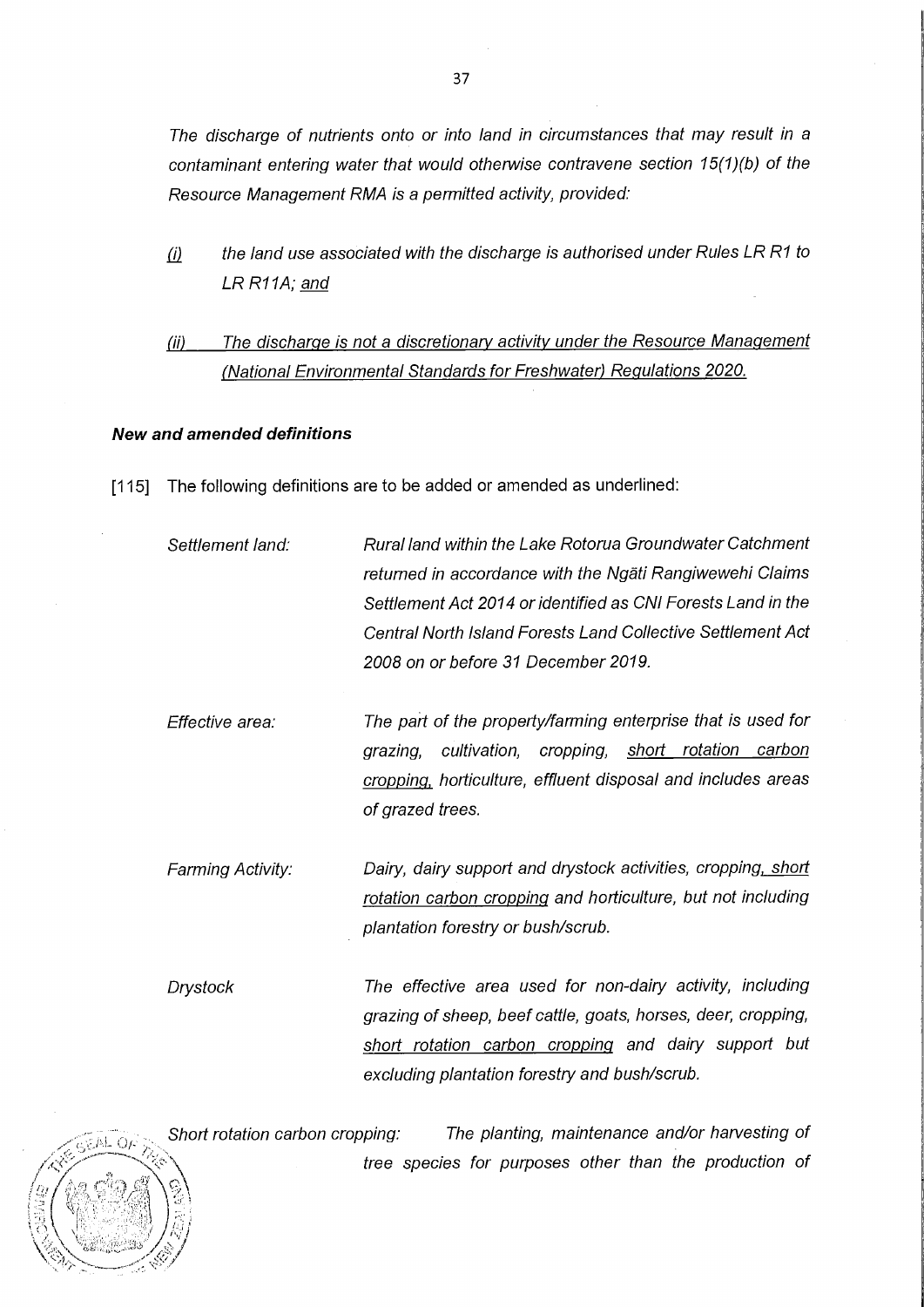timber, timber products, pulp and paper and which are not grazed by farmed livestock.

[116] The new definition of short rotation carbon cropping and amendments to other definitions related to it were supported by both Mr Willis and Mr Lamb. While not strictly within the scope of any submission or appeal, it clarifies the provisions of PC10 without altering their substance and so comes within our power under s 292 of the RMA to direct an amendment for the purpose of remedying any uncertainty.

### **Amendments and addition to Schedule LR One**

- [117] The following note is to be added after note a) below Table LR 5:
	- b) the 2032 Nitrogen Discharge A/locations are subsequently adjusted using Table LR 6A.
- [118] The following notes are to be added after the note below Table LR 6:
	- D. 2032 Nitrogen Discharge Allocation Adjustment
		- The 2032 Nitrogen Discharge Allocations (NDA) for the Dairy and Drystock sectors are adjusted to deliver the outcomes specified in Table LR 6A.
		- A standard reduction of 1% (to be confirmed by The Regional Council to reflect the 5tN/yr reallocation) of the NOA across the Dairy and Drystock sectors is applied except that the lower range boundaries are maintained at their original positions.
		- All existing Lake Rotorua nutrient management resource consents will have their conditions reviewed to reflect Table LR 6A.
		- The Managed Reduction Targets for the period up to 1 July 2032 (from Table LR 6) remain the same in relation to the adjustment, i.e. the readjustment is only required from 1 July 2032.

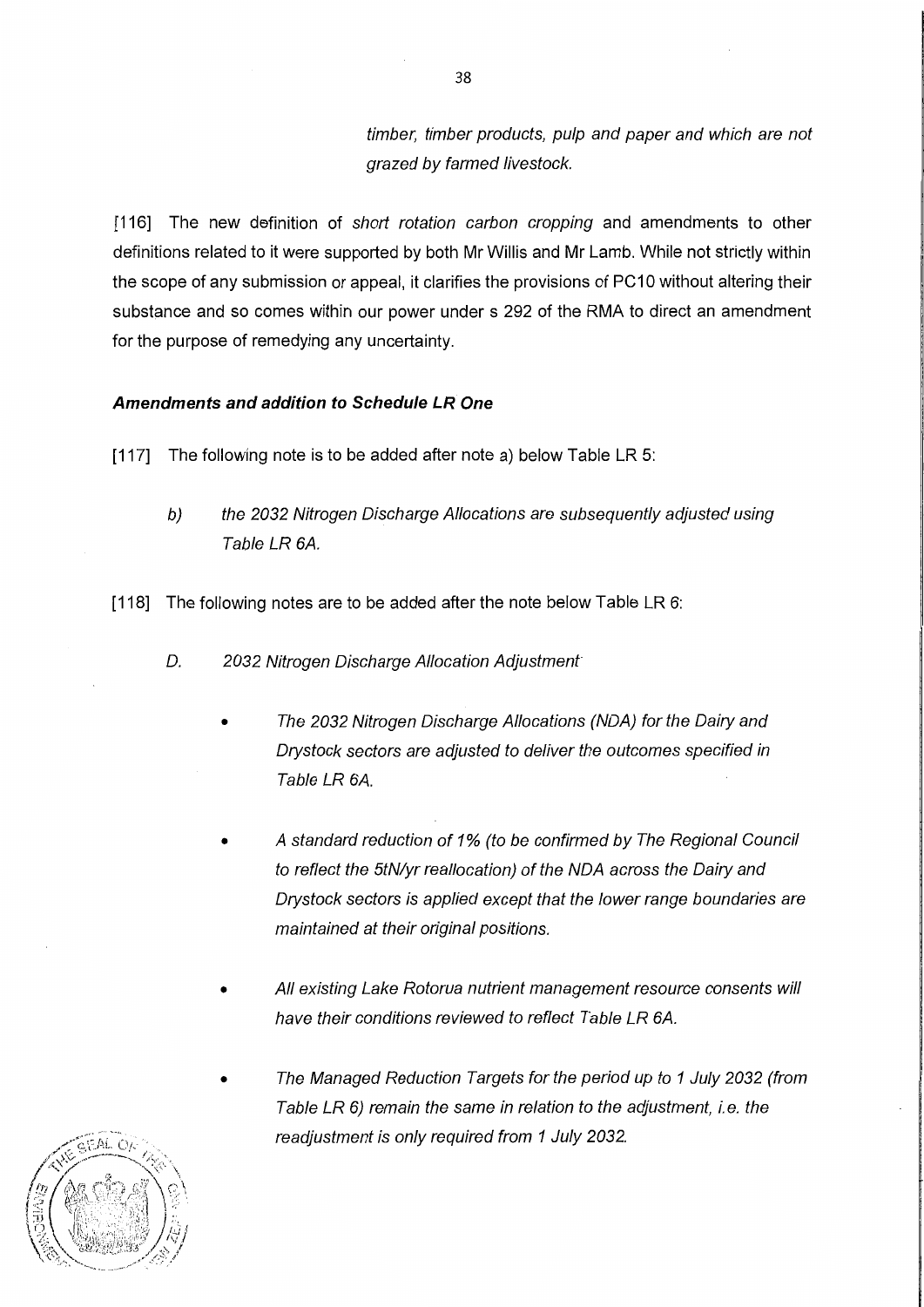[119] The Regional Council is to complete Tables LR 6A and LR 6B to provide for a nitrogen reallocation to Settlement land of 5tN/y and add the notes as set out below.

|                                                    | Dairy | <b>Drystock</b> |
|----------------------------------------------------|-------|-----------------|
| Further sector % reduction from NDA                |       |                 |
| Lower Nitrogen Discharge Allocation range boundary |       |                 |
| Upper Nitrogen Discharge Allocation range boundary |       |                 |
| Resulting KgN (OVERSEER® 6.2.0)                    |       |                 |

Table LR 6A: Adjusting allocation parameters and figures

- E. Amendment of Nitrogen Discharge Allocation
	- The Nitrogen Allocations to the following blocks are amended as follows:

Table LR 68: Nitrogen A/location to Settlement land (in OVERSEER 6.2.0)

| <b>Description</b>                          | Original<br>allocation | Reallocation <sup>48</sup> | <b>Adjusted</b><br>allocation |
|---------------------------------------------|------------------------|----------------------------|-------------------------------|
| Section 3-5 SO 388233, held in record of    |                        |                            |                               |
| title 507546 (within the Lake Rororua rural |                        | 85.5% of 5tN               |                               |
| area)                                       |                        |                            |                               |
| SA68A/368 (within the Lake Rororua rural    |                        | 14.5% of 5tN               |                               |
| area)                                       |                        |                            |                               |

### Tables 6A and 68 notes:

 $GFALOF$ 

• The reallocated nitrogen remains in the Regional Council's nitrogen accounting system unused until drawn on for a particular consented activity. At the time a particular draw down occurs, an adjustment will be made to account for any changes in OVERSEER® versions. A/locations to tourism, housing and similar activities will be adjusted in accordance with the House reference file system. Rural activities such as horticulture and market gardening will be adjusted in accordance with the Drystock reference file system.

 $^{48}$  Based on Table LR 6B from Appendix B – PDF version of NCG proposed provisions to PC10 submitted by email dated 80 September 2020.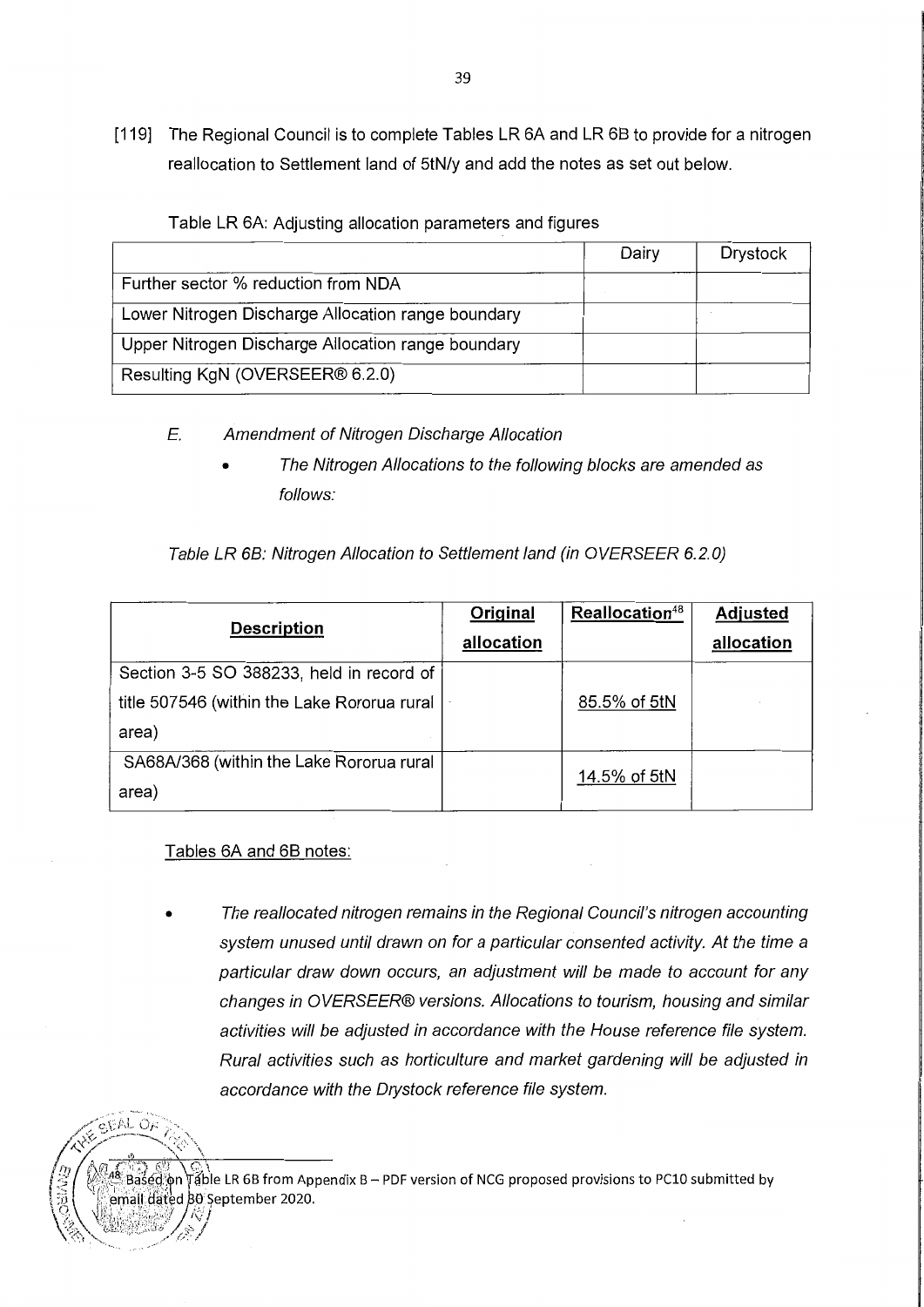- The allocations can be used for any land use complying with Policy LR P12A and will be expressed using the appropriate reference file for the use.
- [120] A new section H. Non-Standard Circumstances is to be added as follows
	- If new farming activities are being established as a result of transferring NOA to areas of plantation forestry or bush/scrub conversion, NOAs will be calculated and authorised by Council on the basis of the additional discharge over and above the pre-conversion land use discharge rate. Table LR 4 and LR 6 do not apply.
	- Where OVERSEER® is not suitable for modelling the farming activity, an authorised alternative nutrient budgeting model that meets Policy LR P15 will be used to establish a Nitrogen Discharge Allocation and Managed Reduction Targets. In determining the extent or proportion of nitrogen reductions required for a property/farming enterprise Council will adopt an approach that achieves an equivalent proportional reduction in nitrogen loss against comparable land uses or sector.

### **Amendment to Schedule LR Seven**

- [121] Bullet point 4 is to be amended as shown underlined:
	- New Nutrient Management Plans will be required to recognise the new Nitrogen Discharge A/location and any new Managed Reduction Targets for the source and destination land, except where the source land is in plantation forestry in which case no source land NMP is required

### **Costs and benefits of reallocating nitrogen and overall planning analysis**

[122] Mr Lamb assessed the proposed reallocation of nitrogen to Settlement land against the RPS Policy WL 5B factors, which highlighted only very minor outcome differences when the scale of change being proposed is considered. He said the exception to this is factor (e) "Cultural values", where the reallocation enables Settlement land to undertake a limited . amount of development to deliver on some cultural aspirations. He considered that the  $/$  *c* EAL OF  $\sim$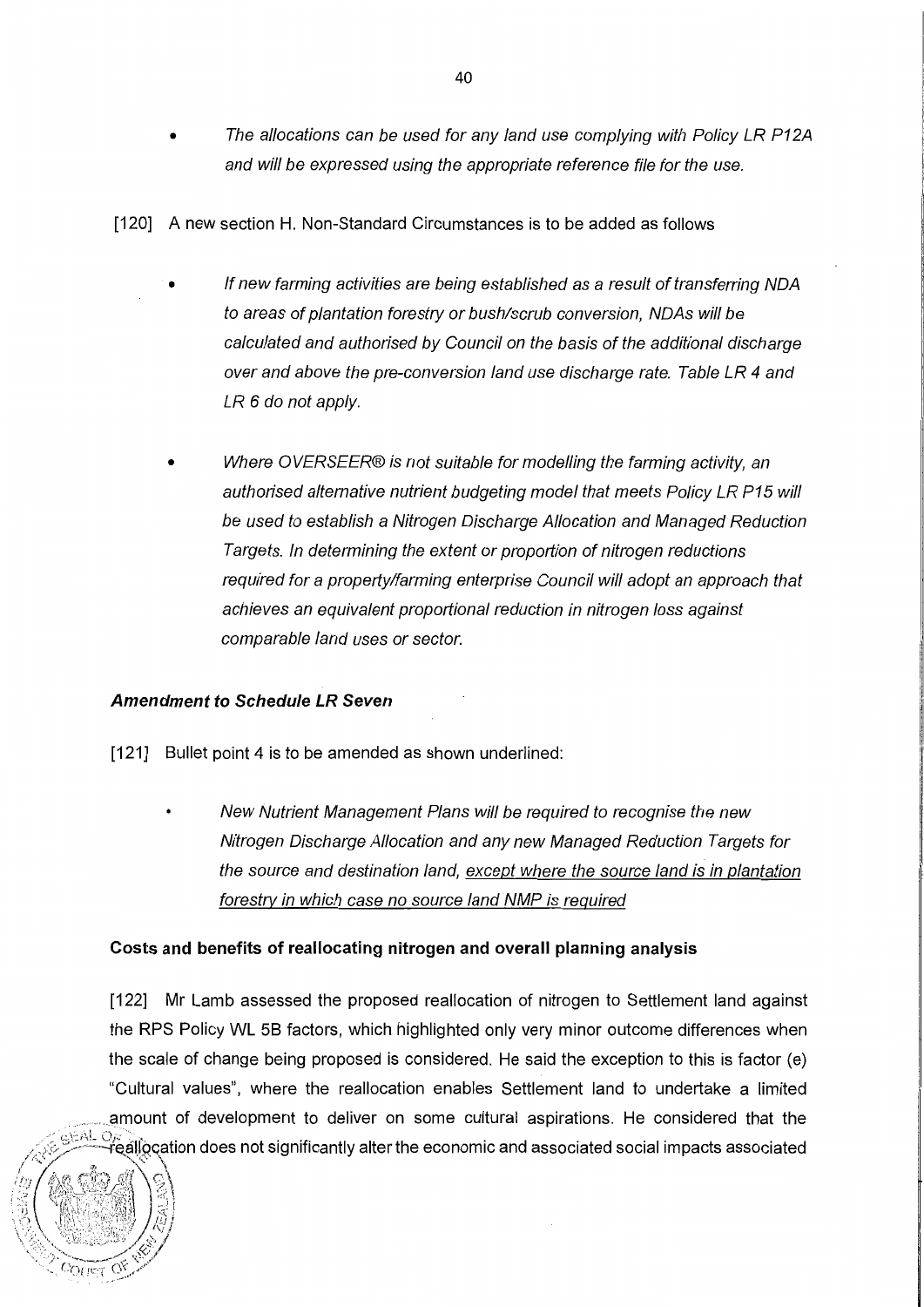with PC10 and that it is not possible to say whether the reallocation would result in a better or worse environmental outcome. <sup>49</sup>

[123] We rely on our overall planning evaluation in the Interim Decision to the extent relevant. Ms SA Barns, an economist called by the Regional Council, says the proposal put forward by the Council is both efficient and effective, and we consider the same applies to the reallocation set out in this decision. She also said that at the catchment and district level the marginal impacts of this shift in allocation fall within the margin of error of the existing models, and so any changes that might occur in the wider economy are unlikely to differ significantly from the results presented at the Stage 1 hearing.<sup>50</sup>

[124] From our own evaluation, the scale of the nitrogen reallocation, being approximately 1 % of the total quantity available, means any changes in financial costs and benefits from the time of the Interim Decision are within the margins of modelling errors, as noted by Ms Barns, and are unable to be distinguished in any reliable way. However, based on Mr Matheson's evidence, we are satisfied that a reallocation of StN/y will result in in a small loss of profitability for most farming systems but the scale of change is unlikely to result in massive loss of profitability-the so called "tipping point" at which the cost of abatement goes up exponentially. The additional economic effects on farming land uses will vary from activity to activity, depending on their particular circumstances but the effects will not be significant overall.

[125] We do not accept that "win-win" opportunities will be possible as a result of the reallocation, as hypothesised by Dr Meade. If such situations do or did exist, we consider they would not rely on a requirement to reallocate nitrogen before they were implemented within the new environment that will exist once PC10 becomes operative. We do not consider that Dr Meade's evidence in general provides a reliable basis for determining what economic benefit might result from a reallocation of 5 tN/y, or even if any benefit will be significantly different from the cost to the farming community. Based on the evidence, we do not consider that a case has been made that there will be significant economic benefits resulting from the reallocation.

[126] We do not see that the reallocation will result in any significant changes in terms of environmental effects, but we are satisfied that it will provide cultural and social benefits in terms of enabling a range of activities that NCG has identified as being important to them. We

 $\sqrt{\frac{1}{N}}$ 

 $\frac{2}{3} \int \frac{\sqrt{2}}{2} \frac{\sqrt{2}}{2} \sinh \frac{\pi}{2} \ln \frac{1}{2}$  ,  $\ln \ln \frac{1}{2}$  and 56.

Batnes EIC at paragraphs 30 and 31.

.

 $\frac{1}{2}$ 1

\*\*\*\*\*\*\*\*\*\*\*\*\*\*\*\*/

 $\rho_{\text{URT}}$  or